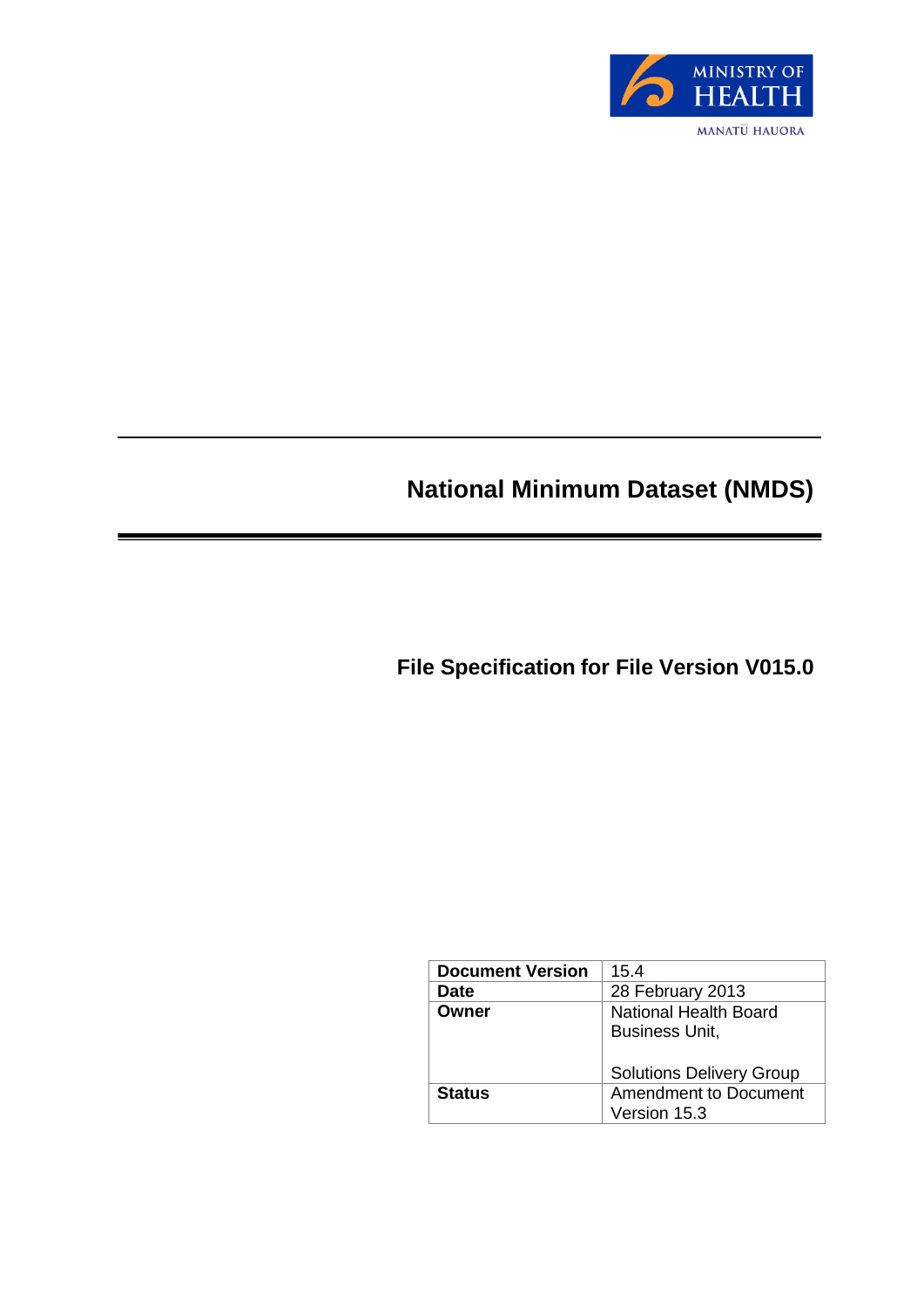Citation: National Health Board Business Unit. 2012. National Minimum Dataset File Specification. Wellington: Ministry of Health.

> Published in 2012 by the Ministry of Health PO Box 5013, Wellington, New Zealand

This document is available on the Ministry of Health's website: http://www.health.govt.nz

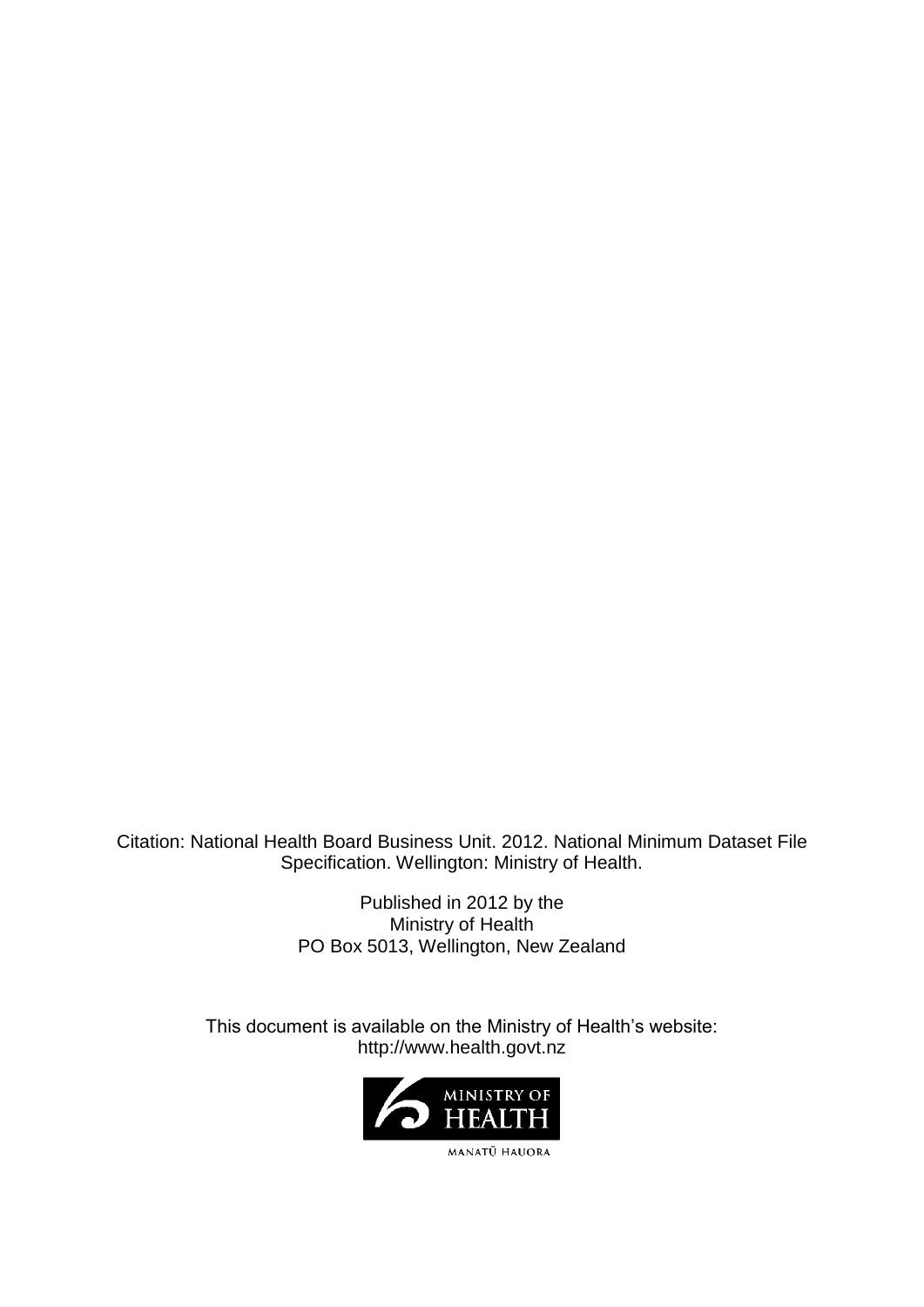### **Table of contents**

| 1. |      |                                                                          |  |  |  |
|----|------|--------------------------------------------------------------------------|--|--|--|
|    | 1.1. |                                                                          |  |  |  |
|    | 1.2. |                                                                          |  |  |  |
|    | 1.3. |                                                                          |  |  |  |
| 2. |      |                                                                          |  |  |  |
|    | 2.1. |                                                                          |  |  |  |
|    | 2.2. |                                                                          |  |  |  |
|    | 2.3. |                                                                          |  |  |  |
|    | 2.4. |                                                                          |  |  |  |
|    | 2.5. |                                                                          |  |  |  |
|    | 2.6. |                                                                          |  |  |  |
|    | 2.7. |                                                                          |  |  |  |
|    | 2.8. |                                                                          |  |  |  |
|    | 2.9. |                                                                          |  |  |  |
| 3. |      |                                                                          |  |  |  |
|    | 3.1. |                                                                          |  |  |  |
|    | 3.2. |                                                                          |  |  |  |
|    | 3.3. |                                                                          |  |  |  |
|    | 3.4. |                                                                          |  |  |  |
|    | 3.5. |                                                                          |  |  |  |
|    | 3.6. |                                                                          |  |  |  |
|    | 3.7. |                                                                          |  |  |  |
|    | 3.8. |                                                                          |  |  |  |
|    | 3.9. |                                                                          |  |  |  |
|    |      | 3.10. Changes to the specification from document version 11.5 to 11.7 11 |  |  |  |
|    |      | 3.11. Changes to the specification from document version 11.4 to 11.5 11 |  |  |  |
|    |      |                                                                          |  |  |  |
|    |      | 3.13. Changes to the specification from document version 11.2 to 11.3 12 |  |  |  |
|    |      |                                                                          |  |  |  |
| 4. |      |                                                                          |  |  |  |
| 5. |      |                                                                          |  |  |  |
|    | 5.1. |                                                                          |  |  |  |
|    | 5.2. |                                                                          |  |  |  |
|    | 5.3. |                                                                          |  |  |  |
|    |      | 5.3.1                                                                    |  |  |  |
|    |      | 5.3.2                                                                    |  |  |  |
|    | 5.4. |                                                                          |  |  |  |
|    |      | 5.4.1                                                                    |  |  |  |
|    |      | 5.4.2                                                                    |  |  |  |
|    |      | 5.4.3                                                                    |  |  |  |
|    | 5.5. |                                                                          |  |  |  |
|    | 5.6. |                                                                          |  |  |  |
|    |      | 5.6.1                                                                    |  |  |  |
|    |      | 5.6.2                                                                    |  |  |  |
|    |      | 5.6.3                                                                    |  |  |  |
|    |      | 5.6.4                                                                    |  |  |  |
|    |      | 5.6.5                                                                    |  |  |  |
|    | 5.7. |                                                                          |  |  |  |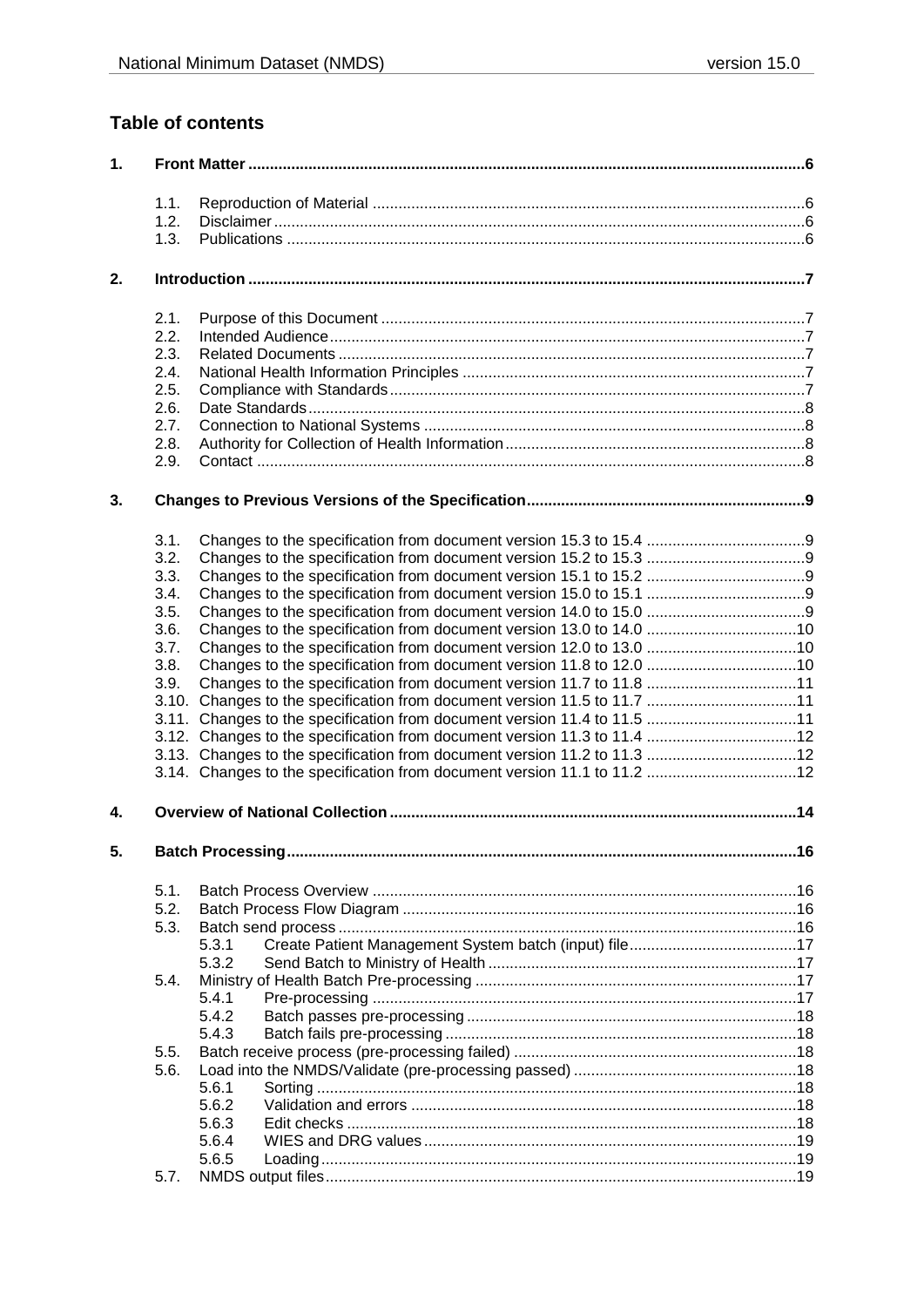| 5.7.3<br>5.8.<br>5.8.1<br>6.<br>6.1.<br>7.<br>8.<br>8.1.<br>8.2.<br>8.2.1<br>8.2.2<br>8.2.3<br>8.3.<br>8.3.1<br>8.3.2<br>8.3.3<br>8.3.4<br>8.3.5<br>9.<br>9.1.<br>9.2.<br>9.3.<br>9.4.<br>10.<br>11.<br>12.<br>13.<br>14.<br>Printed copy is not guaranteed to be current. Refer to the electronic source for the<br>latest version |  | 5.7.1 |  |
|-------------------------------------------------------------------------------------------------------------------------------------------------------------------------------------------------------------------------------------------------------------------------------------------------------------------------------------|--|-------|--|
|                                                                                                                                                                                                                                                                                                                                     |  | 5.7.2 |  |
|                                                                                                                                                                                                                                                                                                                                     |  |       |  |
|                                                                                                                                                                                                                                                                                                                                     |  |       |  |
|                                                                                                                                                                                                                                                                                                                                     |  |       |  |
|                                                                                                                                                                                                                                                                                                                                     |  |       |  |
|                                                                                                                                                                                                                                                                                                                                     |  |       |  |
|                                                                                                                                                                                                                                                                                                                                     |  |       |  |
|                                                                                                                                                                                                                                                                                                                                     |  |       |  |
|                                                                                                                                                                                                                                                                                                                                     |  |       |  |
|                                                                                                                                                                                                                                                                                                                                     |  |       |  |
|                                                                                                                                                                                                                                                                                                                                     |  |       |  |
|                                                                                                                                                                                                                                                                                                                                     |  |       |  |
|                                                                                                                                                                                                                                                                                                                                     |  |       |  |
|                                                                                                                                                                                                                                                                                                                                     |  |       |  |
|                                                                                                                                                                                                                                                                                                                                     |  |       |  |
|                                                                                                                                                                                                                                                                                                                                     |  |       |  |
|                                                                                                                                                                                                                                                                                                                                     |  |       |  |
|                                                                                                                                                                                                                                                                                                                                     |  |       |  |
|                                                                                                                                                                                                                                                                                                                                     |  |       |  |
|                                                                                                                                                                                                                                                                                                                                     |  |       |  |
|                                                                                                                                                                                                                                                                                                                                     |  |       |  |
|                                                                                                                                                                                                                                                                                                                                     |  |       |  |
|                                                                                                                                                                                                                                                                                                                                     |  |       |  |
|                                                                                                                                                                                                                                                                                                                                     |  |       |  |
|                                                                                                                                                                                                                                                                                                                                     |  |       |  |
|                                                                                                                                                                                                                                                                                                                                     |  |       |  |
|                                                                                                                                                                                                                                                                                                                                     |  |       |  |
|                                                                                                                                                                                                                                                                                                                                     |  |       |  |
|                                                                                                                                                                                                                                                                                                                                     |  |       |  |
|                                                                                                                                                                                                                                                                                                                                     |  |       |  |
|                                                                                                                                                                                                                                                                                                                                     |  |       |  |
|                                                                                                                                                                                                                                                                                                                                     |  |       |  |
|                                                                                                                                                                                                                                                                                                                                     |  |       |  |
|                                                                                                                                                                                                                                                                                                                                     |  |       |  |
|                                                                                                                                                                                                                                                                                                                                     |  |       |  |
|                                                                                                                                                                                                                                                                                                                                     |  |       |  |
|                                                                                                                                                                                                                                                                                                                                     |  |       |  |
|                                                                                                                                                                                                                                                                                                                                     |  |       |  |
|                                                                                                                                                                                                                                                                                                                                     |  |       |  |
|                                                                                                                                                                                                                                                                                                                                     |  |       |  |
|                                                                                                                                                                                                                                                                                                                                     |  |       |  |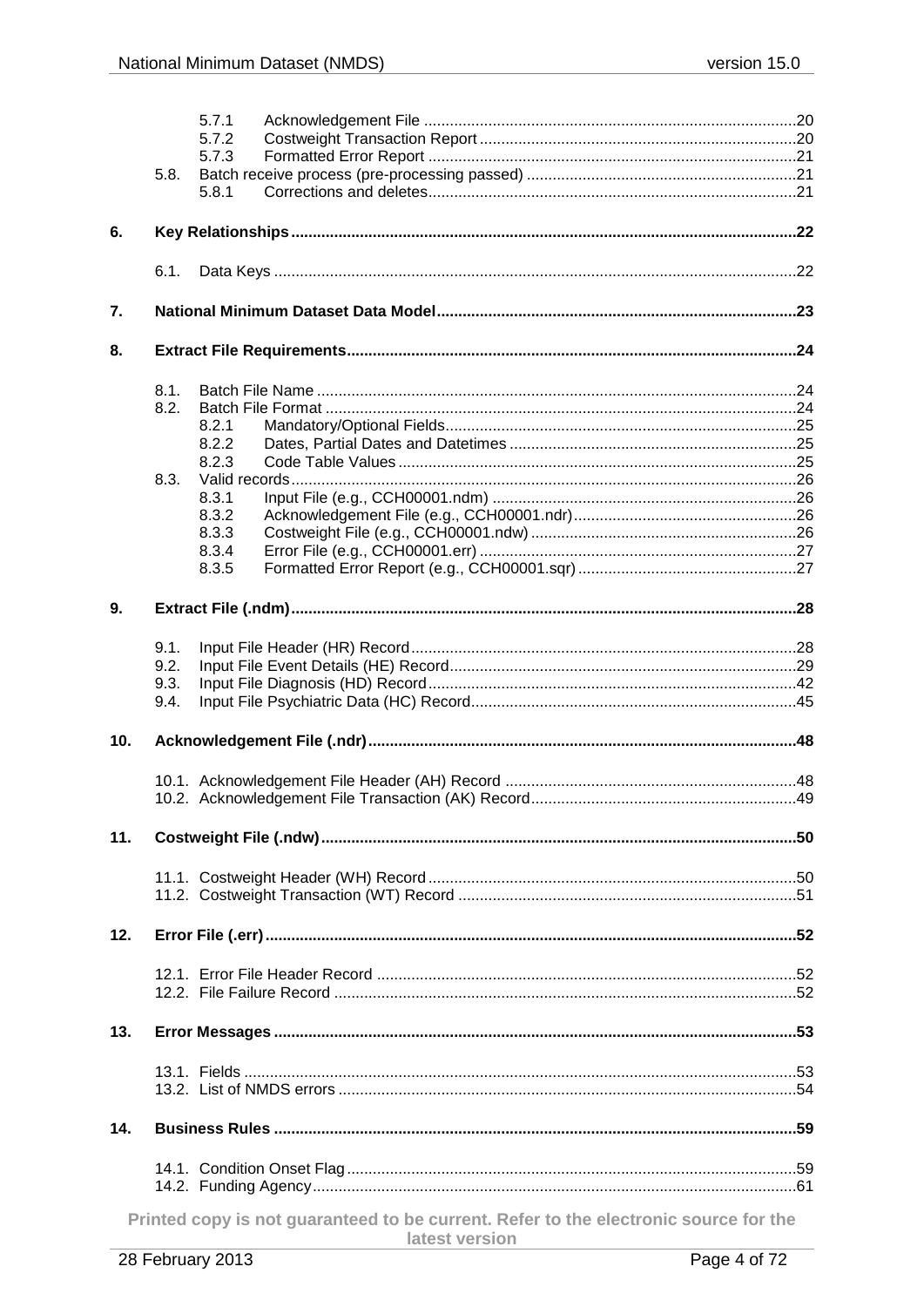**Printed copy is not guaranteed to be current. Refer to the electronic source for the latest version** 28 February 2013 Page 5 of 72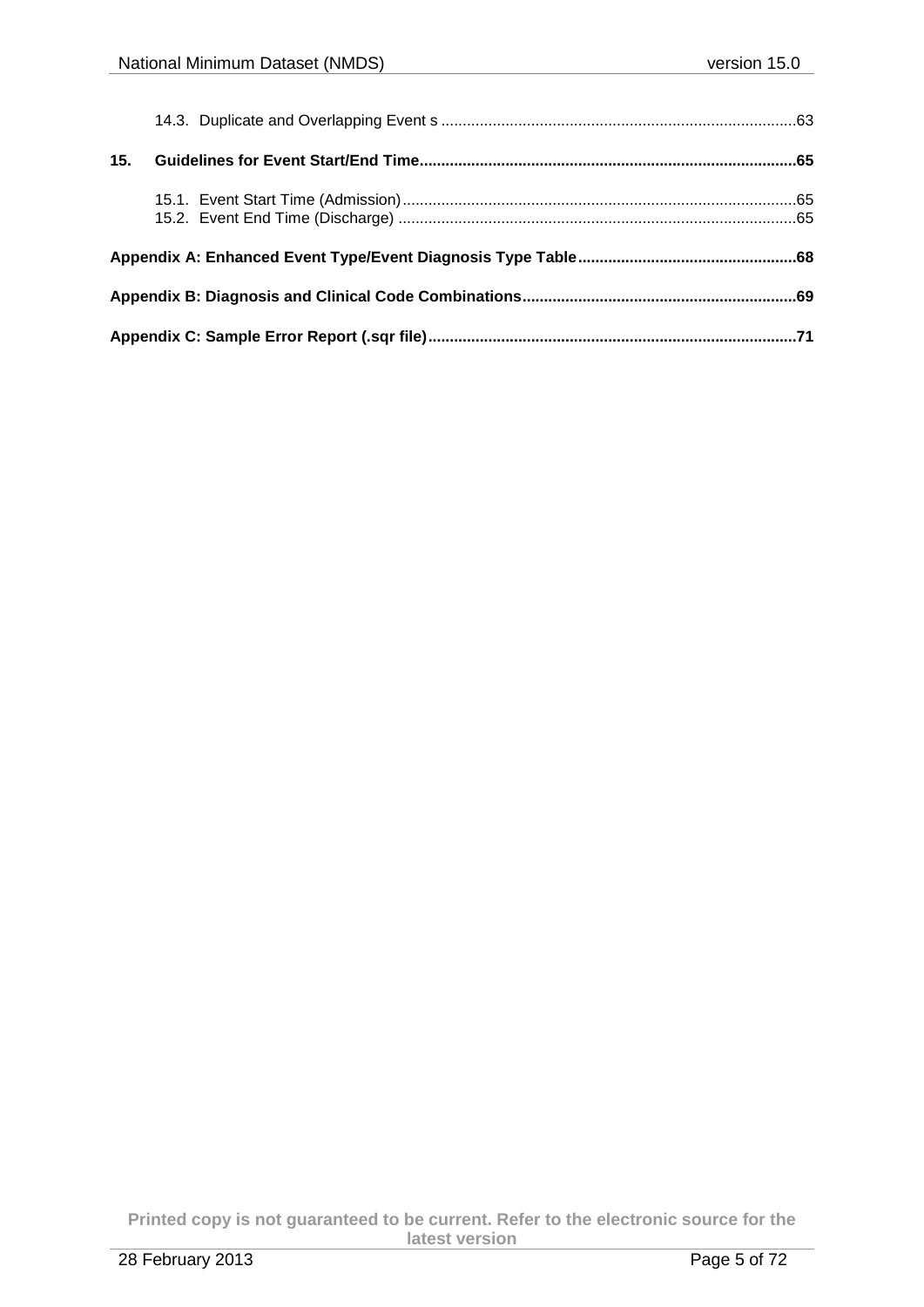# <span id="page-5-0"></span>**1. Front Matter**

## <span id="page-5-1"></span>**1.1. Reproduction of Material**

The Ministry of Health (the ministry) permits the reproduction of material from this publication without prior notification, providing all the following conditions are met: the information must not be used for commercial gain, must not be distorted or changed, and the ministry must be acknowledged as the source.

### <span id="page-5-2"></span>**1.2. Disclaimer**

The Ministry of Health gives no indemnity as to the correctness of the information or data supplied. The Ministry of Health shall not be liable for any loss or damage arising directly or indirectly from the supply of this publication.

All care has been taken in the preparation of this publication. The data presented was deemed to be accurate at the time of publication, but may be subject to change. It is advisable to check for updates to this publication on the ministry's web site at [http://www.health.govt.nz.](http://www.health.govt.nz/)

### <span id="page-5-3"></span>**1.3. Publications**

A complete list of Ministry of Health's publications is available from Ministry of Health, PO Box 5013, Wellington, or on the Ministry's web site at [http://www.health.govt.nz/publications.](http://www.health.govt.nz/publications)

Any enquiries about or comments on this publication should be directed to:

Analytical Services Ministry of Health PO Box 5013 Wellington Phone: (04) 922 1800 Fax: (04) 922-1899 Email: [data-enquiries@moh.govt.nz](mailto:data-enquiries@moh.govt.nz)

Published by Ministry of Health

© 2012, Ministry of Health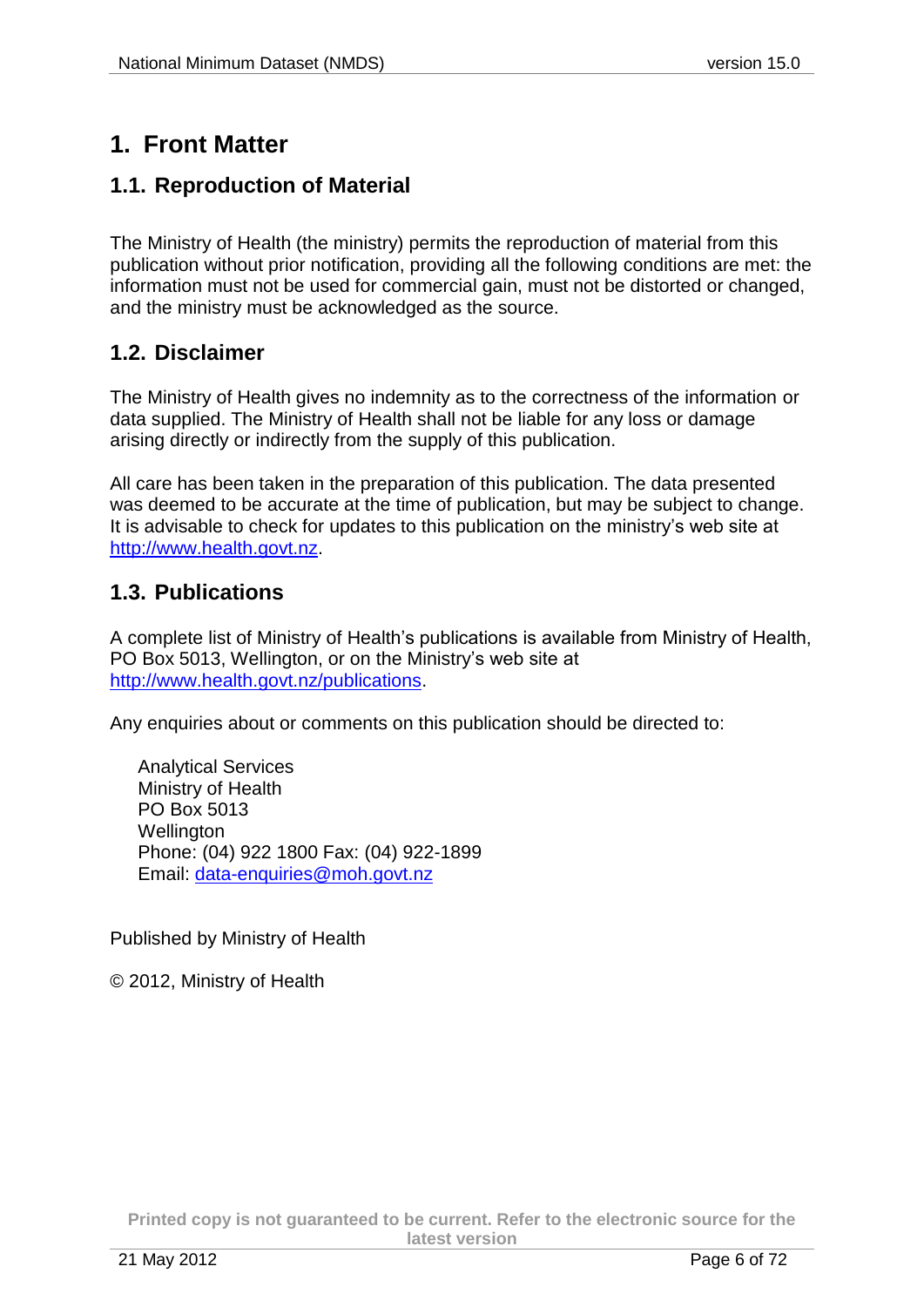# <span id="page-6-0"></span>**2. Introduction**

## <span id="page-6-1"></span>**2.1. Purpose of this Document**

This Ministry of Health file specification defines the file format used to send information to the ministry for inclusion in the National Minimum Dataset (NMDS) national collection. This includes the file layout and, to a lesser extent, the business rules used for validating the data items within the file.

## <span id="page-6-2"></span>**2.2. Intended Audience**

There are two audiences for this document:

- Software developers designing, implementing and altering provider systems to ensure they export information in a format suitable for loading into the national collection.
- Business analysts verifying that all required data elements are present and specified correctly.

## <span id="page-6-3"></span>**2.3. Related Documents**

This document should be read in conjunction with the National Minimum Dataset Data Dictionary, which can be found at [http://www.health.govt.nz/publication/national](http://www.health.govt.nz/publication/national-minimum-dataset-hospital-events-data-dictionary)[minimum-dataset-hospital-events-data-dictionary.](http://www.health.govt.nz/publication/national-minimum-dataset-hospital-events-data-dictionary)

## <span id="page-6-4"></span>**2.4. National Health Information Principles**

The guiding principles for national health information are the need to:

- Protect patient confidentiality and privacy
- Collect data once, as close to the source as possible, and use it as many times as required to meet different information requirements, in keeping with the purpose for which it was collected
- Validate data at source
- Maintain standard data definitions, classifications and coding systems
- Store national health data that includes only that data which is used, valued and validated at the local level
- Provide connectivity between health information systems to promote communication and integrity.

## <span id="page-6-6"></span><span id="page-6-5"></span>**2.5. Compliance with Standards**

All health and disability service providers, agencies and organisations, as defined in the Health Information Privacy Code 1994, accessing or providing national data are required to adhere to and comply with national information standards, definitions and guidelines. Maintaining the integrity and security of the databases and the transmission or exchange of data between health and disability service organisations is essential. This is a shared obligation of all health and disability service agencies.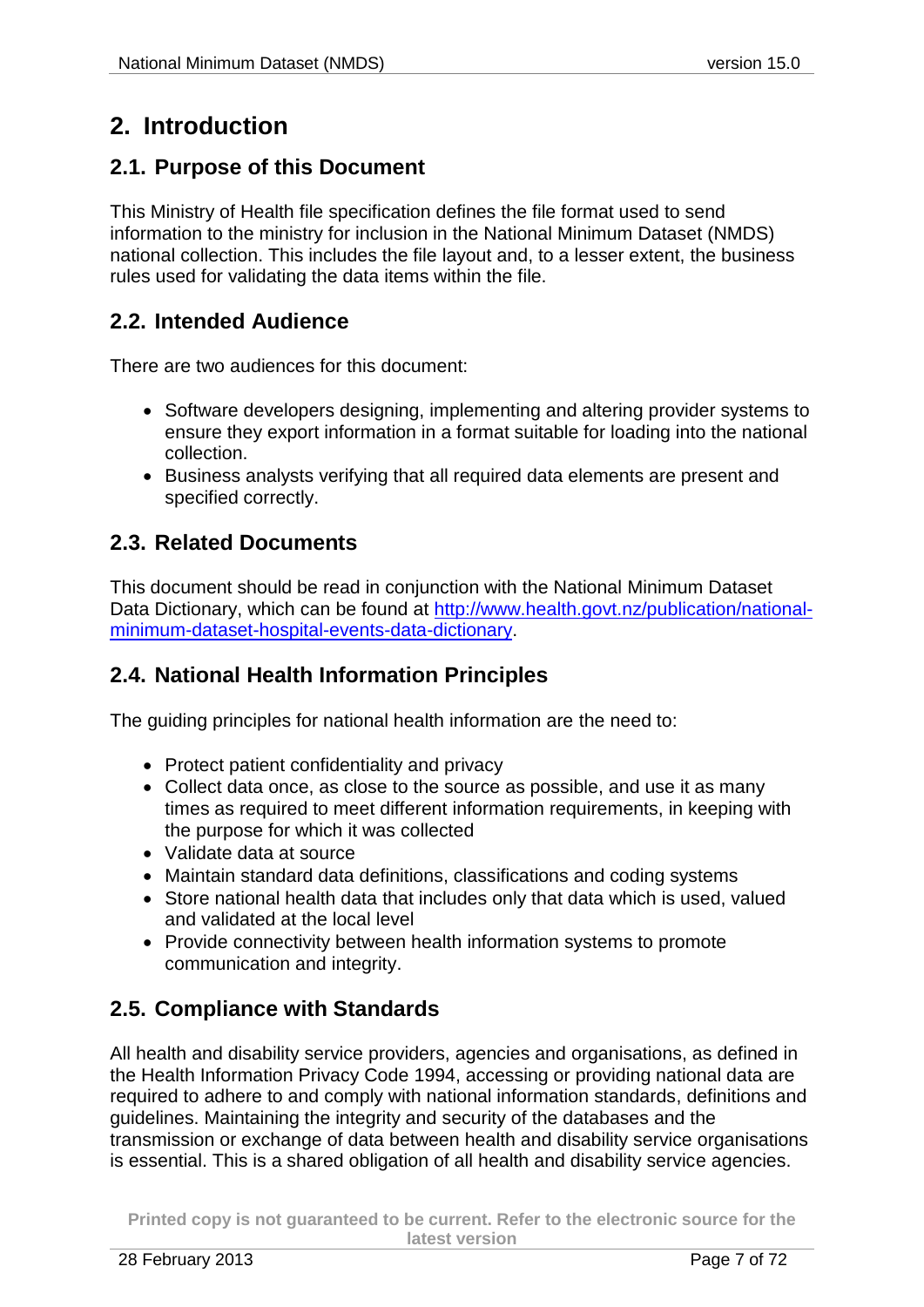National data definitions, terms (such as 'ethnicity'), and health information standards are developed and reviewed in consultation with health sector representatives.

## <span id="page-7-0"></span>**2.6. Date Standards**

In order to comply with BSI DISC PD2000-1 1998, which the Ministry has adopted as the required metric for Y2K compliance, all dates submitted in these files must conform in format to ISO 8601 (CCYYMMDD). Dates will normally be required to be provided to day level. Any exception to this will be noted where appropriate. All abbreviated dates must also comply with ISO 8601.

## <span id="page-7-1"></span>**2.7. Connection to National Systems**

Health and disability service providers are required to use the national systems, standards and protocols where reasonable. For this reason, providers are encouraged to connect directly to the national systems.

Direct access provides:

- Secure communication protocols that meet the privacy requirements
- Improved timeliness of data reporting for monitoring purposes
- Reduced costs for processing and transmitting data supplied to the national systems.

### <span id="page-7-2"></span>**2.8. Authority for Collection of Health Information**

The Ministry of Health may collect health information where this is necessary to carry out lawful purposes connected with its functions and activities. These purposes, functions and activities may be set out in legislation, such as the Health Act 1956, or may be derived from lawful instructions from the Minister. The collection, storage and use of health information is also governed by the Privacy Act 1993 and the Health Information Privacy Code 1994.

## <span id="page-7-3"></span>**2.9. Contact**

If you have any queries regarding this file layout or the NMDS load process, please e-mail [compliance@moh.govt.nz.](mailto:compliance@moh.govt.nz)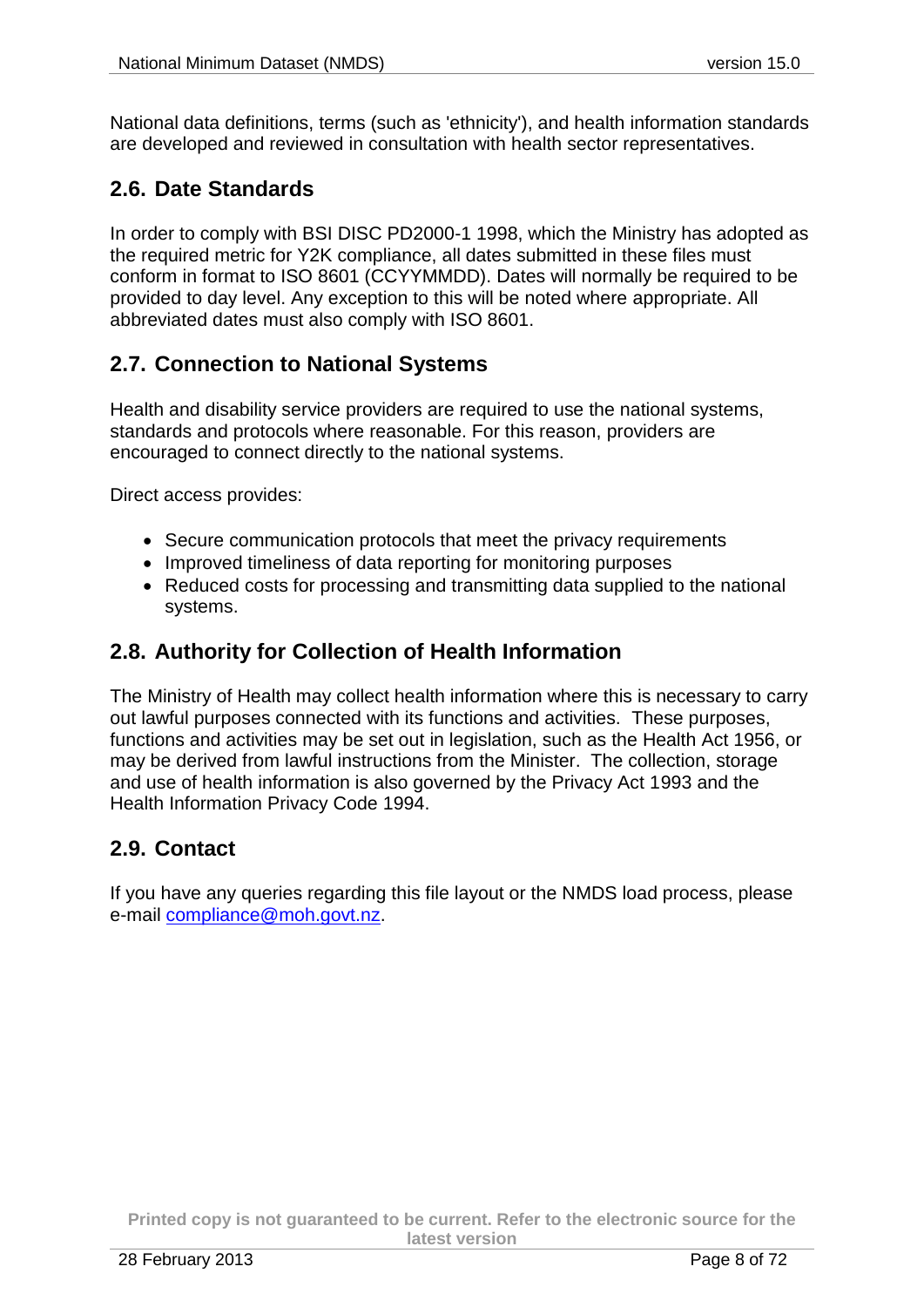## <span id="page-8-0"></span>**3. Changes to Previous Versions of the Specification**

#### <span id="page-8-1"></span>**3.1. Changes to the specification from document version 15.3 to 15.4**

The following changes have been made to the NMDS File Specification document version 15.4:

- Updated Section 14.1 on Condition Onset Flag validation to reflect that primary diagnoses are not required to have a condition onset flag value of '2'.
- Updated Section 14.2 *Funding Agency* to include the new purchaser code 33.

#### <span id="page-8-2"></span>**3.2. Changes to the specification from document version 15.2 to 15.3**

The following change has been made to the NMDS File Specification document version 15.3:

- Updated Section 14.3 on overlapping and duplicate event validation to incorporate some refinements to this aspect of NMDS file processing.
- Updated Section 14.1 on Condition Onset Flag validation to reflect that inpatient mental health events will bypass COF validation.

#### <span id="page-8-3"></span>**3.3. Changes to the specification from document version 15.1 to 15.2**

The following change has been made to the NMDS File Specification document version 15.2:

- Updated the definition for funding agency to reflect that it is conditionally mandatory.
- Defined 'cM' in Section [8.2.1.](#page-24-0)

#### <span id="page-8-4"></span>**3.4. Changes to the specification from document version 15.0 to 15.1**

The following change has been made for the NMDS File Specification document version 15.1:

Added warning message 3051 for unexpected Condition Onset Flag values.

#### <span id="page-8-5"></span>**3.5. Changes to the specification from document version 14.0 to 15.0**

The following changes have been made for NMDS File Specification document version 15.0:

- Change the File Version to V015.0
- Add Funding Agency Code
- Add Condition Onset Flag
- Document validation rules on new fields
- Update 13.2 List of NMDS Errors.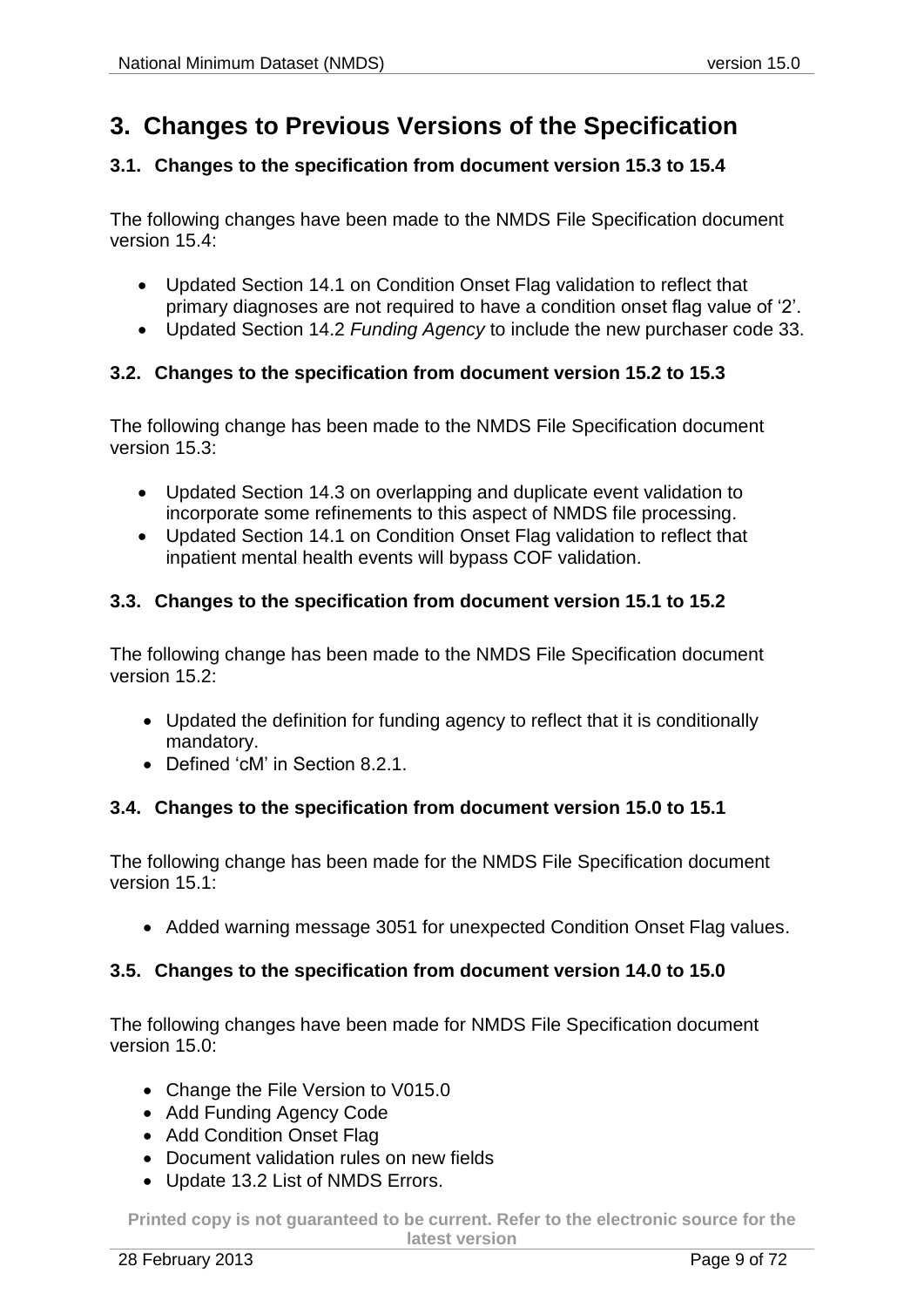#### <span id="page-9-0"></span>**3.6. Changes to the specification from document version 13.0 to 14.0**

The following changes have been made for NMDS File Specification document version 14.0:

- Change the File Version to V014.0
- Add changes for WIESNZ11 and AR-DRG v6.0

 Change Event start date and Event end date fields to datetime fields ie. Event start datetime and Event end datetime. Note that in the validation process when date fields are checked against datetime fields only the date part of the datetime field is used. Until further notice calculated fields that involve the datetime fields will only use the date part of the datetime fields. Events from older versions of the input file that have date fields instead of the new datetime fields will automatically have the date populated into the date portion of the datetime field and 00:00 populated into the time portion of the datetime field by NMDS.

When events prior to 1 July 2011 are submitted on this new version of the file, the time portion of the datetime field must be populated with '00:00' if the time has not been collected for those events.

• Add sample file layouts in Appendices

MOH will no longer map ICD-10-AM  $6^{th}$  Edition codes supplied by DHBs to ICD-10-AM 3<sup>rd</sup> Edition codes. The 6<sup>th</sup> Edition codes will be used to assign an AR-DRG v6.0 DRG.

#### <span id="page-9-1"></span>**3.7. Changes to the specification from document version 12.0 to 13.0**

The following changes have been made for NMDS File Specification document version 13.0:

- Change the File Version to V013.0
- Add Total Noninvasive Ventilation Hours
- Retire Principal Health Service Purchaser 15 (BreastScreen Aotearoa)
- Add validation of facility open status
- Document validation on new fields
- Add changes for WIES version NZ09
- Changes to the ethnicity Level 2 codeset.

#### <span id="page-9-2"></span>**3.8. Changes to the specification from document version 11.8 to 12.0**

The following changes have been made for NMDS File Specification document version 12.0:

- Change the File Version to V012.0
- Add Mother's NHI field
- Add Total ICU Hours field
- Add Facility Transfer From and Facility Transfer To fields
- Increase the length of Diagnosis/Procedure Description field to 100 characters
- Document validation on new fields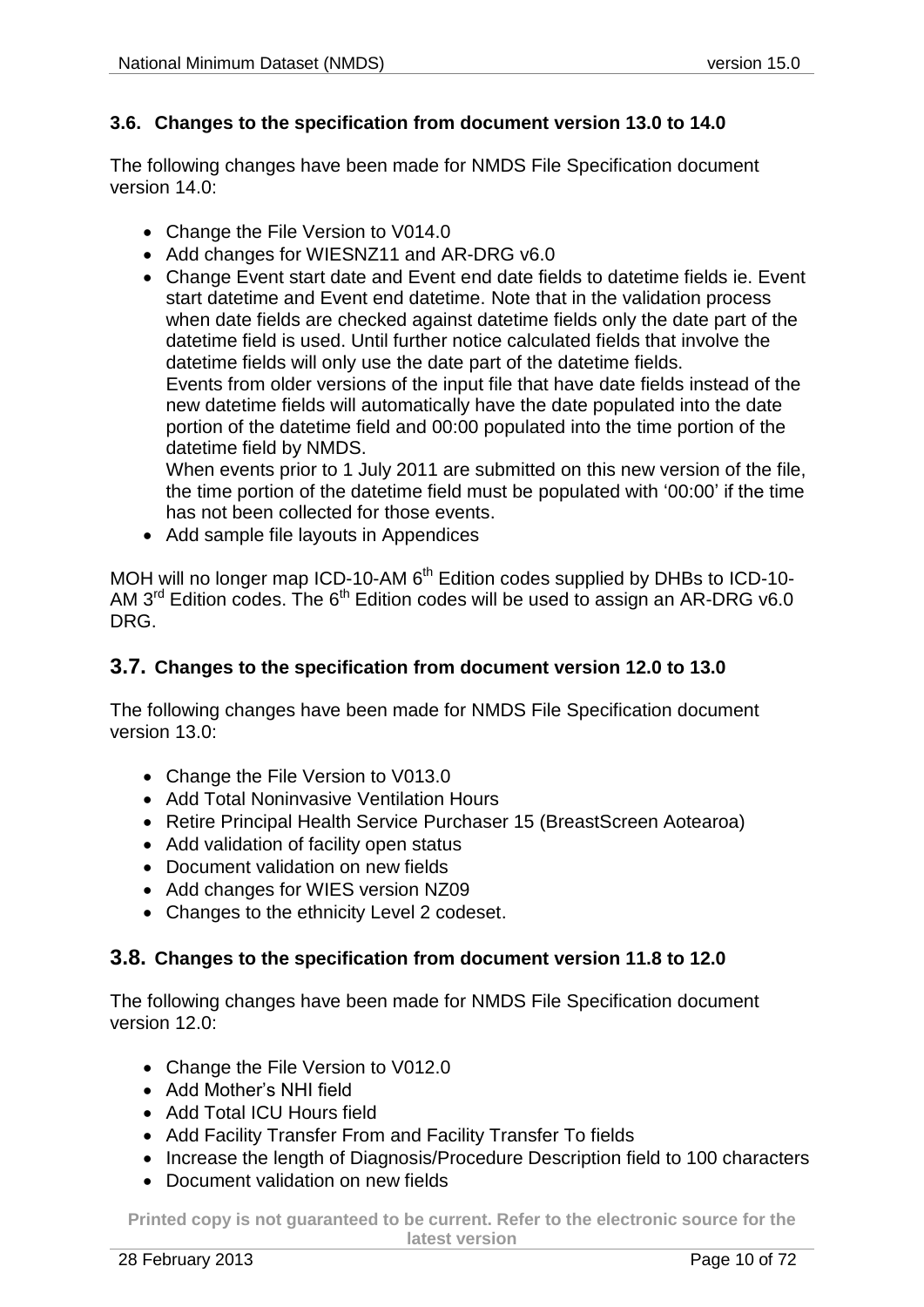• Add changes for WIES version NZ08

New Zealand upgraded to the Sixth Edition of the International Classification of Diseases and Health Related Problems 10th revision – Australian Modification (ICD-10-AM 6th Edition) as the standard for clinical diagnosis and procedure coding from 1 July 2008. The clinical coding system code for ICD-10-AM 6<sup>th</sup> Edition is '13'.

MOH will map  $6<sup>th</sup>$  Edition codes supplied by DHBs to  $3<sup>rd</sup>$  Edition codes and use these to assign an AR-DRG v5.0 code. The Casemix Exclusion Rules (CER) associated with WIESNZ08 will apply to the NMDS load process at MOH for the 2008/09 financial year.

#### <span id="page-10-0"></span>**3.9. Changes to the specification from document version 11.7 to 11.8**

The following changes have been made for NMDS File Specification document version 11.8:

- Add and retire Health Specialty Codes
- Introduce validation on Health Specialty Code Start and End dates
- Add and retire Principal Health Service Purchaser Codes
- Introduce validation on Principal Health Service Purchaser Code Start and End dates
- Add new Event End Type Codes
- Add changes for WIES version 11C.

The input file version number remains at V011.5.

#### <span id="page-10-1"></span>**3.10. Changes to the specification from document version 11.5 to 11.7**

The following changes have been made for NMDS File Specification document version 11.7:

- Update 12.2 List of NMDS Errors
- Update Appendix B: Diagnosis and Clinical Code Combinations.

The input file version number remains at V011.5.

#### <span id="page-10-2"></span>**3.11. Changes to the specification from document version 11.4 to 11.5**

The AR-DRG v5.0 Grouper will be used to produce the NMDS Cost Weight file during the NMDS load process at MOH from 1 July 2005. The AR-DRG v5.0 Grouper accepts ICD-10-AM 3<sup>rd</sup> Edition codes. There is no mapping involved in the grouping process.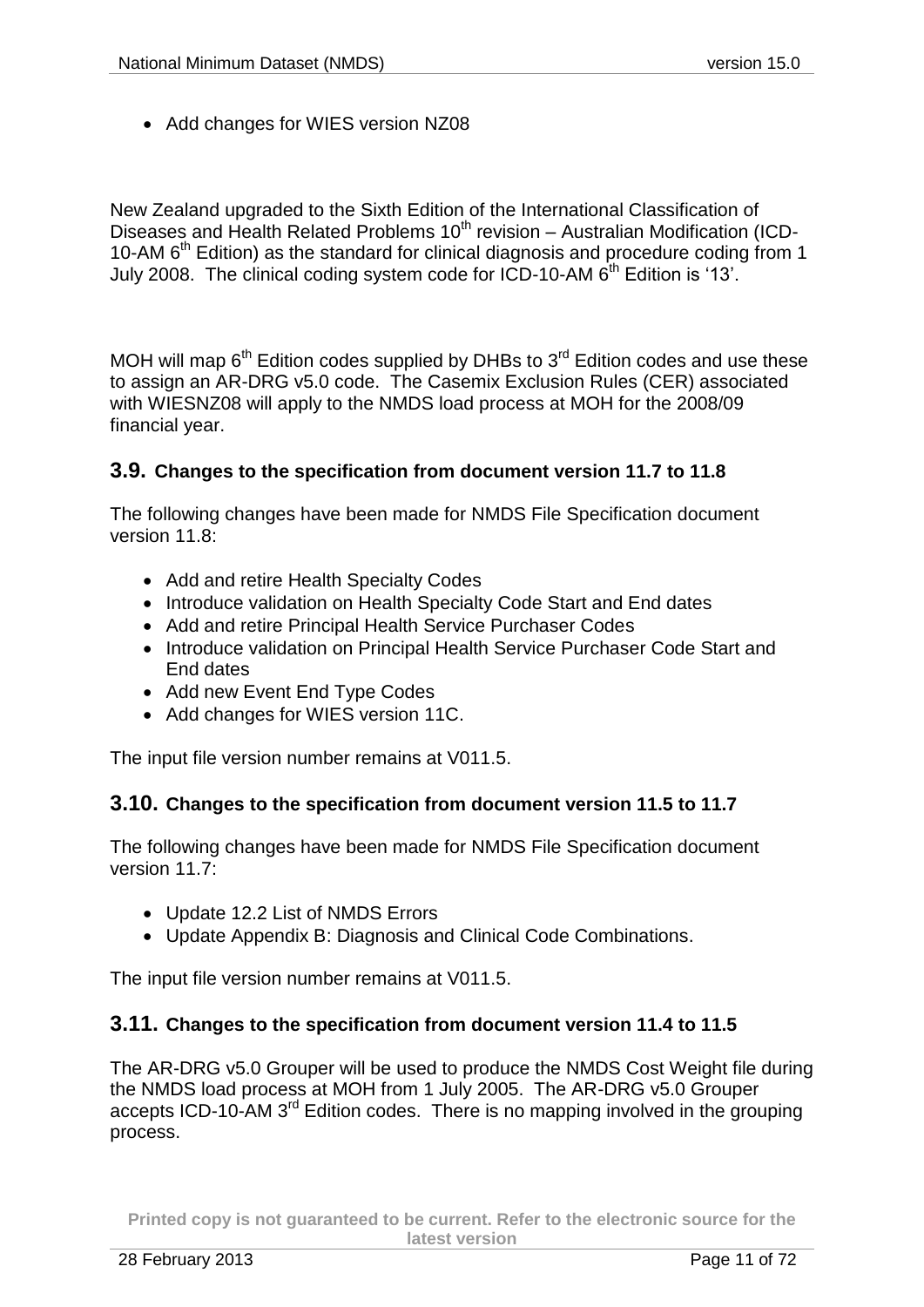The following changes have been made for NMDS File Specification document version 11.5:

- Change the File Version to V011.5
- Add the details for the new WIES11a and AR-DRG 5.0
- Update Event and Diagnosis record structures to remove identified fields
- Add the Appendix B: Diagnosis and Clinical Code Combinations.

#### <span id="page-11-0"></span>**3.12. Changes to the specification from document version 11.3 to 11.4**

The change to NMDS File Specification document version 11.3 was to add the names of two new legal acts that came into force in September 2004.

The input file version number remains at V011.0

#### <span id="page-11-1"></span>**3.13. Changes to the specification from document version 11.2 to 11.3**

The changes to NMDS File Specification document version 11.2 included adding the names of two new legal acts that come into force in 2004, and which will result in changes to the legal status codes used within NMDS.

As there is still uncertainty around the introduction of new legal status codes, these legal acts have been removed, until this matter has been finalised (likely until September 2004).

The input file version number remains at V011.0

#### <span id="page-11-2"></span>**3.14. Changes to the specification from document version 11.1 to 11.2**

New Zealand upgraded to the third edition of the International Classification of Diseases – Australian Modification (ICD-10-AM 3rd Edition) as the standard for clinical diagnosis and procedure coding from 1 July 2004. The coding system code for ICD-10-AM 3rd Edition is '12'.

The AR-DRG 4.2 grouper will continue to be used to produce the NMDS Cost Weight file and thus only applies to the NMDS load process at MOH. MOH will map 3rd edition codes supplied by DHBs to 2nd Edition codes and use these to assign an AR-DRG 4.2 code. The Casemix Exclusion Rules (CER) associated with WIES8C will continue to apply to the NMDS load process at MOH for the 2004-2005 financial year.

New NMDS business rules are being implemented on 1 July 2004, to:

- Ensure collection of valid purchaser codes.
- Ensure collection of valid admission type codes.
- Generate a warning for records that have an accident flag set to Y and no ACC claim number.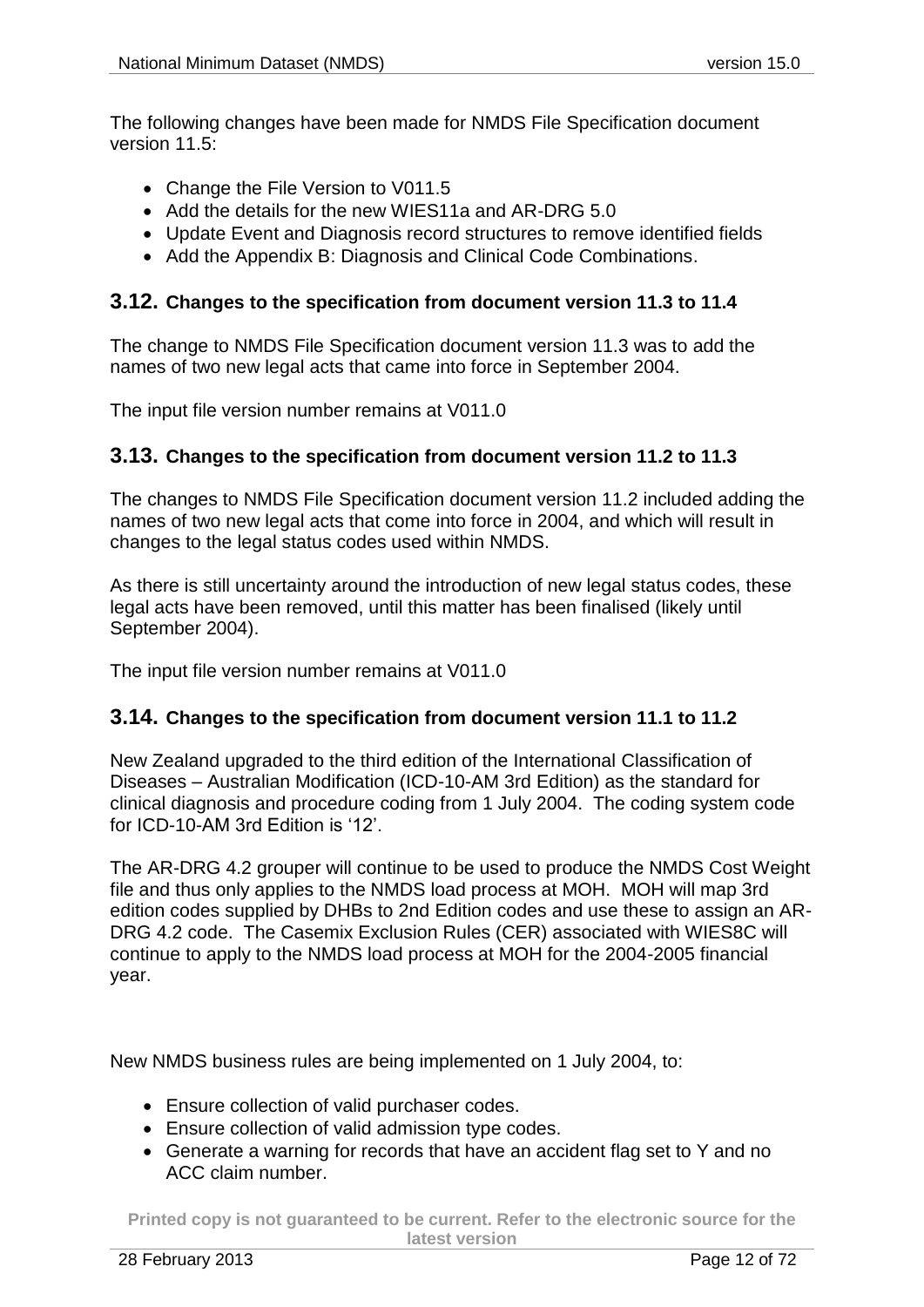Ensure collection of valid legal status codes.

The input file version number remains at V011.0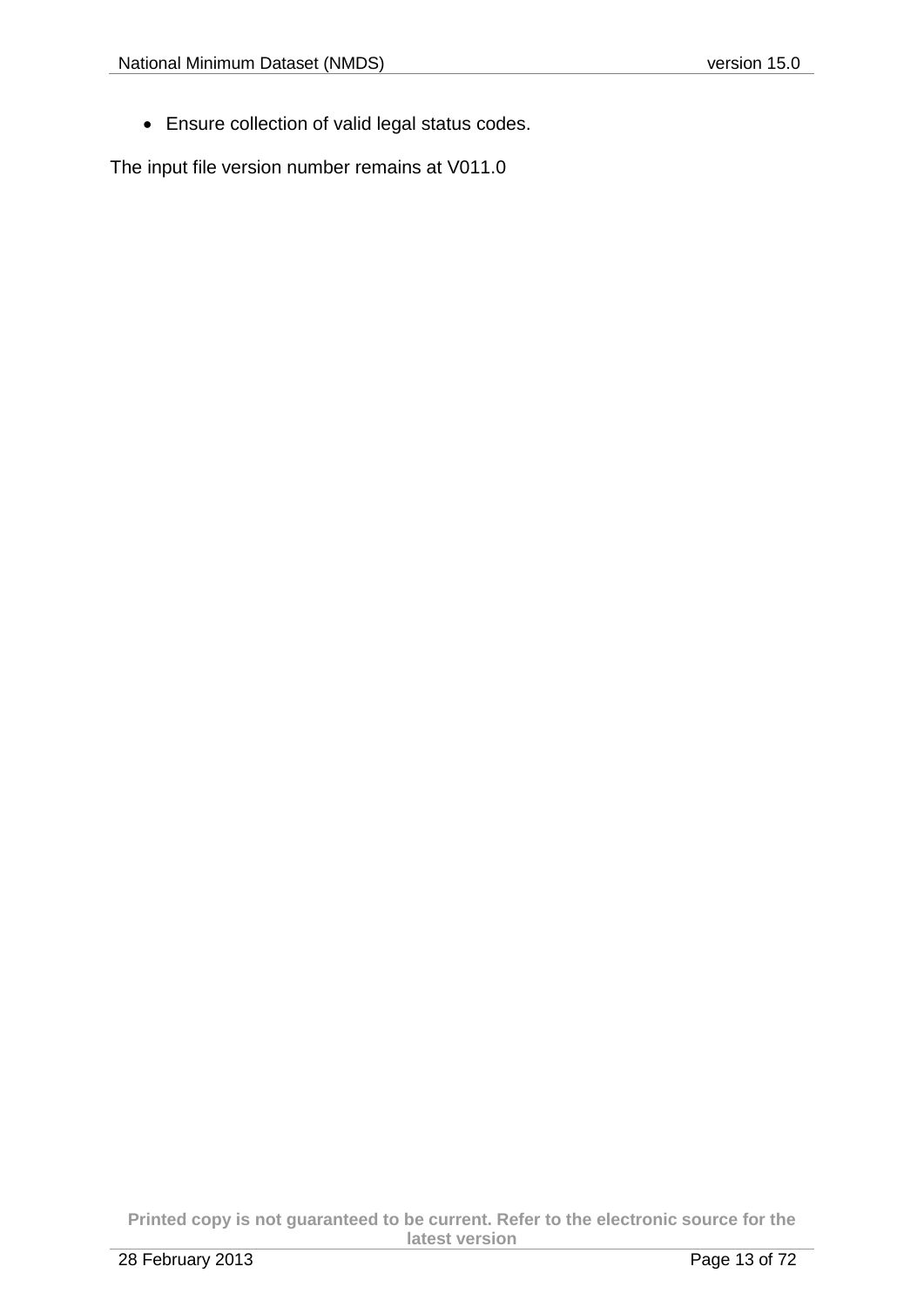## <span id="page-13-0"></span>**4. Overview of National Collection**

#### **Purpose**

The National Minimum Dataset is used for policy formation, performance monitoring, research, and review. It provides statistical information, reports, and analyses about the trends in the delivery of hospital inpatient and day patient health services both nationally and on a provider basis. It is also used for funding purposes.

#### **Content**

|                                                       | The NMDS is a national collection of public and private hospital<br>discharge information, including clinical information, for<br>inpatients and day patients. Unit record data is collected and<br>stored. All records must have a valid NHI number.                                                                                                                                                                              |
|-------------------------------------------------------|------------------------------------------------------------------------------------------------------------------------------------------------------------------------------------------------------------------------------------------------------------------------------------------------------------------------------------------------------------------------------------------------------------------------------------|
|                                                       | Data has been submitted electronically in an agreed format by<br>public hospitals since 1993.                                                                                                                                                                                                                                                                                                                                      |
|                                                       | The private hospital discharge information for publicly funded<br>events, eg, birth events and geriatric care, has been collected<br>since 1997. Other data is being added as it becomes available<br>electronically.                                                                                                                                                                                                              |
| <b>Start date</b>                                     | The current NMDS was introduced in 1999. The original NMDS<br>was implemented in 1993 and back-loaded with public hospital<br>discharge information from 1988.                                                                                                                                                                                                                                                                     |
| <b>Guide for use</b>                                  | The NMDS has undergone many changes over the years.<br>Some data subsets have been removed and are now held in<br>separate collections (Cancer Register and the Mortality<br>Collection). In other cases, additional fields have been included<br>and events are reported in more detail than in the past. For<br>further details refer to the NMDS Data Dictionary.                                                               |
|                                                       | Private hospital information is Iso stored in the NMDS. Publicly<br>funded events (primarily maternity and geriatric) and surgical<br>events from some hospitals are up-to-date. Privately funded<br>events may be delayed.                                                                                                                                                                                                        |
| <b>Contact</b><br>information                         | For further information about this collection or to request<br>specific datasets or reports, contact the Ministry of Health<br>Analytical Services team on ph (04) 922 1800, fax<br>(04) 922 1899, or e-mail, data-enquiries@moh.govt.nz or visit<br>the Ministry of Health web site http://www.health.govt.nz/nz-<br>health-statistics/national-collections-and-<br>surveys/collections/national-minimum-dataset-hospital-events. |
| <b>Collection</b><br>methods - guide<br>for providers | Data is provided by public and the larger private hospitals in an<br>agreed electronic file format. Paper forms and a cut-down<br>electronic file format are also forwarded by other private<br>hospitals.                                                                                                                                                                                                                         |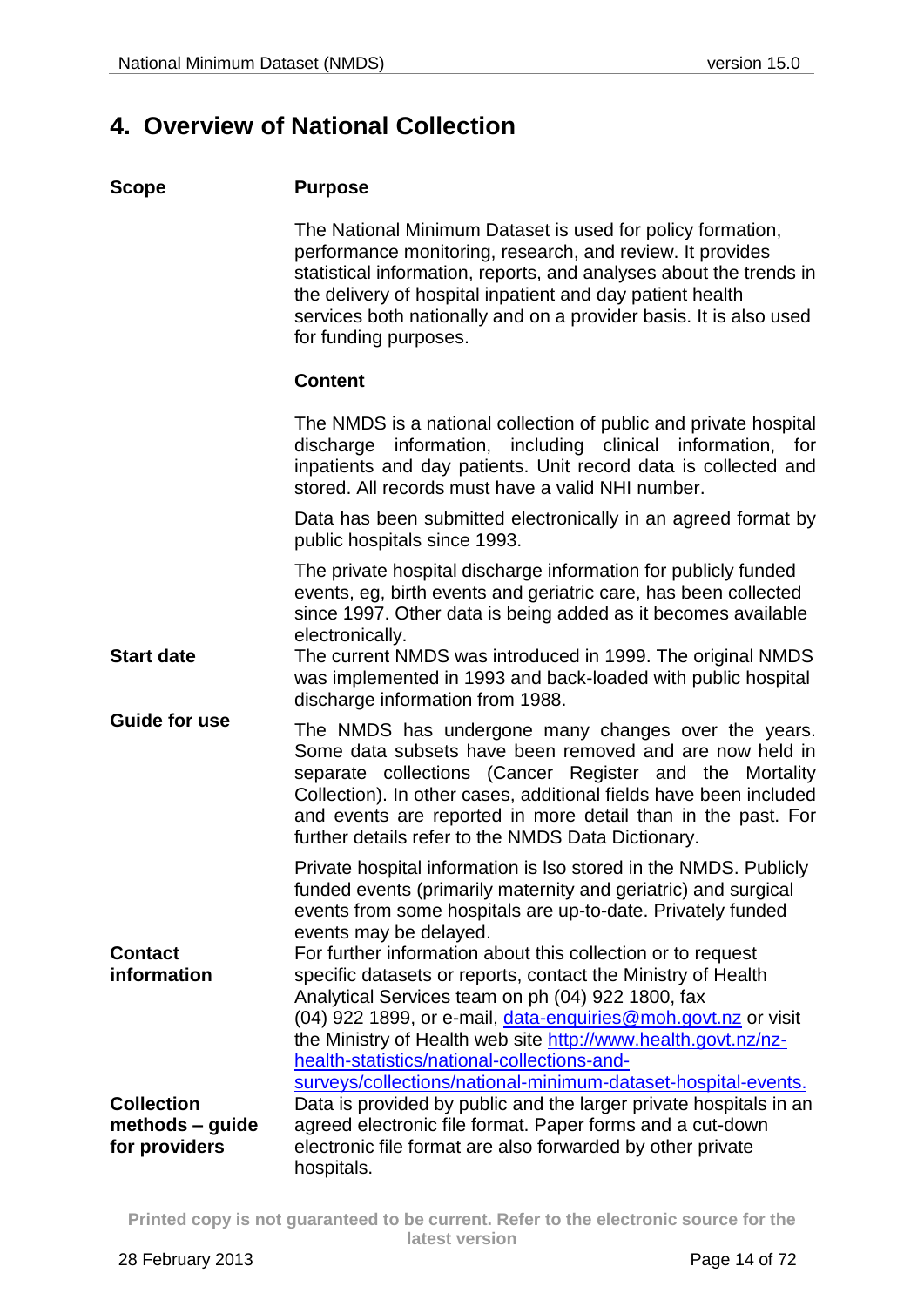| <b>Frequency of</b><br>updates              | Publicly funded hospital events are required to be loaded into<br>the NMDS within 21 days after the month of discharge.<br>Electronic files are received and processed almost every day at<br>MOH.                                                                                                                                                                                                                                                                                                                                                                             |
|---------------------------------------------|--------------------------------------------------------------------------------------------------------------------------------------------------------------------------------------------------------------------------------------------------------------------------------------------------------------------------------------------------------------------------------------------------------------------------------------------------------------------------------------------------------------------------------------------------------------------------------|
|                                             | MOH has a team of staff who manually process private hospital<br>electronic and paper reports.                                                                                                                                                                                                                                                                                                                                                                                                                                                                                 |
| Security of data                            | The NMDS is accessed by authorised MOH staff for<br>maintenance, data quality, audit and analytical purposes.                                                                                                                                                                                                                                                                                                                                                                                                                                                                  |
| <b>Privacy issues</b>                       | Authorised members of the Ministry of Health and DHBs have<br>access to the NMDS for analytical purposes, via the Business<br>Objects reporting tool and the secure Health Information<br>Network. Business Objects contains a subset of the data<br>described in the Data Dictionary<br>The Ministry of Health is required to ensure that the release of<br>information recognises any legislation related to the privacy of<br>health information, in particular the Official Information Act<br>1982, the Privacy Act 1993 and the Health Information Privacy<br>Code 1994. |
|                                             | Information available to the general public is of a statistical and<br>non-identifiable nature. Researchers requiring identifiable data                                                                                                                                                                                                                                                                                                                                                                                                                                        |
| <b>National reports</b><br>and publications | will usually need approval from an Ethics Committee.<br>MOH publishes an annual report Selected Morbidity Data for<br>Publicly Funded Hospitals in hard copy and on the MOH web<br>site http://www.health.govt.nz. This publication contains                                                                                                                                                                                                                                                                                                                                   |
| Data provision                              | summary NMDS information for a financial year.<br>Customised datasets or summary reports are available on<br>request, either electronically or on paper. Staff from the<br>Ministry of Health Analytical Services team can help to define<br>the specifications for a request and are familiar with the<br>strengths and weaknesses of the data. New fields have been<br>added to the collection since 1988, but wherever possible<br>consistent time-series data will be provided.                                                                                            |
|                                             | The Ministry of Health Analytical Services team also offers a<br>peer review service to ensure that Ministry data is reported<br>appropriately when published by other organisations.                                                                                                                                                                                                                                                                                                                                                                                          |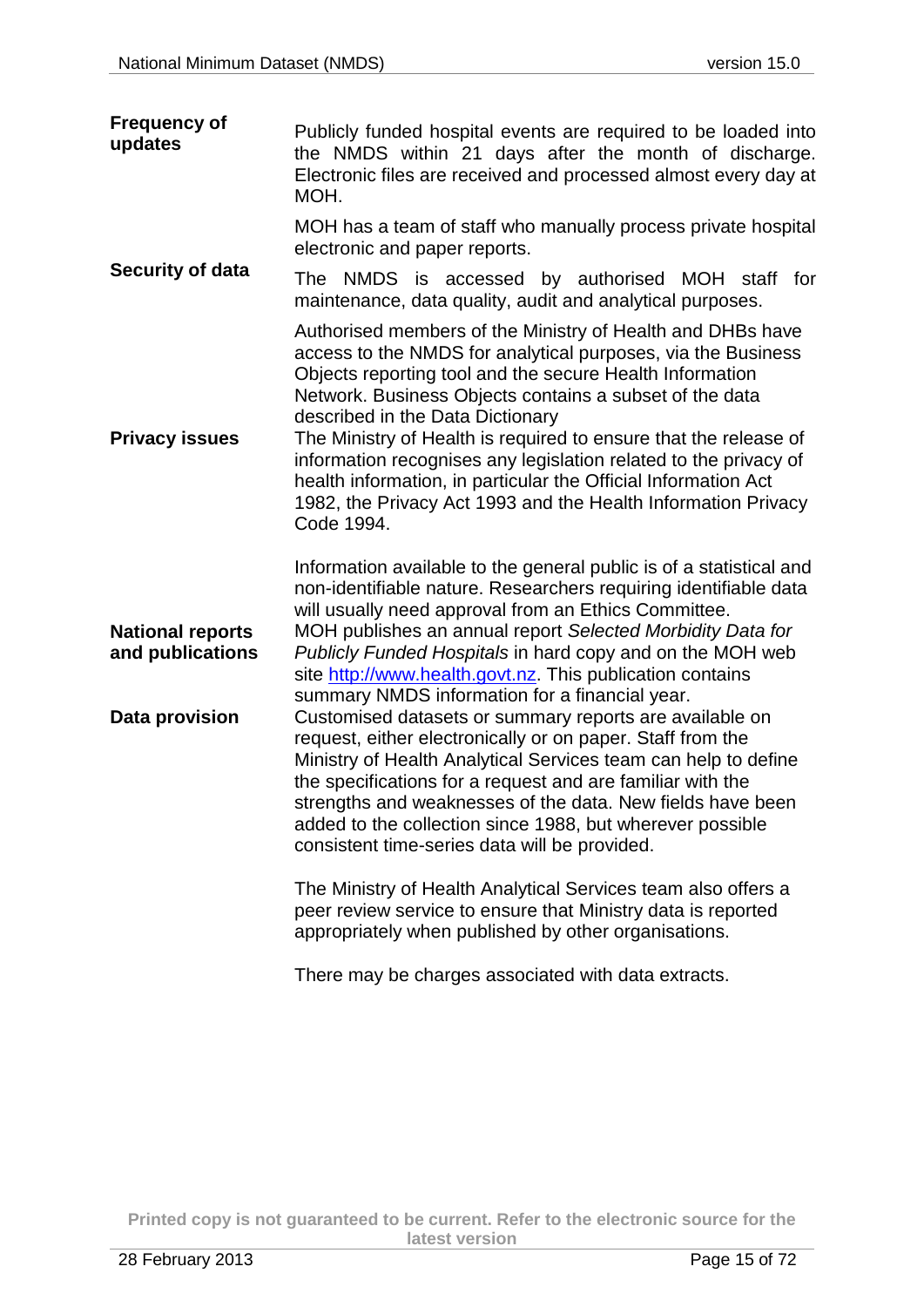# <span id="page-15-0"></span>**5. Batch Processing**

### <span id="page-15-1"></span>**5.1. Batch Process Overview**

The NMDS processes are carried out by data providers and MOH. Providers set up and maintain batch send and batch receive processes to supply the data. They record health events, send the data to MOH, and receive acknowledgement of the data processing. MOH validates and loads data, and reports from the database.

## <span id="page-15-2"></span>**5.2. Batch Process Flow Diagram**

The process flow is shown below along with high-level descriptions of each process.



### <span id="page-15-3"></span>**5.3. Batch send process**

This section describes batch reporting, which may be carried out on a daily, weekly, fortnightly, monthly or other basis (by prior arrangement with the Ministry of Health), providing the data reaches the Ministry within 21 days after the month of discharge.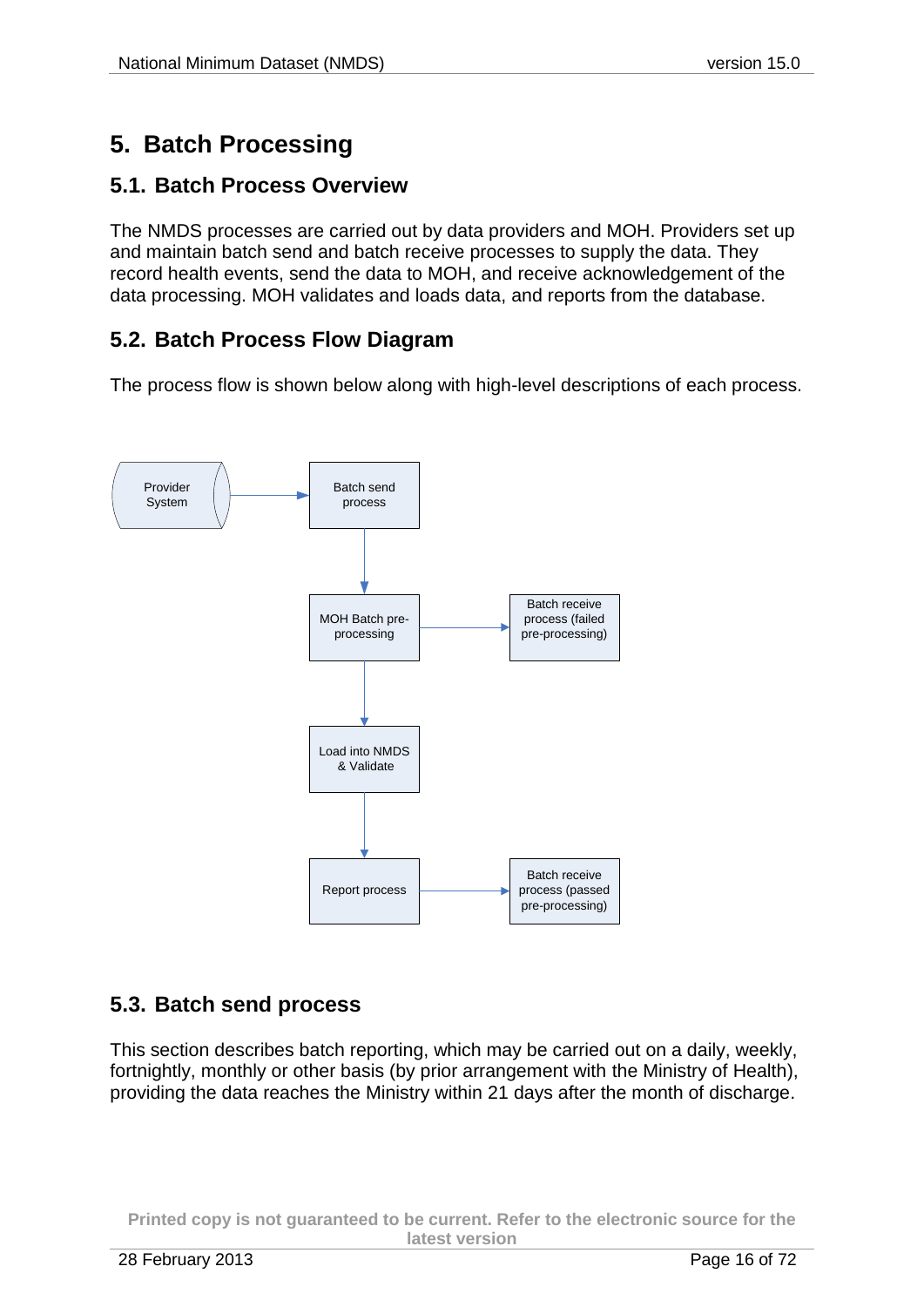#### <span id="page-16-0"></span>**5.3.1 Create Patient Management System batch (input) file**

The provider extracts data from their Patient Management System into a batch file (also known as the input file) for sending to MOH. Each input file must contain a header record and an unlimited number of Event Details records. For each Event Detail record, the file can contain from 1 to 99 Diagnosis records, and from 0 to 99 Psychiatric Data records.

The extract file requirements are set out in Section [8](#page-23-0) *Extract File [Requirements](#page-23-0)* and the layout specifications for the input file are set out in Section [9](#page-27-0) *[Extract File \(.ndm\)](#page-27-0)*. The business rules for the fields (both coded and non-coded) are described in the NMDS (Hospital Events) Data Dictionary.

#### **5.3.1.1 Event Detail Records**

Each health event record in an input file has a message function of 'A1', 'A2' or 'D1'. The effect of these functions on the NMDS is outlined in the following table.

| Code | <b>Function</b>              | Effect                                                                                                                               |
|------|------------------------------|--------------------------------------------------------------------------------------------------------------------------------------|
| A1   | hbA                          | Creates a new health event if no existing record with the<br>same key is found on the NMDS.                                          |
|      |                              | If an existing or overlapping record exists, or errors or<br>warnings are generated, the record is rejected.                         |
| A2   | Add ignoring any<br>warnings | Creates a new health event if no existing record with the<br>same key is found on the NMDS, regardless of any<br>warnings generated. |
|      |                              | If an existing or overlapping record exists, or errors are<br>generated, the record is rejected.                                     |
| D1   | <b>Delete</b>                | Deletes the record from the NMDS.                                                                                                    |

An audit trail is kept in the audit tables.

#### <span id="page-16-1"></span>**5.3.2 Send Batch to Ministry of Health**

The batch file is sent to the Ministry of Health via FTP or other means.

## <span id="page-16-2"></span>**5.4. Ministry of Health Batch Pre-processing**

#### <span id="page-16-3"></span>**5.4.1 Pre-processing**

The input file is initially pre-processed. This checks that the:

- Batch is in sequence
- Header record's count of number of records equals the actual number of records in the file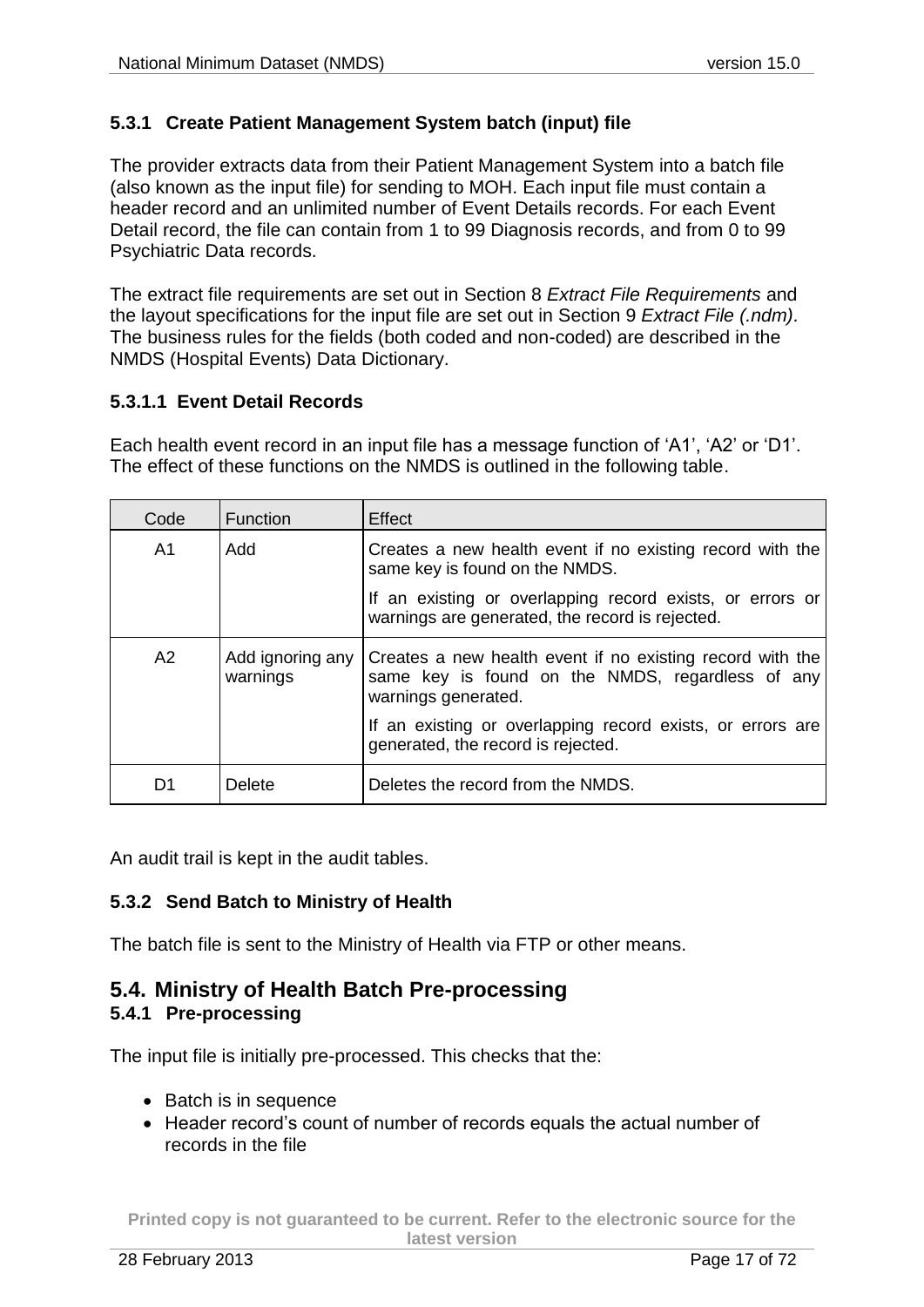• Field data types and the number of fields per record comply with NMDS requirements.

#### <span id="page-17-0"></span>**5.4.2 Batch passes pre-processing**

If the batch passes pre-processing, no error file is generated. The data is loaded into the NMDS (see 5.6 Load into the NMDS/Validate below).

#### <span id="page-17-1"></span>**5.4.3 Batch fails pre-processing**

If the input file fails pre-processing, an error file (with the same name prefix as the input batch and a filename extension of '.ERR') is generated containing error messages indicating the cause of failure. The error file consists of:

- The header record followed by any error messages relating to the header
- Each input data record in error followed by one or more error messages.

The Ministry sends the error file to the data provider.

### <span id="page-17-2"></span>**5.5. Batch receive process (pre-processing failed)**

If the input file fails pre-processing, the provider must use the error file to correct the input file and resubmit it with the same file name. No further input files will be processed until it passes the pre-processing stage.

### <span id="page-17-3"></span>**5.6. Load into the NMDS/Validate (pre-processing passed)**

The batch is then edited and loaded.

#### <span id="page-17-4"></span>**5.6.1 Sorting**

Incoming transactions are sorted by:

- The message function (e.g., D1 then A1 or A2)
- Record type (e.g., HE, HD, or HC), and
- Business key (see 6.1 Data keys).

#### <span id="page-17-5"></span>**5.6.2 Validation and errors**

Validation continues until all records in the event have been processed. If any record in an event is found to contain an error, the error is identified with the appropriate error message and the whole event is rejected. (Other events in the same input file will be accepted if they are validated.)

#### <span id="page-17-6"></span>**5.6.3 Edit checks**

Edit checks performed include:

• Field value checks – code tables and range checks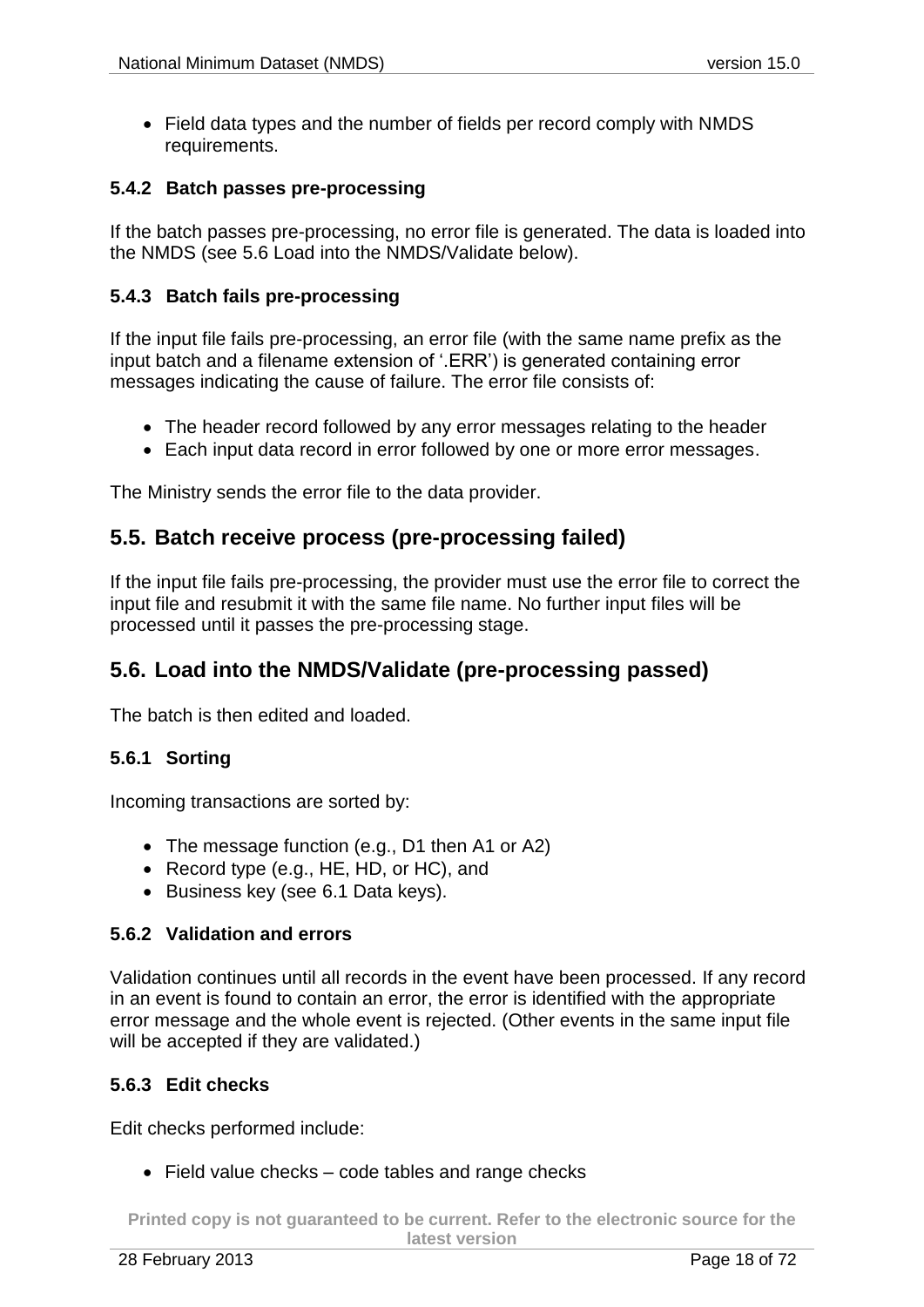- Record referential checks checking for duplicate and overlapping events. See Section [14.3](#page-62-0) *[Duplicate and Overlapping Event](#page-62-0)*
- Data integrity checks warning or rejecting if the value is inconsistent with values in other fields. Records that have generated a warning message are loaded into the database if the message function is A2. Demographic data supplied (e.g., Sex, Date of birth) must be consistent with the clinical codes, as specified by the editing flags held against each clinical code on the clinical code table.

#### <span id="page-18-0"></span>**5.6.4 WIES and DRG values**

WIES and DRG values are calculated at this stage.

#### WIES

The Ministry of Health currently purchases a range of inpatient events (principally medical/surgical events) from publicly funded hospitals using a casemix methodology known as WIES (Weighted Inlier Equivalent Separations).

The WIES costweight calculator and extract routine are run to derive a costweight and a purchase unit value for a health event based on its allocated AR-DRG, using detailed health event inclusion/exclusion rules specific to New Zealand. It is the financial year that the Health Event End Datetime falls in which determines which WIES rules are to be applied.

The NMDS load process will apply WIESNZ13 for the 2013-2014 financial year.

#### DRG

The Ministry uses version AR-DRG v6.0x of the grouper. The grouper is used to derive DRG 'group' values for similar health events for DRG 6.0x, 6.0, 5.0, 4.2, 4.1 and 3.1 levels.

AR-DRG v6.0x applies for all events where the date portion of Event End Datetime is on or after 1 July 2013.

#### <span id="page-18-1"></span>**5.6.5 Loading**

If all the events in a batch are valid, i.e., the batch passes the preprocessing validation, each delete transaction (D1) is applied to the existing database record it is deleting and each new record (A1 or A2) is added to the database if it doesn't have data validation errors.

### <span id="page-18-2"></span>**5.7. NMDS output files**

Editing and loading the input files into the NMDS results in an acknowledgement file, a costweight transaction report and a formatted error report.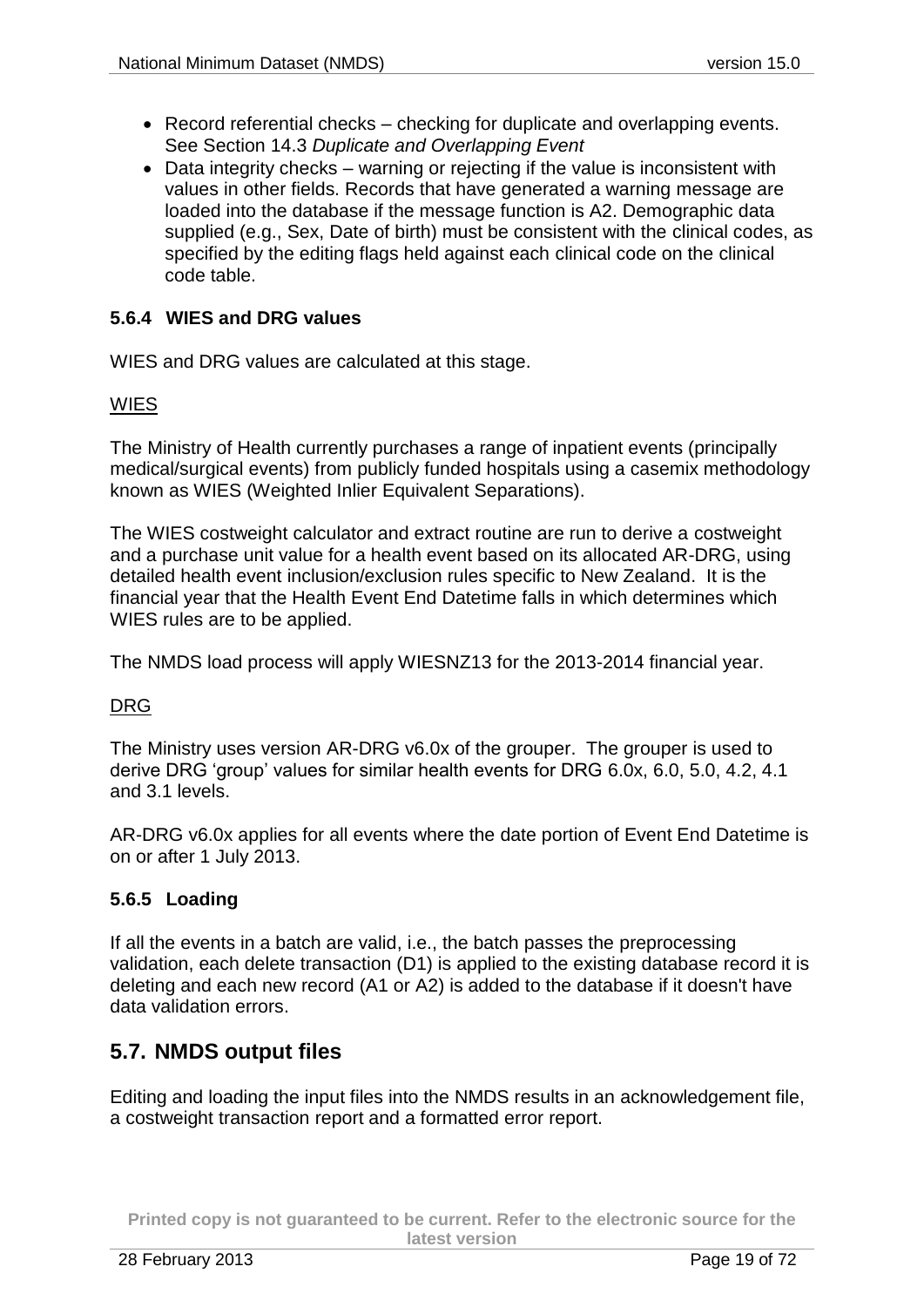#### <span id="page-19-0"></span>**5.7.1 Acknowledgement File**

NMDS produces an acknowledgement file that has the same name prefix as the input batch with a filename extension of '.ndr'. It is supplied by the MOH to the provider, and reports on all events submitted by the provider to the NMDS.

#### **5.7.1.1 Values calculated for header**

The NMDS load process calculates the:

- Number of records processed
- Number of records deleted
- Number of records inserted
- Number of records in error
- Date the file was loaded into NMDS.

These values are supplied back to the provider in the acknowledgement file header record.

#### **5.7.1.2 Error messages in acknowledgement file**

If an event is rejected by the NMDS, an error number and error description are provided for each error detected. If the event loaded successfully, an error number of '0' plus 'Data Processed Successfully' will be returned for that event. The acknowledgement file will report all errors generated for an event.

The fields *error number*, *error text*, *diagnosis number*, *legal status date* and *legal status* will be repeated as appropriate for each error message generated by the NMDS load process.

See the layout specifications of the acknowledgement file in Section [10](#page-47-0) *[Acknowledgement File](#page-47-0) (.ndr)* and the error messages in Section [13](#page-52-0) *[Error Messages](#page-52-0)*.

#### <span id="page-19-1"></span>**5.7.2 Costweight Transaction Report**

The NMDS program produces a file which has the same name prefix as the input batch and an extension of 'ndw'. It is supplied by the MOH to the provider, and reports the results of the WIES calculation process for each file loaded, giving a subset of information relating to purchase units, and WIES costweights, values, and the variables that are used to calculate them for each record. The file comprises a header record containing file information, and a costweight transaction record for each record loaded.

Key variables within the Costweight Transaction report identifying WIESNZ13 and AR-DRG v6.0 related data include:

- Costweight version (the WIES version used) = '14'
- Release Number (the software release version used to calculate the DRG  $code) = '6.0x'$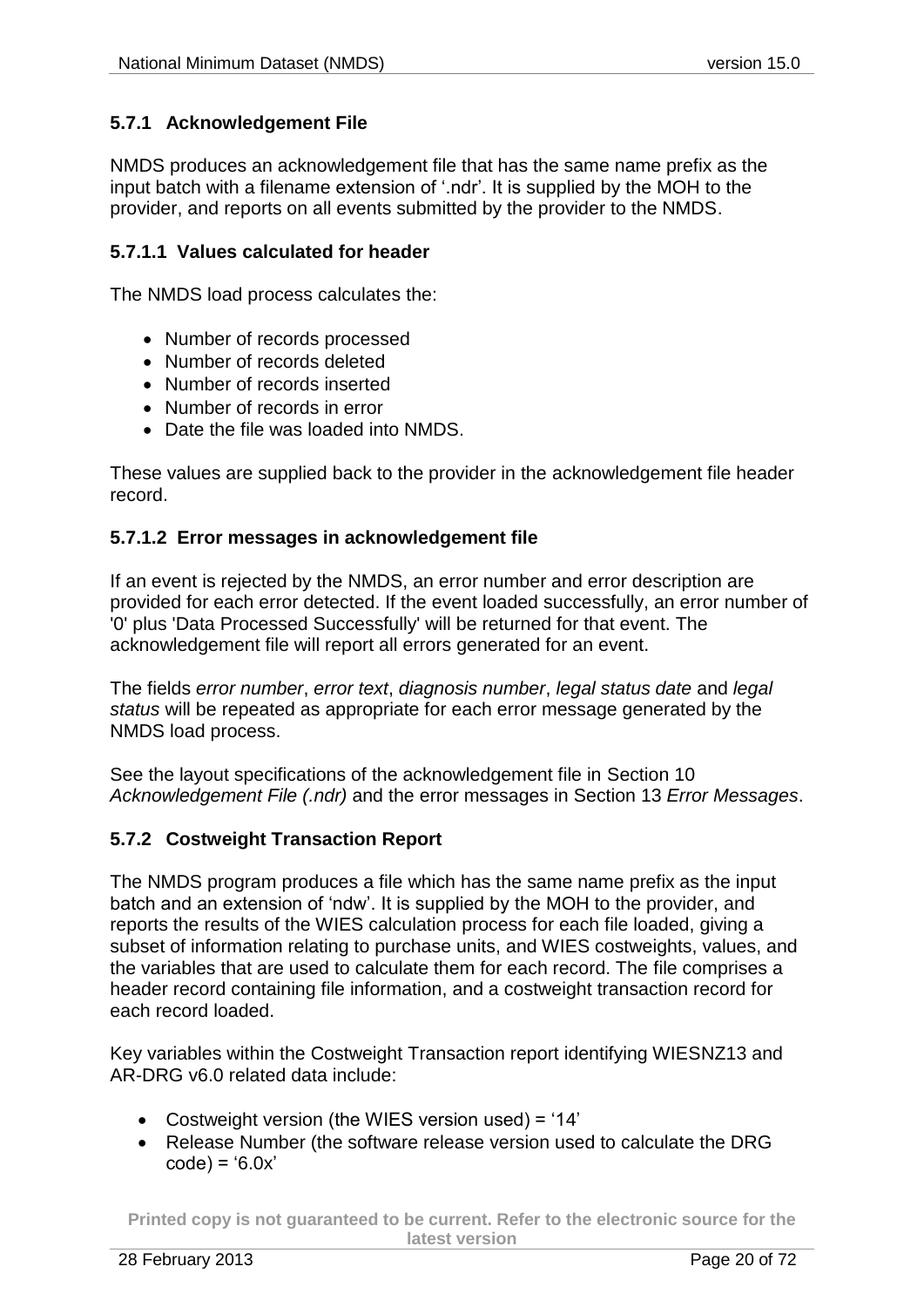$\bullet$  DRG Grouper Type (the clinical version of the DRG calculation used) = '07'.

#### <span id="page-20-0"></span>**5.7.3 Formatted Error Report**

A formatted file containing errors only is produced for each file loaded. The report has the same name as the input batch file and an extension of '.sqr'. The provider may print this report. If there are no errors or warnings in the file, the report will still be produced but will contain a count of successful transactions only.

See Appendix C for a sample formatted error report.

### <span id="page-20-1"></span>**5.8. Batch receive process (pre-processing passed)**

The acknowledgement file, error report and the costweight transaction report are sent to the data provider for review.

To address events with errors, data providers must correct the records and resubmit them as part of a new batch.

Records with warning messages may either be updated, or the data confirmed as correct. In the case of confirmations, the event should be resubmitted with a message function of 'A2'.

#### <span id="page-20-2"></span>**5.8.1 Corrections and deletes**

Each record must be corrected or deleted individually.

To update a health event that has already been loaded into the NMDS, provider systems must send a 'D1' (Delete) record followed by an 'A1' (Add) or 'A2' (Add ignoring any warnings) record. If more than one update has been performed on an event on the provider system during the period covered by the data transfer, then only the latest update should be sent.

To delete a record, only the values in the key fields (see Section [6.1](#page-21-1) *[Data Keys](#page-21-1)*) need be present, but the values must be identical to the existing record in the NMDS.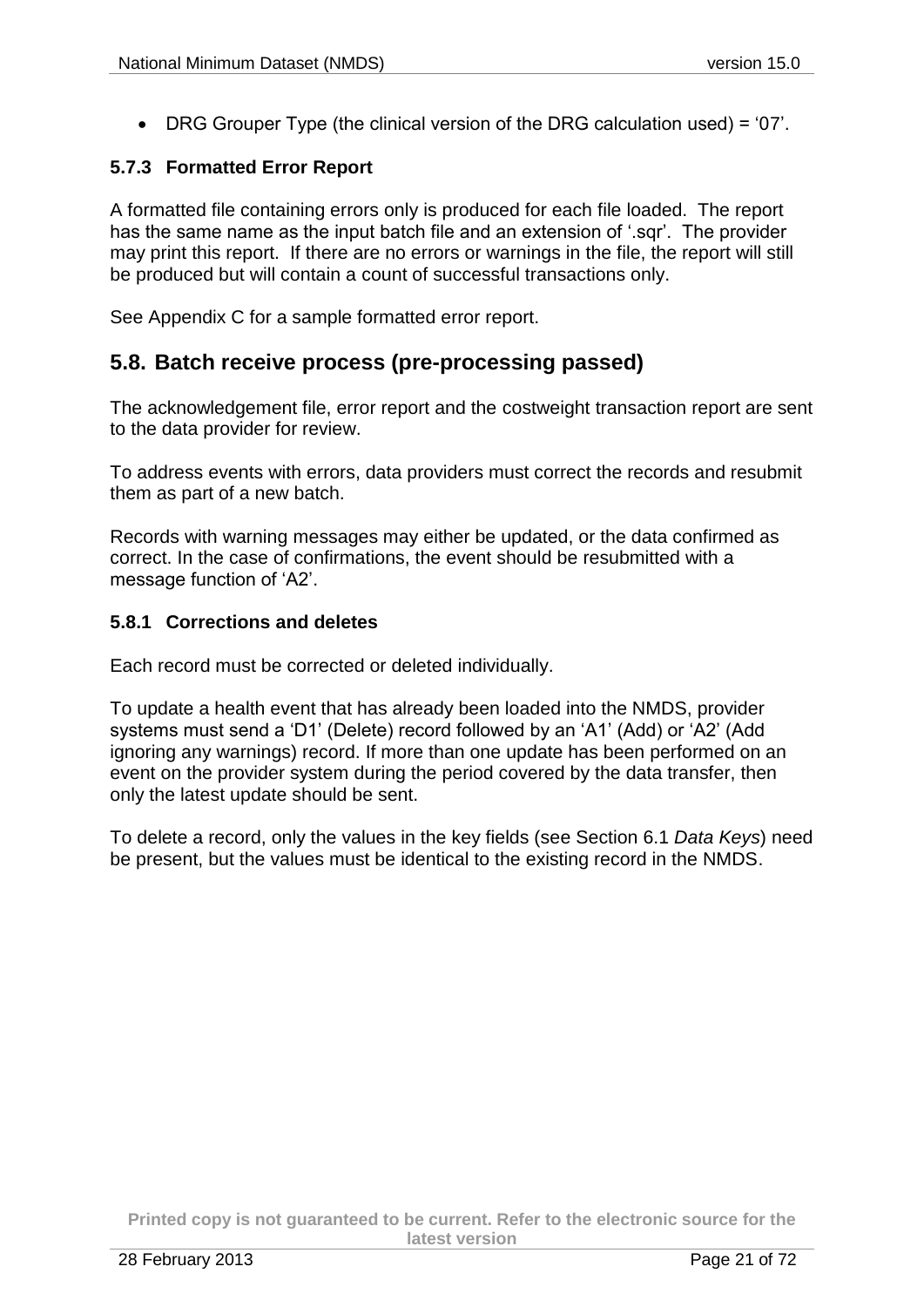# <span id="page-21-0"></span>**6. Key Relationships**

The National Minimum Dataset database has three data tables, and a series of lookup tables to hold standard information. The complete data model can be found in Section [7](#page-22-0) *[National Minimum Dataset](#page-22-0) Data Model*.

The most significant relationships are shown in the data model in Section [7.](#page-22-0)

## <span id="page-21-1"></span>**6.1. Data Keys**

Each record has a unique business key consisting of:

- NHI number
- Event type code
- Event start datetime
- Facility code
- Event local identifier.

The business key is used to check for duplicates on insert, or check for existence on delete. During the load process, the NMDS checks that the data key is unique.

For Diagnosis (HD) records, the key also includes Diagnosis number.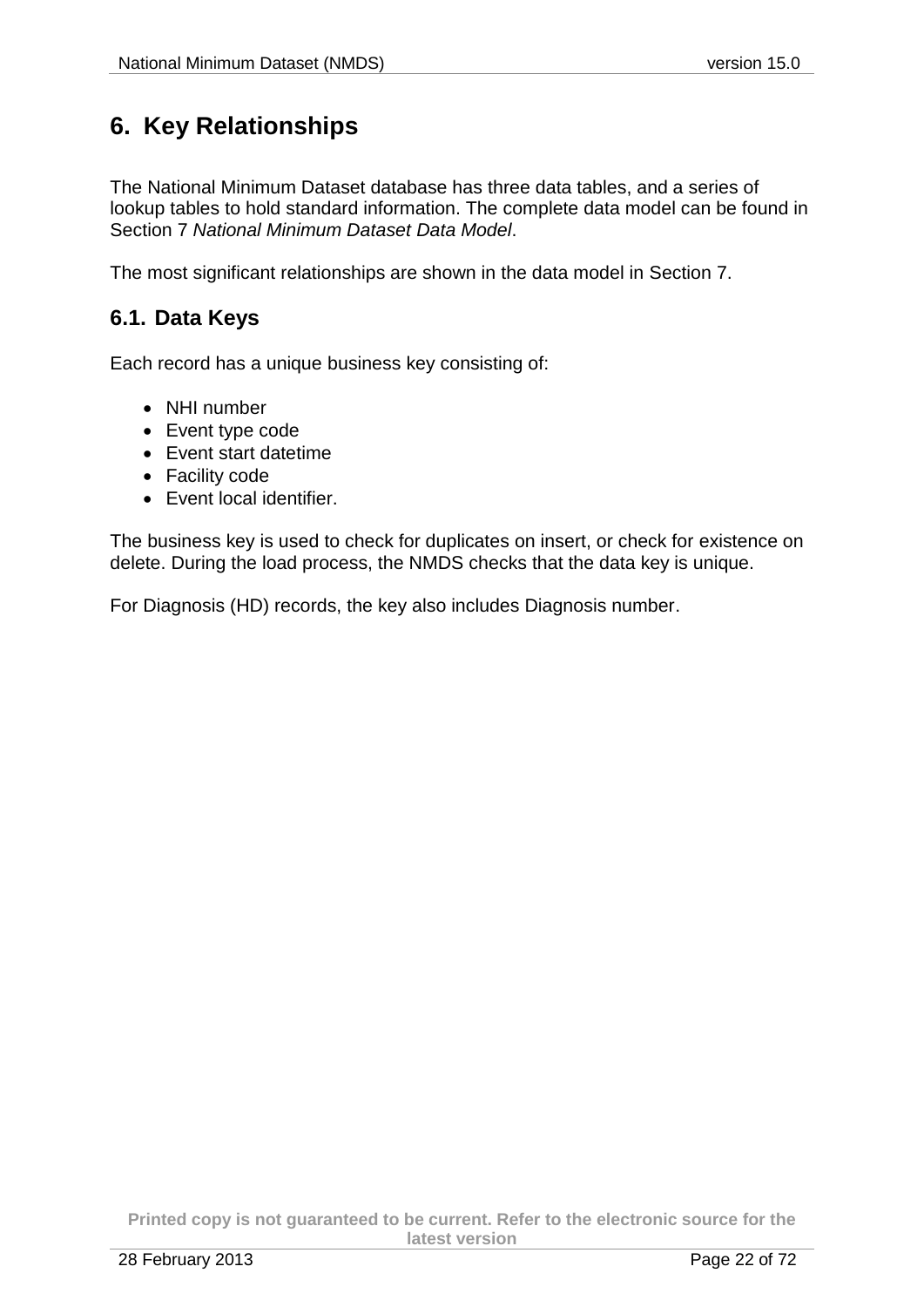# <span id="page-22-0"></span>**7. National Minimum Dataset Data Model**

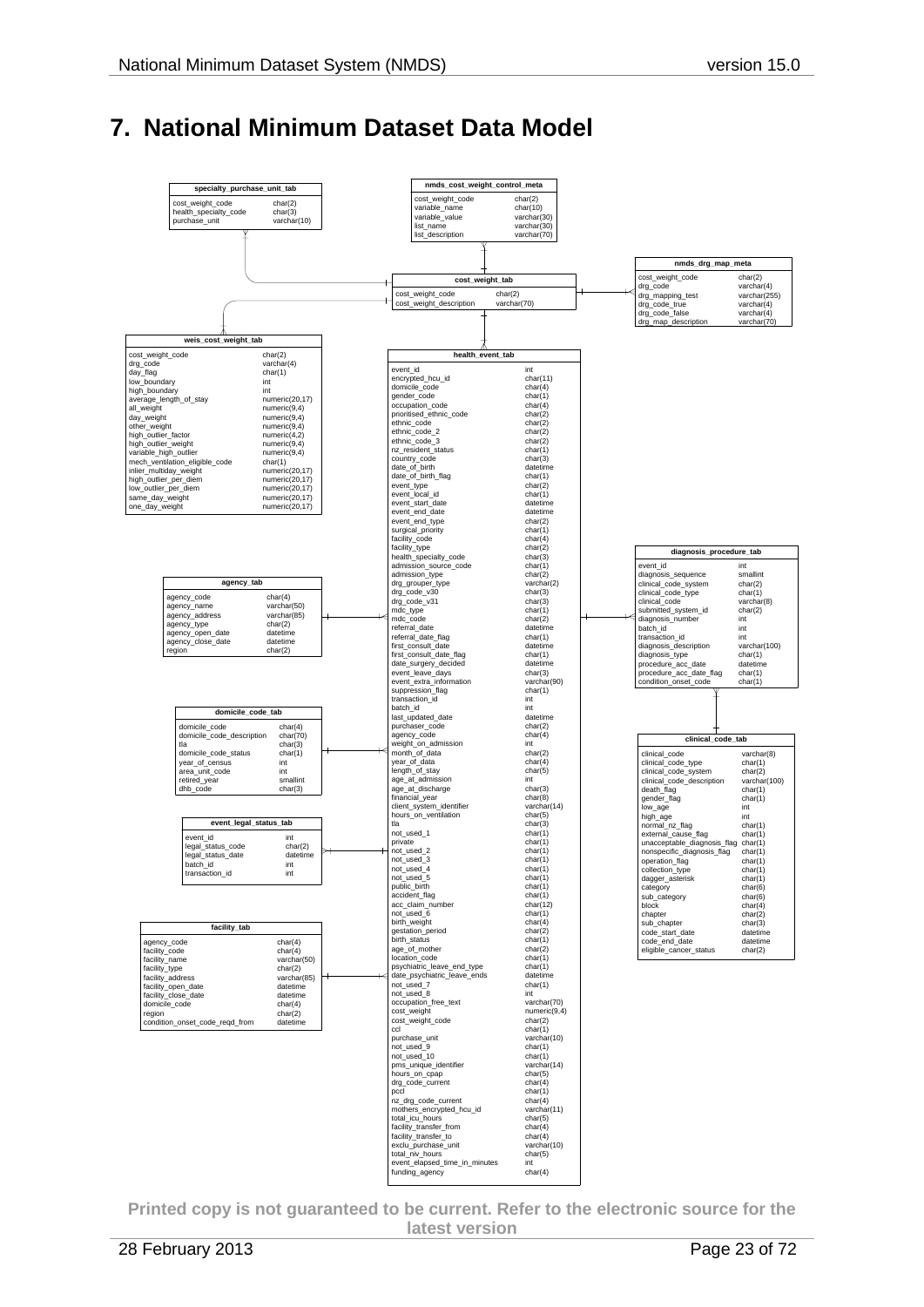# <span id="page-23-3"></span><span id="page-23-0"></span>**8. Extract File Requirements**

### <span id="page-23-1"></span>**8.1. Batch File Name**

The file naming convention used to supply batches to the NMDS consists of the following elements:

- Three-letter acronym allocated to each sending agency by the Ministry of **Health**
- Sequential number to uniquely identify each batch
- File extension allocated by the Ministry ('.ndm' for NMDS upload files).

For example, a typical file name for Capital Coast District Health Board would be 'CCH00001.ndm'.

File name checking is case lenient.

### <span id="page-23-2"></span>**8.2. Batch File Format**

The file is in ASCII format, where:

- Only ASCII characters 32 through 127 (except for 34) are permitted
- Records are delimited by carriage return and line feed (ASCII 13 and ASCII 10)
- Fields are variable in length and delimited by commas, with text fields enclosed in quotation marks
- If no data is supplied for a field (a null field), this should be represented by a delimiter followed by another delimiter.

Fields are typed as:

- Character contains alphabetic characters (excluding commas)
- Numeric contains numeric characters
- Text contains alphabetic characters (including commas) enclosed within double quotes.

| <b>Definition</b> | Data                 | Interpretation     |
|-------------------|----------------------|--------------------|
| varchar $(4)$     | ,1,                  | 4"                 |
| char(4)           | , І,                 | 4"                 |
| char(4)           | ,1234567,            | "1234"             |
| char(3)           | ,a12,                | "a12"              |
| num(3)            |                      |                    |
| text(16)          | ""some text",        | "some text"        |
| text(16)          | ""punctuated, text", | "punctuated, text" |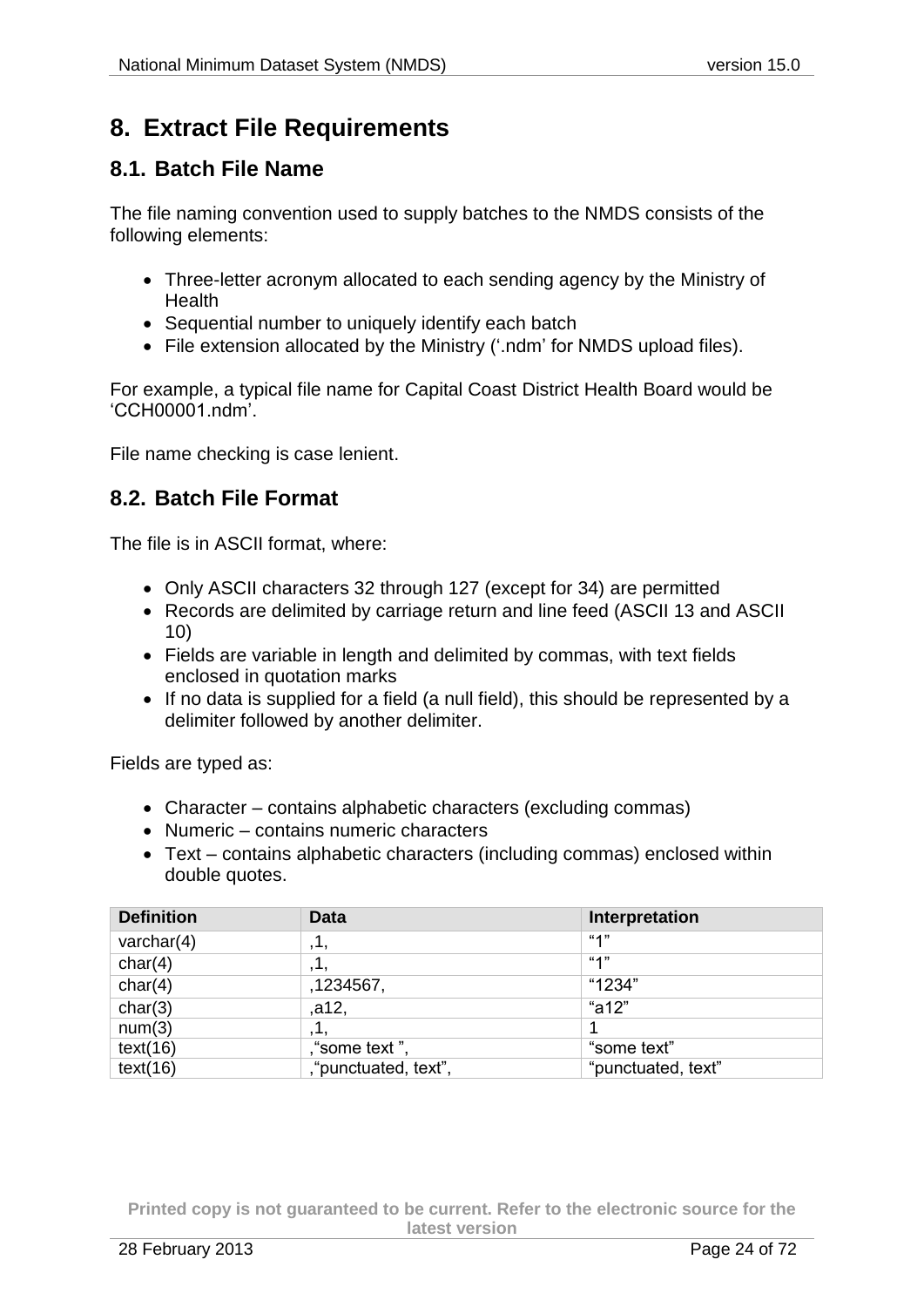#### <span id="page-24-3"></span><span id="page-24-0"></span>**8.2.1 Mandatory/Optional Fields**

Please note that the M/O column in the record specifications indicates whether a field has to be populated or may be null. All fields are mandatory and where no data is being sent a field delimiter must be present. The value cM in this column denotes fields that are conditionally mandatory.

#### <span id="page-24-1"></span>**8.2.2 Dates, Partial Dates and Datetimes**

Dates are CCYYMMDD unless otherwise specified. For fields where partial dates are permitted, CCYY0000 is the minimum value (stored as CCYY0101 with date flag set to 'M') and CCYYMM00 is acceptable (stored as CCYYMM01 with date flag set to 'D'), but CCYY00DD will be rejected. For dates provided as CCYYMMDD, the date flag is set to null.

Dates are sent as char and stored as datetime.

Datetime fields are CCYYMMDDhhmm where

- Hours (hh) is in the range 00 to 23
- Minutes (mm) is in the range 00 to 59
- Midnight is the **beginning** of the calendar day i.e. 201101280000 (which equates to 24:00 of 27/01/2011).

Partial dates or times are not permitted for datetime fields.

Datetime fields are sent as char and stored as datetime.

Events from older versions of the input file that have date fields instead of the new datetime fields will automatically have the date populated into the date portion of the datetime field and 00:00 populated into the time portion of the datetime field by NMDS.

Note that in the validation process, when date fields are checked against datetime fields, only the date portion of the datetime field is used. Until further notice, calculated fields that involve the datetime fields will only use the date portion of the datetime fields.

See also Section [2.5](#page-6-6) *[Compliance with](#page-6-6)* .

#### <span id="page-24-2"></span>**8.2.3 Code Table Values**

Allowable values for the code fields are listed in the National Minimum Dataset Data Dictionary. See [http://www.health.govt.nz/publication/national-minimum-dataset](http://www.health.govt.nz/publication/national-minimum-dataset-hospital-events-data-dictionary)[hospital-events-data-dictionary.](http://www.health.govt.nz/publication/national-minimum-dataset-hospital-events-data-dictionary)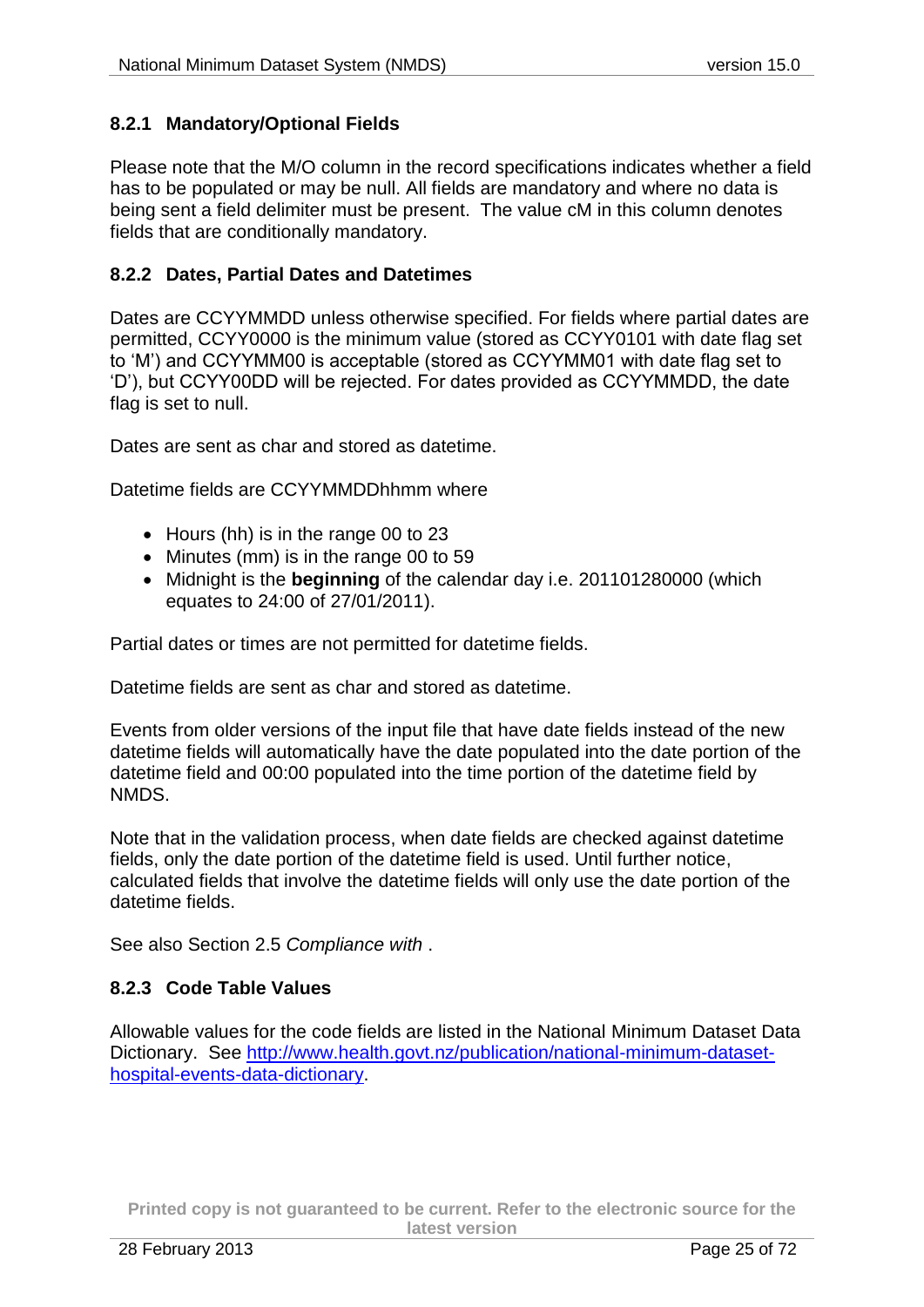## <span id="page-25-0"></span>**8.3. Valid records**

This section provides a summary of the types of records that can be submitted to or are produced by NMDS.

### <span id="page-25-1"></span>**8.3.1 Input File (e.g., CCH00001.ndm)**

| Level | Record<br>type<br>(logical/<br>physical) | Record name             | Physical<br>record<br>identifier | Occurrence | Format<br>(fixed /<br>variable) | Length<br>(fixed/<br>variable) | Length<br>(bytes) |
|-------|------------------------------------------|-------------------------|----------------------------------|------------|---------------------------------|--------------------------------|-------------------|
| 02    | P                                        | Header record           | <b>HR</b>                        |            | F                               | F                              | 42                |
| 02    | L                                        | Transaction record      |                                  | $1 - n$    | V                               | V                              |                   |
| 03    |                                          | Insert transaction      |                                  | $0 - 1$    |                                 |                                |                   |
| 04    | P                                        | Health event record     | HE.                              | 1          | F                               | $\vee$                         |                   |
| 04    |                                          | Event details record    |                                  | $1 - n$    |                                 |                                |                   |
| 05    | P                                        | Diagnoses record        | HD.                              | $1 - 99$   | F                               | V                              |                   |
| 05    | P                                        | Psychiatric data record | HC                               | $0 - 99$   | F                               | F                              | 43                |
| 03    | P                                        | Delete transaction      | HE.                              | $0 - 1$    | F                               | V                              |                   |

### <span id="page-25-2"></span>**8.3.2 Acknowledgement File (e.g., CCH00001.ndr)**

| Level | Record<br>type<br>(logical/<br>physical) | Record name                   | Physical<br>record<br>identifier | Occurrence | Format<br>(fixed /<br>variable) | Length<br>(fixed/<br>variable) | Length<br>(bytes) |
|-------|------------------------------------------|-------------------------------|----------------------------------|------------|---------------------------------|--------------------------------|-------------------|
| 02    | D                                        | Acknowledgement header record | AΗ                               |            |                                 |                                | 75                |
| 02    | D                                        | Acknowledgement record        | AΚ                               | 1–n        |                                 |                                |                   |

### <span id="page-25-3"></span>**8.3.3 Costweight File (e.g., CCH00001.ndw)**

The costweight file is an output of the WIES calculation which uses a combination of elements including DRG, specialty code and purchase units.

| Level | Record<br>type<br>(logical/<br>physical) | Record name        | Physical<br>record<br>identifier | Occurrence | Format<br>(fixed $/$<br>variable) | Length<br>(fixed/<br>variable) | Length<br>(bytes) |
|-------|------------------------------------------|--------------------|----------------------------------|------------|-----------------------------------|--------------------------------|-------------------|
| 02    | Þ                                        | Header record      | WH                               |            |                                   |                                | 42                |
| 02    | Þ                                        | Transaction record | WТ                               | 1–n        |                                   |                                | 121               |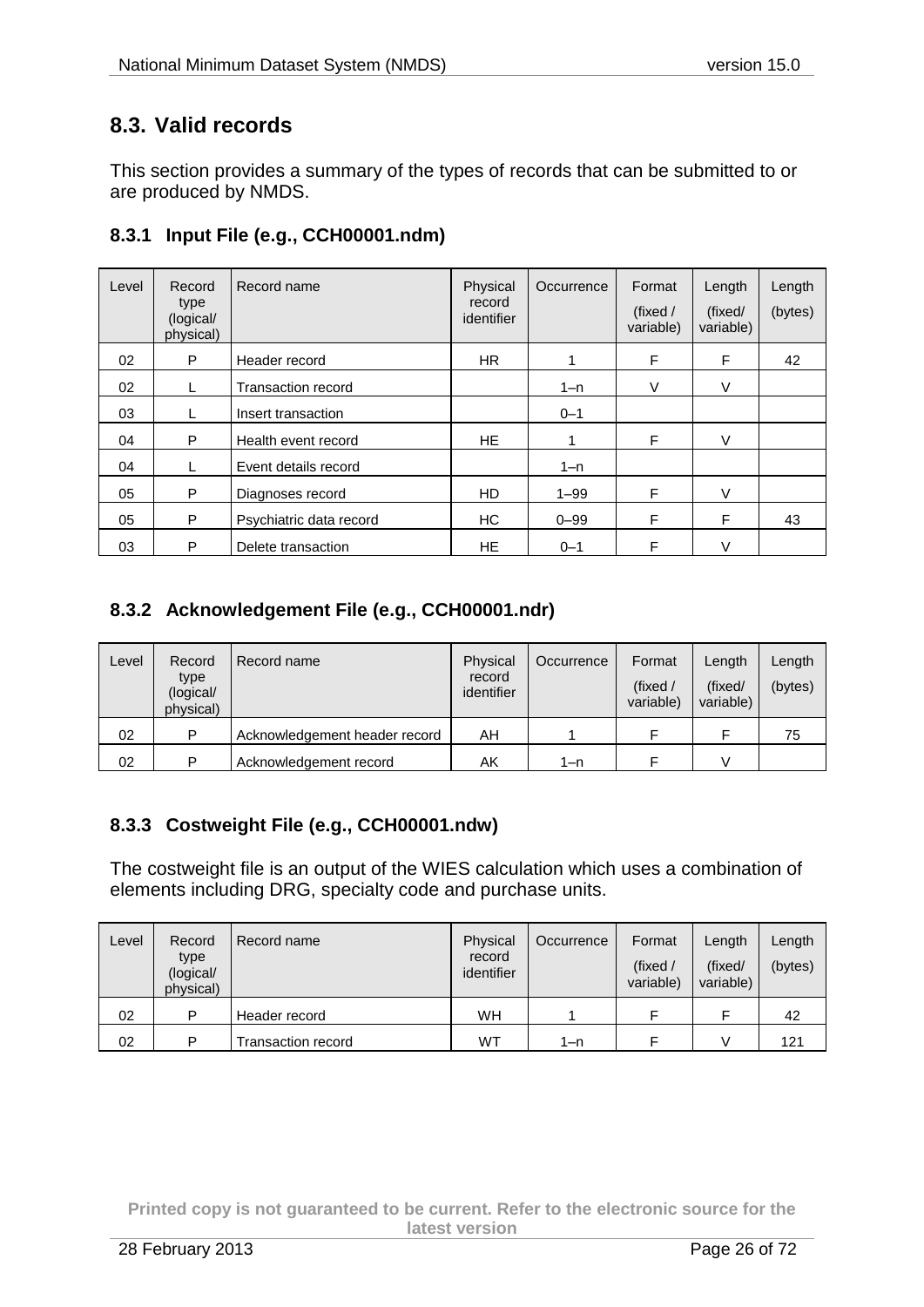### <span id="page-26-0"></span>**8.3.4 Error File (e.g., CCH00001.err)**

| Level | Record<br>type<br>(logical/<br>physical) | Record name   | Physical<br>record<br>identifier | Occurrence | Format<br>(fixed /<br>variable) | Length<br>(fixed/<br>variable) | Length<br>(bytes) |
|-------|------------------------------------------|---------------|----------------------------------|------------|---------------------------------|--------------------------------|-------------------|
| 02    | P                                        | Return header | FH                               |            |                                 |                                | 42                |
| 02    | Þ                                        | File failure  | FF                               | $1 - n$    |                                 |                                |                   |

This file is generated only if the input file is rejected.

### <span id="page-26-1"></span>**8.3.5 Formatted Error Report (e.g., CCH00001.sqr)**

This file is always generated. It is a formatted report containing records with errors or warnings. Refer to Appendix C for a sample report.

| Level | Record<br>type<br>(logical/<br>physical) | Record name  | Physical<br>record<br>identifier | Occurrence | Format<br>(fixed)<br>variable) | Length<br>(fixed/<br>variable) | Length<br>(bytes) |
|-------|------------------------------------------|--------------|----------------------------------|------------|--------------------------------|--------------------------------|-------------------|
| 02    | ▫                                        | Error report | -                                | 1-n        |                                |                                |                   |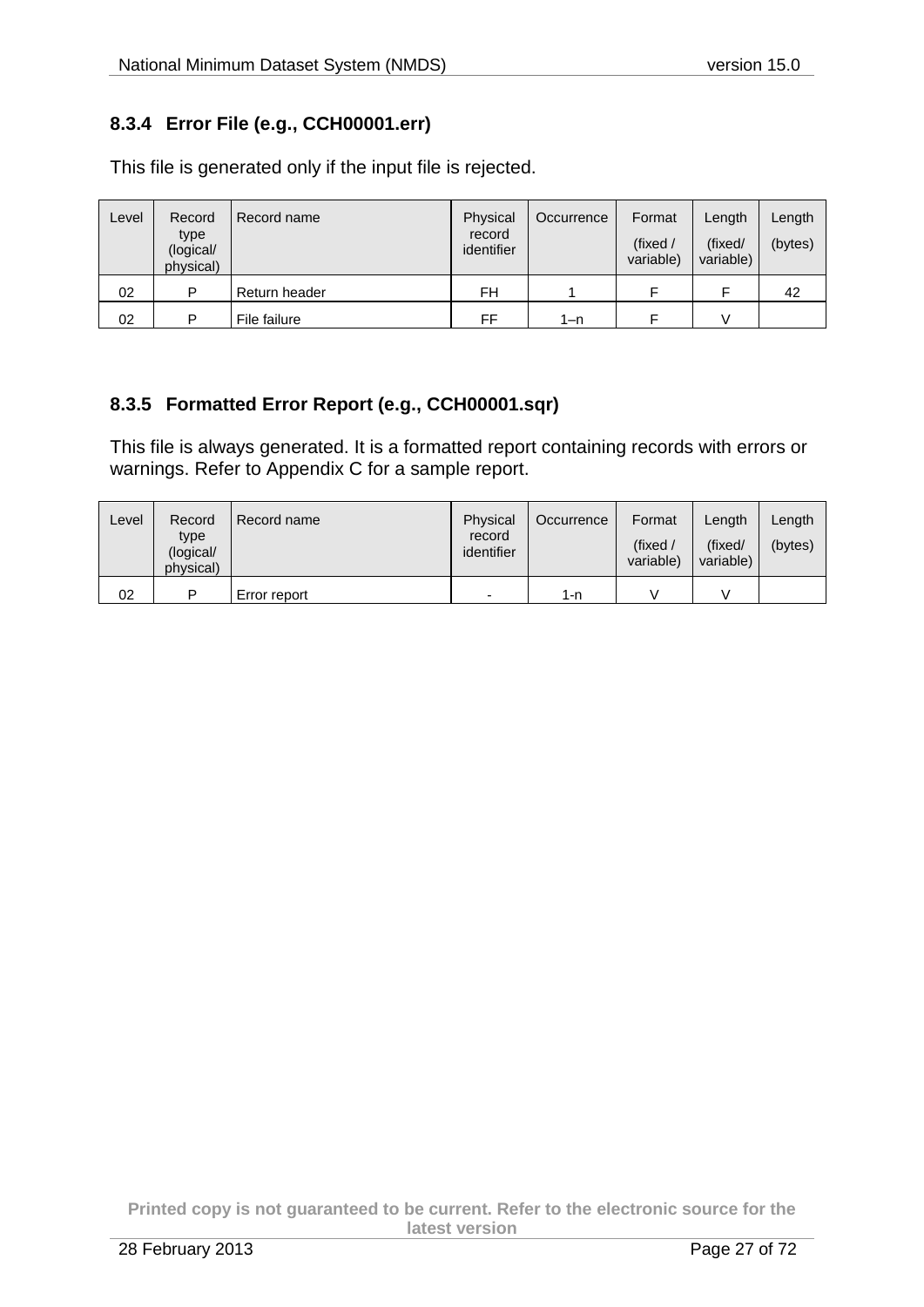# **9. Extract File (.ndm)**

## **9.1. Input File Header (HR) Record**

An input file header record is mandatory for all files. This contains control information from the data provider's system.

<span id="page-27-1"></span><span id="page-27-0"></span>

| Field name                    | Definition                                                                                                                                                                                                                                        | <b>Size</b>    | Data<br>type | Format          | M/O | <b>Notes</b>                                                                                                                                                        |
|-------------------------------|---------------------------------------------------------------------------------------------------------------------------------------------------------------------------------------------------------------------------------------------------|----------------|--------------|-----------------|-----|---------------------------------------------------------------------------------------------------------------------------------------------------------------------|
| Record type                   | Code identifying the type of input record.                                                                                                                                                                                                        | $\overline{2}$ | char         | AA              | M   | 'HR' (header record)                                                                                                                                                |
| Agency code                   | A code that uniquely identifies an agency.<br>An agency is an organisation, institution or<br>group of institutions that contracts directly<br>with the principal health service purchaser<br>to deliver healthcare services to the<br>community. | $\overline{4}$ | char         | <b>XXXX</b>     | M   | Agency code is assigned by MOH on request.<br>Must be a valid code in the Agency Code Table.<br>The organisation contracted to provide the service or<br>treatment. |
| File name of input file       |                                                                                                                                                                                                                                                   |                |              |                 |     | Refer Section 8.1 Batch File Name.                                                                                                                                  |
| Acronym                       |                                                                                                                                                                                                                                                   | 3              | char         | AAA             | M   | Acronym of the sending agency as assigned by MOH.                                                                                                                   |
| Batch number                  |                                                                                                                                                                                                                                                   | 5              | char         | <b>NNNNN</b>    | M   | A sequential number uniquely identifying each transmission.                                                                                                         |
| Extension                     |                                                                                                                                                                                                                                                   | 4              | char         | AAA.            | M   | .ndm' (ASCII hex string 2E 6E 64 6D)                                                                                                                                |
| Number of records             |                                                                                                                                                                                                                                                   | 5              | char         | <b>NNNNN</b>    | M   | Count of physical records. Includes the header record.<br>Must contain the exact number of records in the file, left-                                               |
|                               |                                                                                                                                                                                                                                                   |                |              |                 |     | padded with zeroes.                                                                                                                                                 |
| Date sent                     |                                                                                                                                                                                                                                                   | 8              | char         | <b>CCYYMMDD</b> | M   | Date in ISO 8601 format to day level.                                                                                                                               |
|                               |                                                                                                                                                                                                                                                   |                |              |                 |     | Partial dates not allowed.                                                                                                                                          |
| MOH processing<br>environment | This field determines which environment<br>the data is loaded into.                                                                                                                                                                               | 4              | char         | AAAA            | M   | 'PROD' for the Production Environment or 'TEST' for the<br><b>Compliance Testing Environment.</b>                                                                   |
| File version                  |                                                                                                                                                                                                                                                   | 6              | char         | ANNN.N          | M   | 'V015.0' for files submitted in this layout.                                                                                                                        |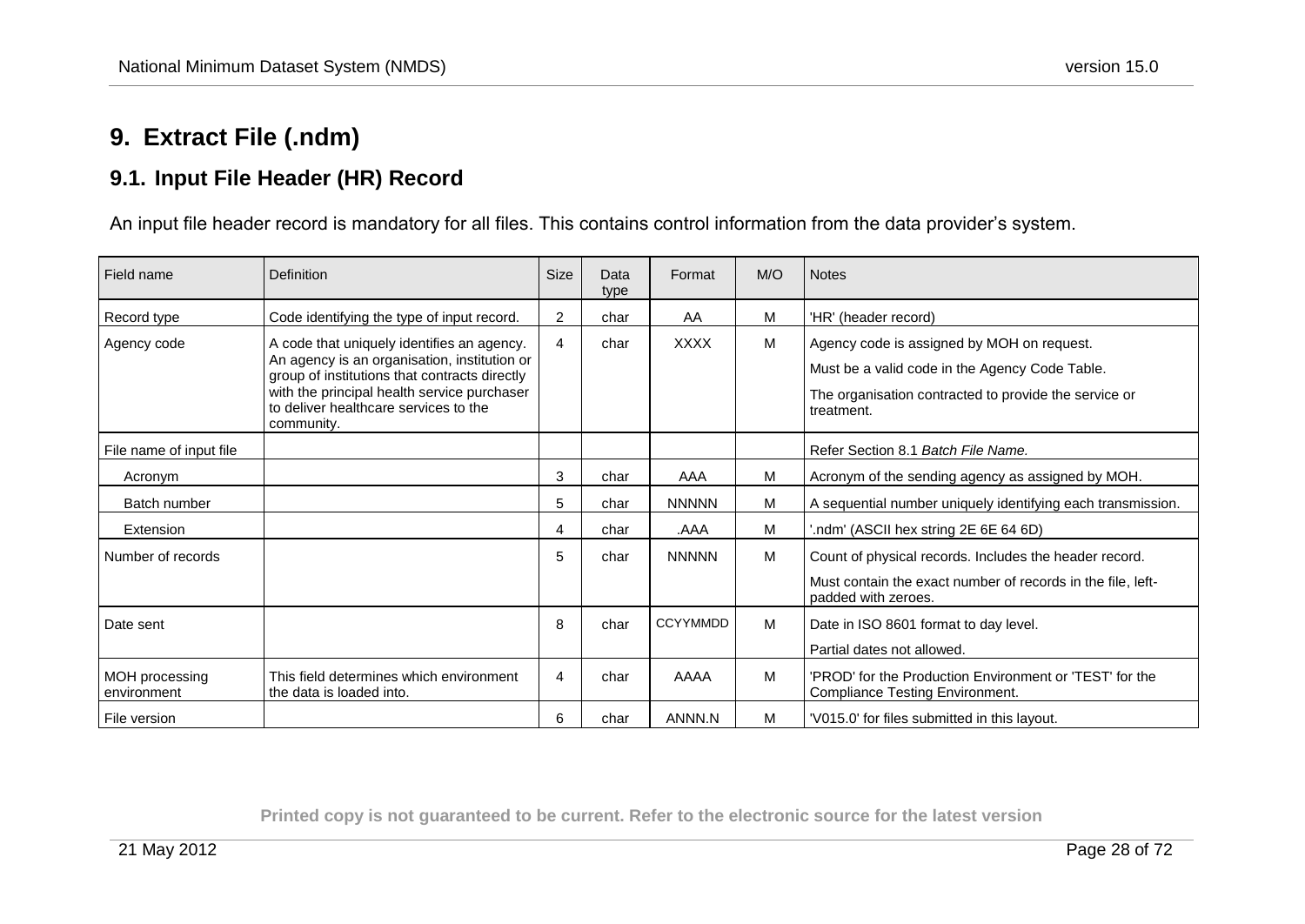## **9.2. Input File Event Details (HE) Record**

This is the main record and is stored in the Health Event Table.

<span id="page-28-0"></span>

| Field name      | <b>Definition</b>                                                                                                 | <b>Size</b>    | Data<br>type | Format         | M/O | <b>Notes</b>                                                                                                                                                                                                                                                                                                                                                                                                                                                            |
|-----------------|-------------------------------------------------------------------------------------------------------------------|----------------|--------------|----------------|-----|-------------------------------------------------------------------------------------------------------------------------------------------------------------------------------------------------------------------------------------------------------------------------------------------------------------------------------------------------------------------------------------------------------------------------------------------------------------------------|
| Record type     | Code identifying the type of input record.                                                                        | $\overline{2}$ | char         | AA             | M   | 'HE' (hospital health event)                                                                                                                                                                                                                                                                                                                                                                                                                                            |
| NHI number      | The unique identification number assigned<br>to a healthcare user by the National<br>Health Index (NHI) database. | $\overline{7}$ | char         | <b>AAANNNN</b> | M   | The NHI number is the cornerstone of MOH data collections.<br>It is a unique 7 character identification number assigned to a<br>healthcare user by the National Health Index (NHI) database.<br>It is stored in the NMDS in an encrypted form.<br>The format of the NHI number is 3 alpha plus 4 numeric, the<br>last of which is a check digit.<br>Must be registered on the NHI before use.                                                                           |
| Event type code | Code identifying the type of health event.                                                                        | $\overline{2}$ | char         | AA             | M   | Must be a valid code in the Event Type code table.<br>Only one birth event (Event type 'BT') is allowed for each NHI<br>number. Babies born before the mother's admission to<br>hospital or transferred from the hospital of birth are recorded<br>as 'IP'. 'ID' is only effective for events ending on or before 30<br>June 2013.<br>The presence of some fields depends on the Event type<br>code. See Appendix A: Enhanced Event Type/Event<br>Diagnosis Type Table. |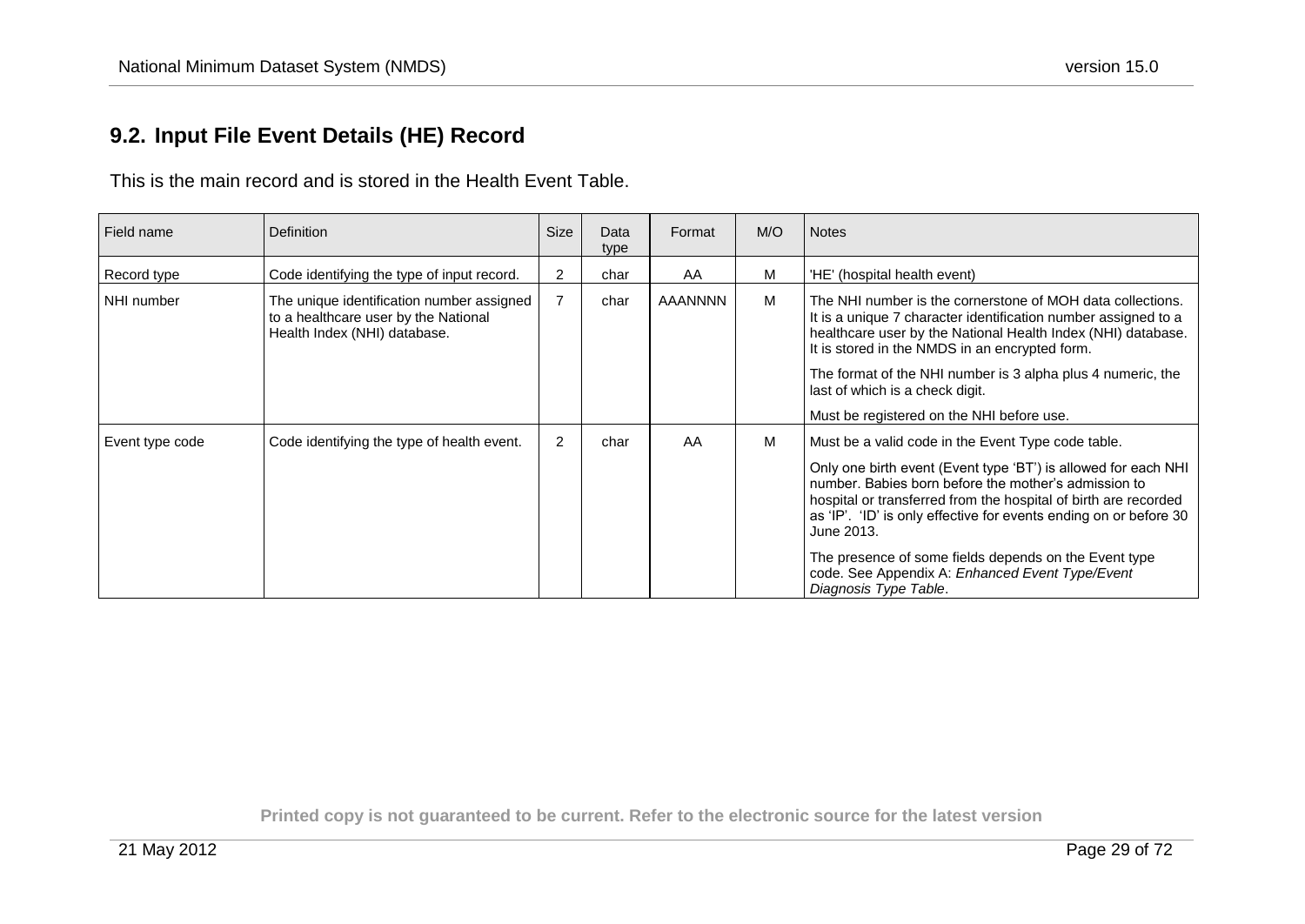| Field name             | <b>Definition</b>                                                                                                                                                                                                                                                                                                                                                                                                                                                                | <b>Size</b> | Data<br>type | Format                  | M/O | <b>Notes</b>                                                                                                                                                                                                                                                                                                                                                                                                                                                                                                                    |
|------------------------|----------------------------------------------------------------------------------------------------------------------------------------------------------------------------------------------------------------------------------------------------------------------------------------------------------------------------------------------------------------------------------------------------------------------------------------------------------------------------------|-------------|--------------|-------------------------|-----|---------------------------------------------------------------------------------------------------------------------------------------------------------------------------------------------------------------------------------------------------------------------------------------------------------------------------------------------------------------------------------------------------------------------------------------------------------------------------------------------------------------------------------|
| Event start datetime   | The admission date and time on which a<br>healthcare event began.                                                                                                                                                                                                                                                                                                                                                                                                                | 12          | char         | <b>CCYYMMDD</b><br>hhmm | M   | Must be on or before Event end datetime.<br>The date portion must be<br>on or before the date of load<br>the same as the date of birth for birth events (events with<br>an event type of 'BT').<br>When events prior to 1 July 2011 are submitted, the time<br>portion of the datetime field must be populated with '00:00' if<br>the time has not been collected for those events.<br>Partial dates not allowed.<br>Refer to Section 8.2.2 Dates, Partial Dates and Datetimes<br>and Section 15.1 Event Start Time (Admission) |
| Facility code          | A code that uniquely identifies a<br>healthcare facility.<br>A healthcare facility is a place, which may<br>be a permanent, temporary, or mobile<br>structure, that healthcare users attend or<br>are resident in for the primary purpose of<br>receiving healthcare or disability support<br>services. This definition excludes<br>supervised hostels, halfway houses, staff<br>residences, and rest homes where the rest<br>home is the patient's usual place of<br>residence. | 4           | char         | <b>XXXX</b>             | M   | The facility that provided the service or treatment.<br>Must be a valid code in the Facility Code Table.                                                                                                                                                                                                                                                                                                                                                                                                                        |
| Event local identifier | Local system-generated number to<br>distinguish two or more events of the<br>same type occurring on the same day at<br>the same facility.                                                                                                                                                                                                                                                                                                                                        | -1          | char         | N                       | M   | The NHI number, Event type code, Event start datetime,<br>Facility code and Event local identifier for a unique key for<br>checking duplicates on insert or checking for existence on<br>delete.<br>Use 9 first then '8,61'.                                                                                                                                                                                                                                                                                                    |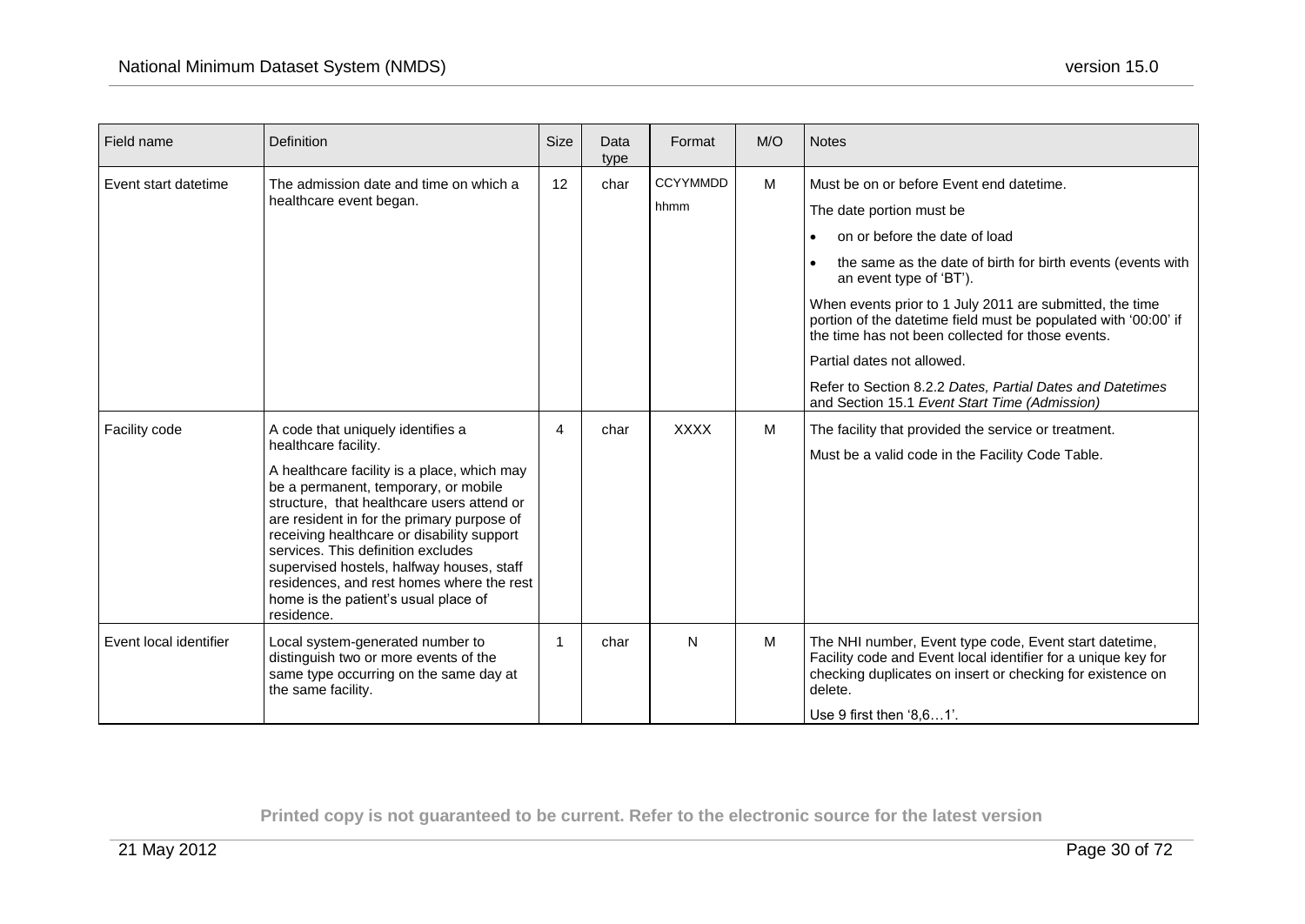| Field name       | Definition                                                                                                                                                                                                                                                                                                                                                                                                                                         | <b>Size</b> | Data<br>type | Format      | M/O | <b>Notes</b>                                                                                                                                                                                                                                                                                                                                                                                                                                                                                                                                                                                                                                                                                                                                                                                                                                                                                                                                                                    |
|------------------|----------------------------------------------------------------------------------------------------------------------------------------------------------------------------------------------------------------------------------------------------------------------------------------------------------------------------------------------------------------------------------------------------------------------------------------------------|-------------|--------------|-------------|-----|---------------------------------------------------------------------------------------------------------------------------------------------------------------------------------------------------------------------------------------------------------------------------------------------------------------------------------------------------------------------------------------------------------------------------------------------------------------------------------------------------------------------------------------------------------------------------------------------------------------------------------------------------------------------------------------------------------------------------------------------------------------------------------------------------------------------------------------------------------------------------------------------------------------------------------------------------------------------------------|
| Message function | Code to indicate what action to take with<br>this HE input record.                                                                                                                                                                                                                                                                                                                                                                                 | 2           | char         | <b>AN</b>   | M   | All events should initially be sent as A1. If warning messages<br>are returned then the event may be resubmitted as A2. The<br>A2 record cannot be used to override error messages.                                                                                                                                                                                                                                                                                                                                                                                                                                                                                                                                                                                                                                                                                                                                                                                             |
|                  |                                                                                                                                                                                                                                                                                                                                                                                                                                                    |             |              |             |     | D1 records may contain only key fields and control<br>information. No mandatory field checking will be done for<br>other fields in D1 records.                                                                                                                                                                                                                                                                                                                                                                                                                                                                                                                                                                                                                                                                                                                                                                                                                                  |
|                  |                                                                                                                                                                                                                                                                                                                                                                                                                                                    |             |              |             |     | Refer to Section 5.3.1.1 Event Detail Records.                                                                                                                                                                                                                                                                                                                                                                                                                                                                                                                                                                                                                                                                                                                                                                                                                                                                                                                                  |
| Domicile code    | Statistics NZ Health Domicile Code<br>representing a person's usual residential<br>address. Also used for facility addresses.<br>Usual residential address is defined as the<br>address at which the person has been, or<br>plans to be, living for 3 months or more.<br>(Statistics NZ definition of 'usually<br>resident'.)<br>If a person usually lives in a rest home or<br>a hospital, that is considered their usual<br>residential address. | 4           | char         | <b>XXXX</b> | M   | Must be a valid code in the Domicile Code Table.<br>Where the date portion of Event end datetime is:<br>- before 1 July 1998, the 1991 codes apply<br>- between 1 July 1998 and 30 June 2003, the 1996 codes<br>apply<br>- on or after 1 July 2003, the 2001 codes apply.<br>If the Event end datetime is blank, check the date portion of<br>Event start datetime and the status of the code is current. If<br>not current, an error message is generated.<br>If the date portion of Event end datetime (or, if the Event end<br>datetime is blank, the date portion of Event start datetime) is<br>less than 1 July 1998 and Year of census is 1996 or 2001<br>then convert new domicile back to the 1991 code. If the date<br>portion of Event end datetime (or, if the Event end datetime is<br>blank, the date portion of Event start datetime) is between 1<br>July 1998 and 30 July 2003 and Year of census is 2001, then<br>convert new domicile back to the 1996 code. |
| Sex              | The person's biological sex.                                                                                                                                                                                                                                                                                                                                                                                                                       | -1          | char         | Α           | M   | Must be a valid code in the Gender Code Table.                                                                                                                                                                                                                                                                                                                                                                                                                                                                                                                                                                                                                                                                                                                                                                                                                                                                                                                                  |
|                  |                                                                                                                                                                                                                                                                                                                                                                                                                                                    |             |              |             |     | Generates warning if Sex code is 'U'.                                                                                                                                                                                                                                                                                                                                                                                                                                                                                                                                                                                                                                                                                                                                                                                                                                                                                                                                           |
|                  |                                                                                                                                                                                                                                                                                                                                                                                                                                                    |             |              |             |     | Must be consistent with the diagnosis and procedure codes<br>for the record to be loaded. Otherwise results in a warning.                                                                                                                                                                                                                                                                                                                                                                                                                                                                                                                                                                                                                                                                                                                                                                                                                                                       |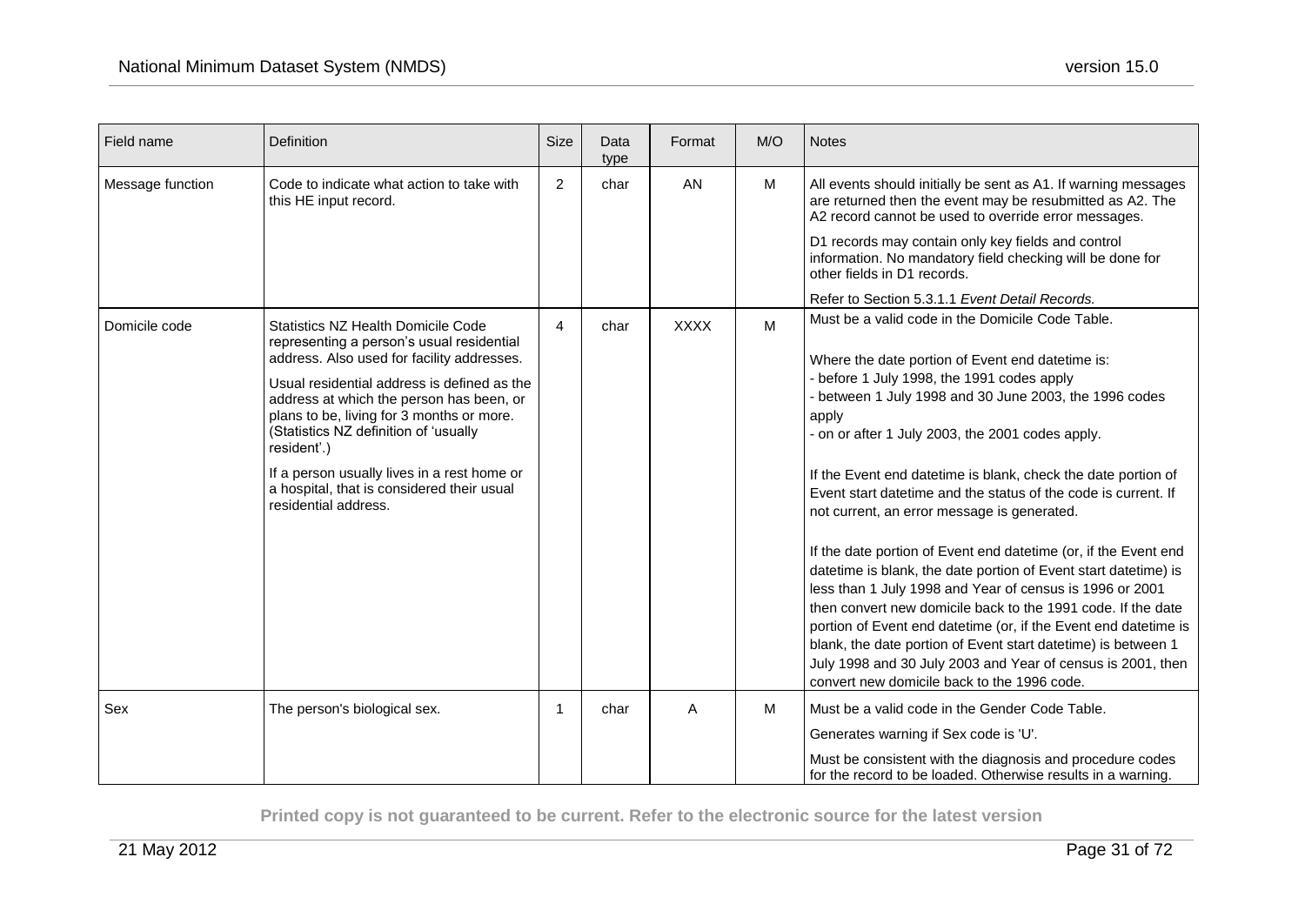| Field name          | Definition                                                                                                                                                                                                                                                                                                                                                                                                                              | <b>Size</b>    | Data<br>type | Format          | M/O | <b>Notes</b>                                                                                                                                                                                                                                                                                                                                                                                                                                                                                        |
|---------------------|-----------------------------------------------------------------------------------------------------------------------------------------------------------------------------------------------------------------------------------------------------------------------------------------------------------------------------------------------------------------------------------------------------------------------------------------|----------------|--------------|-----------------|-----|-----------------------------------------------------------------------------------------------------------------------------------------------------------------------------------------------------------------------------------------------------------------------------------------------------------------------------------------------------------------------------------------------------------------------------------------------------------------------------------------------------|
| Date of birth       | The date on which the person was born.                                                                                                                                                                                                                                                                                                                                                                                                  | 8              | char         | <b>CCYYMMDD</b> | M   | Must be on or before the date portion of Event start datetime<br>and the date of load.                                                                                                                                                                                                                                                                                                                                                                                                              |
|                     |                                                                                                                                                                                                                                                                                                                                                                                                                                         |                |              |                 |     | Must equal the date portion of Event start datetime if Birth<br>event (Event type 'BT').                                                                                                                                                                                                                                                                                                                                                                                                            |
|                     |                                                                                                                                                                                                                                                                                                                                                                                                                                         |                |              |                 |     | Must be consistent with the diagnosis and procedure codes<br>for the record to be loaded. Otherwise results in a warning.                                                                                                                                                                                                                                                                                                                                                                           |
|                     |                                                                                                                                                                                                                                                                                                                                                                                                                                         |                |              |                 |     | Used to calculate age (normally using the date portion of<br>Event end datetime).                                                                                                                                                                                                                                                                                                                                                                                                                   |
|                     |                                                                                                                                                                                                                                                                                                                                                                                                                                         |                |              |                 |     | Partial dates allowed.                                                                                                                                                                                                                                                                                                                                                                                                                                                                              |
| Ethnic group code 1 | A social group whose members have one<br>or more of the following four<br>characteristics:<br>- they share a sense of common origins<br>- they claim a common and distinctive<br>history and destiny<br>- they possess one or more dimensions of<br>collective cultural individuality<br>- they feel a sense of unique collective<br>solidarity.                                                                                        | $\overline{2}$ | char         | <b>NN</b>       | M   | From 1 July 1996, healthcare users can select multiple values<br>for ethnicity. The Statistics NZ prioritisation algorithm is to be<br>used by healthcare providers if more than three values are<br>selected; only up to three values should be reported to the<br>NMDS. At least one value must be supplied. If two further<br>values are available, then these must also be supplied.<br>Each Ethnic group code in a record must be different.<br>Must be a valid code in the Ethnic code table. |
| Ethnic group code 2 | As above.                                                                                                                                                                                                                                                                                                                                                                                                                               | $\overline{c}$ | char         | <b>NN</b>       | O   | As above.                                                                                                                                                                                                                                                                                                                                                                                                                                                                                           |
| Ethnic group code 3 | As above.                                                                                                                                                                                                                                                                                                                                                                                                                               | $\overline{c}$ | char         | <b>NN</b>       | O   | As above. If supplied, Ethnic group code 2 must not be null.                                                                                                                                                                                                                                                                                                                                                                                                                                        |
| NZ resident status  | A code identifying resident status at the<br>time of this event.<br>A permanent resident is defined as a<br>person who:<br>- resides in New Zealand and<br>- is not a person to whom Section 7 of the<br>Immigration Act 1987 applies or a person<br>obliged by or pursuant to that Act to leave<br>New Zealand immediately or within a<br>specified time or deemed for the purposes<br>of that Act to be in New Zealand<br>unlawfully. | 1              | char         | A               | M   | Y<br>Permanent resident<br>$\mathsf{N}$<br>Temporary (not a NZ citizen; does not have NZ<br>permanent resident status)                                                                                                                                                                                                                                                                                                                                                                              |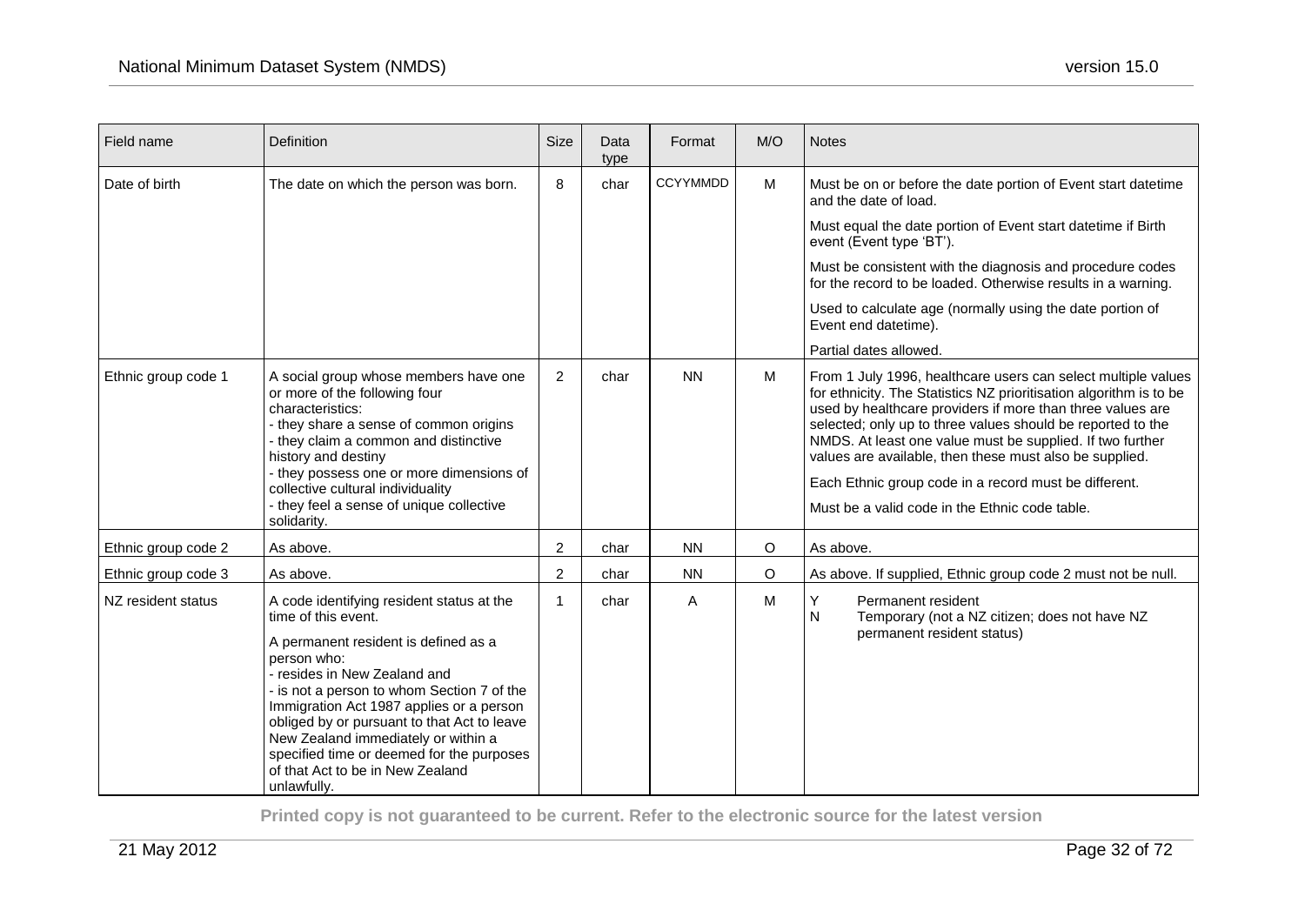| Field name            | <b>Definition</b>                                                                                                                                                     | Size           | Data<br>type | Format     | M/O     | <b>Notes</b>                                                                                                                                                                                                                                                                                                                                                                                                        |
|-----------------------|-----------------------------------------------------------------------------------------------------------------------------------------------------------------------|----------------|--------------|------------|---------|---------------------------------------------------------------------------------------------------------------------------------------------------------------------------------------------------------------------------------------------------------------------------------------------------------------------------------------------------------------------------------------------------------------------|
| Admission source code | A code used to describe the nature of<br>admission (routine or transfer) for a<br>hospital inpatient health event.                                                    |                | char         | A          | M       | Must be a valid code in the Admission Source code table.<br>Routine<br>R<br>Transfer from another hospital facility                                                                                                                                                                                                                                                                                                 |
| Health specialty code | A classification describing the specialty or<br>service to which a healthcare user has<br>been assigned, which reflects the nature<br>of the services being provided. | 3              | char         | <b>ANN</b> | M       | Must be a valid code in the Health Specialty code table.<br>The Health Specialty code must be current ie. the date<br>portion of Event end datetime must be within the range of the<br>Health Specialty Code's start and end date. For event type IM<br>where End datetime is null, the date portion of Event start<br>datetime is used when validating against the Health Specialty<br>code's start and end dates. |
| Admission type code   | A code used to describe the type of<br>admission for a hospital healthcare health<br>event.                                                                           | $\overline{2}$ | char         | AA         | M       | Must be a valid code in the Admission Type code table.<br>The Admission Type end date for the Admission Type code<br>provided must be greater than the date portion of Event end<br>datetime.                                                                                                                                                                                                                       |
| Event end type code   | A code identifying how a healthcare event<br>ended.                                                                                                                   | $\overline{2}$ | char         | AA         | $\circ$ | Must be a valid code in the Event End Type code table.<br>Optional for psychiatric inpatient events (Event type 'IM').<br>Mandatory for all other event types.                                                                                                                                                                                                                                                      |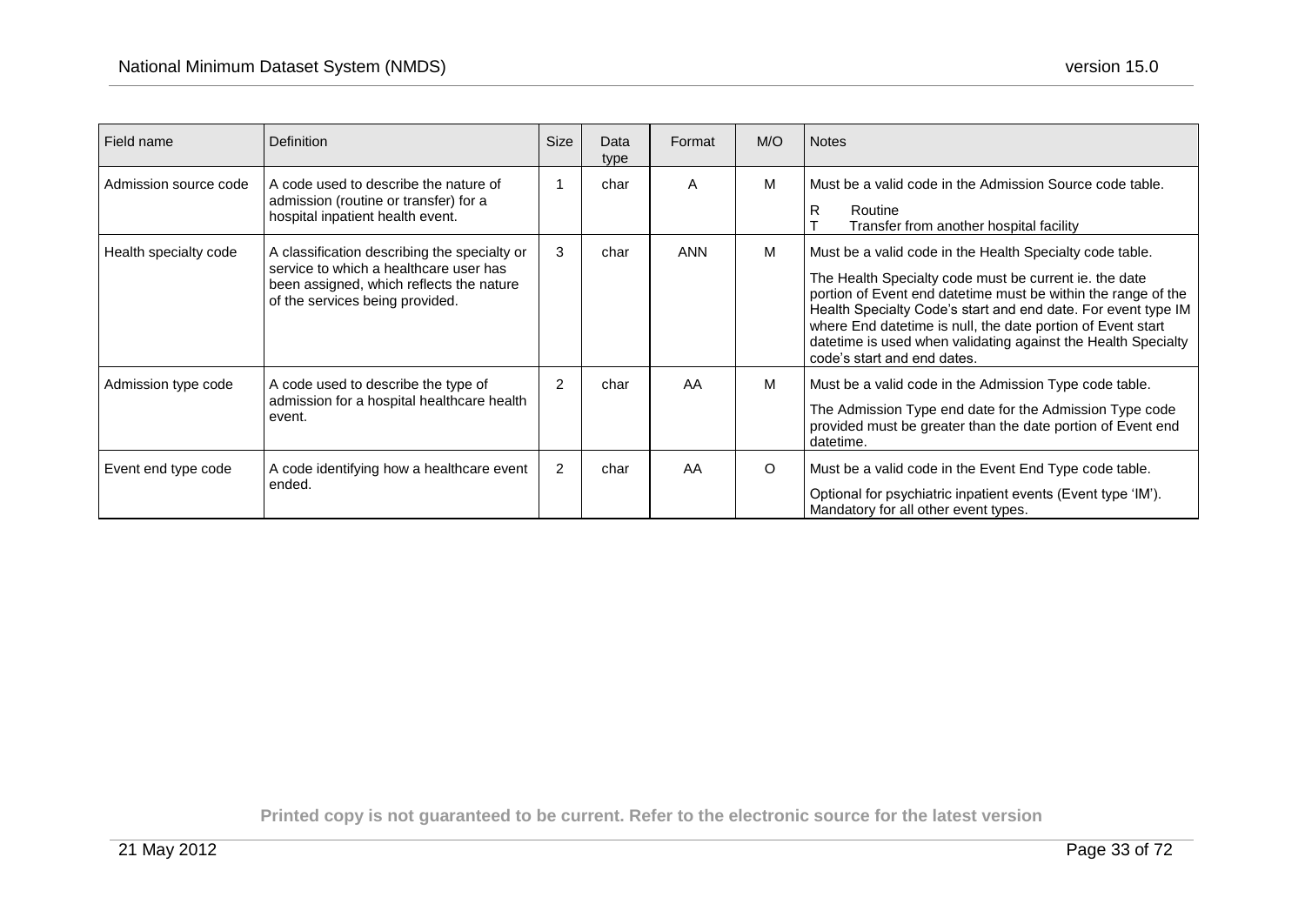| Field name            | Definition                                                                                                                                                           | <b>Size</b> | Data<br>type | Format          | M/O     | <b>Notes</b>                                                                                                                                                                                                                                                                                                                                                |
|-----------------------|----------------------------------------------------------------------------------------------------------------------------------------------------------------------|-------------|--------------|-----------------|---------|-------------------------------------------------------------------------------------------------------------------------------------------------------------------------------------------------------------------------------------------------------------------------------------------------------------------------------------------------------------|
| Event end datetime    | The date and time on which a healthcare                                                                                                                              | 12          | char         | <b>CCYYMMDD</b> | $\circ$ | Must be on or after the Event start datetime,                                                                                                                                                                                                                                                                                                               |
|                       | user is discharged from a facility (ie, the<br>date the healthcare event ended) or the<br>date on which a sectioned mental health<br>patient is discharged to leave. |             |              | hhmm            |         | The date portion must be on or after the Date of birth, the<br>Operation/procedure date and the External cause date of<br>occurrence.                                                                                                                                                                                                                       |
|                       |                                                                                                                                                                      |             |              |                 |         | The date portion must be on or before the date of load and<br>the Psychiatric leave end date.                                                                                                                                                                                                                                                               |
|                       |                                                                                                                                                                      |             |              |                 |         | When events prior to 1 July 2011 are submitted, the time<br>portion of the datetime field must be populated with '00:00' if<br>the time has not been collected for those events.                                                                                                                                                                            |
|                       |                                                                                                                                                                      |             |              |                 |         | Optional for psychiatric inpatient events (Event type 'IM').<br>Mandatory for all other event types.                                                                                                                                                                                                                                                        |
|                       |                                                                                                                                                                      |             |              |                 |         | Paired field with Event end type code.                                                                                                                                                                                                                                                                                                                      |
|                       |                                                                                                                                                                      |             |              |                 |         | Partial dates not allowed.                                                                                                                                                                                                                                                                                                                                  |
|                       |                                                                                                                                                                      |             |              |                 |         | Refer to 8.2.2 Dates, partial dates and datetimes and 14.2<br>Event End Time (Discharge)                                                                                                                                                                                                                                                                    |
| Country of birth code | Coded value for the country of birth as<br>assigned from the Statistics NZ Country                                                                                   | 3           | char         | <b>NNN</b>      | $\circ$ | Must be a valid code in the Country code table.                                                                                                                                                                                                                                                                                                             |
|                       | Code list (NZSCC86).                                                                                                                                                 |             |              |                 |         | $004 - 999$                                                                                                                                                                                                                                                                                                                                                 |
| Occupation code       | The current occupation of a healthcare<br>user, classified according to the Statistics<br>NZ Standard Classification of Occupations<br>(NZSCO90).                    | 4           | char         | <b>NNNN</b>     | $\circ$ | Must be a valid code in the Occupation code table.<br>$0111 - 9900$                                                                                                                                                                                                                                                                                         |
| Occupation free-text  | Free-text description of the patient's<br>occupation.                                                                                                                | 70          | varchar      | Any             | $\circ$ | Free text enclosed in quotation marks ("").<br>For internal MOH use. It may be used to supply a description<br>of the patient's occupation for all events at the discretion of<br>the provider. The Injury Prevention Unit (of the Otago Medical<br>School) has also identified this information as useful for<br>events for which an accident is reported. |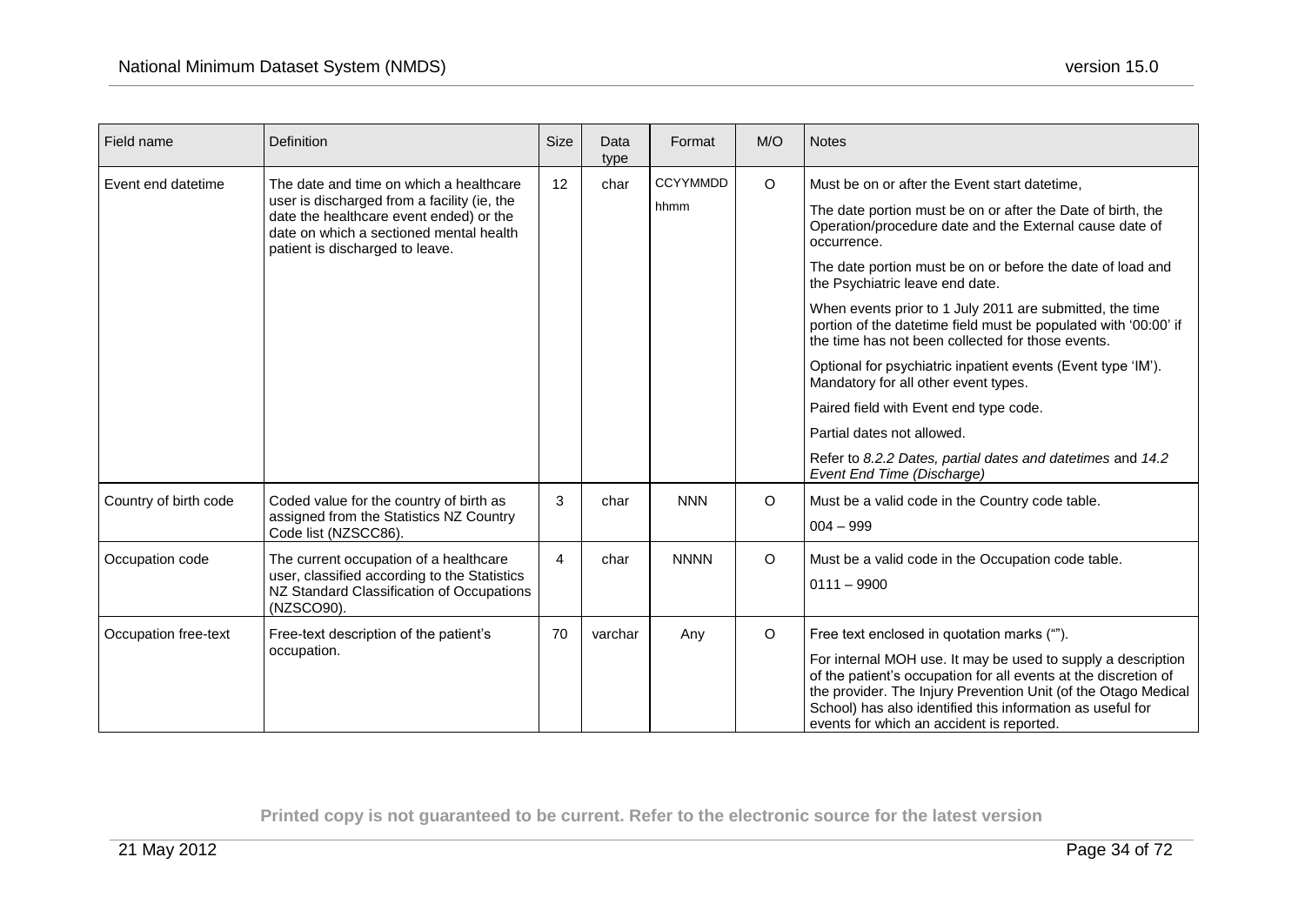| Field name            | Definition                                                                            | <b>Size</b>    | Data<br>type | Format      | M/O     | <b>Notes</b>                                                                                                |
|-----------------------|---------------------------------------------------------------------------------------|----------------|--------------|-------------|---------|-------------------------------------------------------------------------------------------------------------|
| <b>Birth location</b> | The location of the birth delivery of a<br>healthcare user.                           | 1              | char         | N           | $\circ$ | Mandatory for birth events (Event type 'BT'). Must not be<br>supplied for other event types.                |
|                       |                                                                                       |                |              |             |         | Must be a valid code in the Location code table.                                                            |
|                       |                                                                                       |                |              |             |         | Must match the Facility type code on the Facility table for the<br>Facility supplied with this event.       |
| Birth weight          | Weight of infant at time of birth, in grams.                                          | $\overline{4}$ | char         | <b>NNNN</b> | $\circ$ | Mandatory for birth events (Event type 'BT'). Must not be<br>supplied for other event types.                |
|                       |                                                                                       |                |              |             |         | 0001 - 9999 (default is '9000').                                                                            |
|                       |                                                                                       |                |              |             |         | Records reporting 0001 to 0399 grams will only be accepted<br>on confirmation (Message function 'A2').      |
|                       |                                                                                       |                |              |             |         | Must contain 4 characters. For infants under 1000 grams, the<br>field must be supplied with a leading zero. |
|                       |                                                                                       |                |              |             |         | No negative numbers.                                                                                        |
| Gestation period      | Time measured from the date of mother's<br>last menstrual period to the date of birth | 2              | char         | NN or XX    | $\circ$ | Mandatory for birth events (Event type 'BT'). Must not be<br>supplied for other event types.                |
|                       | and expressed in completed weeks.                                                     |                |              |             |         | If outside 17 to 45 completed weeks, will only be accepted on<br>confirmation (Message function 'A2').      |
|                       |                                                                                       |                |              |             |         | $10 - 50$ completed weeks ('XX' = Not stated)                                                               |
| <b>Birth status</b>   | Field which records whether an infant was<br>still or liveborn.                       | 1              | char         | A           | $\circ$ | Mandatory for birth events (Event type 'BT'). Must not be<br>supplied for other event types.                |
|                       |                                                                                       |                |              |             |         | Liveborn<br>S<br>Stillborn                                                                                  |
| Age of mother         | Age of mother in years at time of birth of<br>infant.                                 | 2              | char         | <b>NN</b>   | $\circ$ | Mandatory for birth events (Event type 'BT'). Must not be<br>supplied for other event types.                |
|                       |                                                                                       |                |              |             |         | 00 - 99 (defaults is '00')                                                                                  |
|                       |                                                                                       |                |              |             |         | If outside 12 to 54 years, will only be accepted on<br>confirmation (Message function 'A2').                |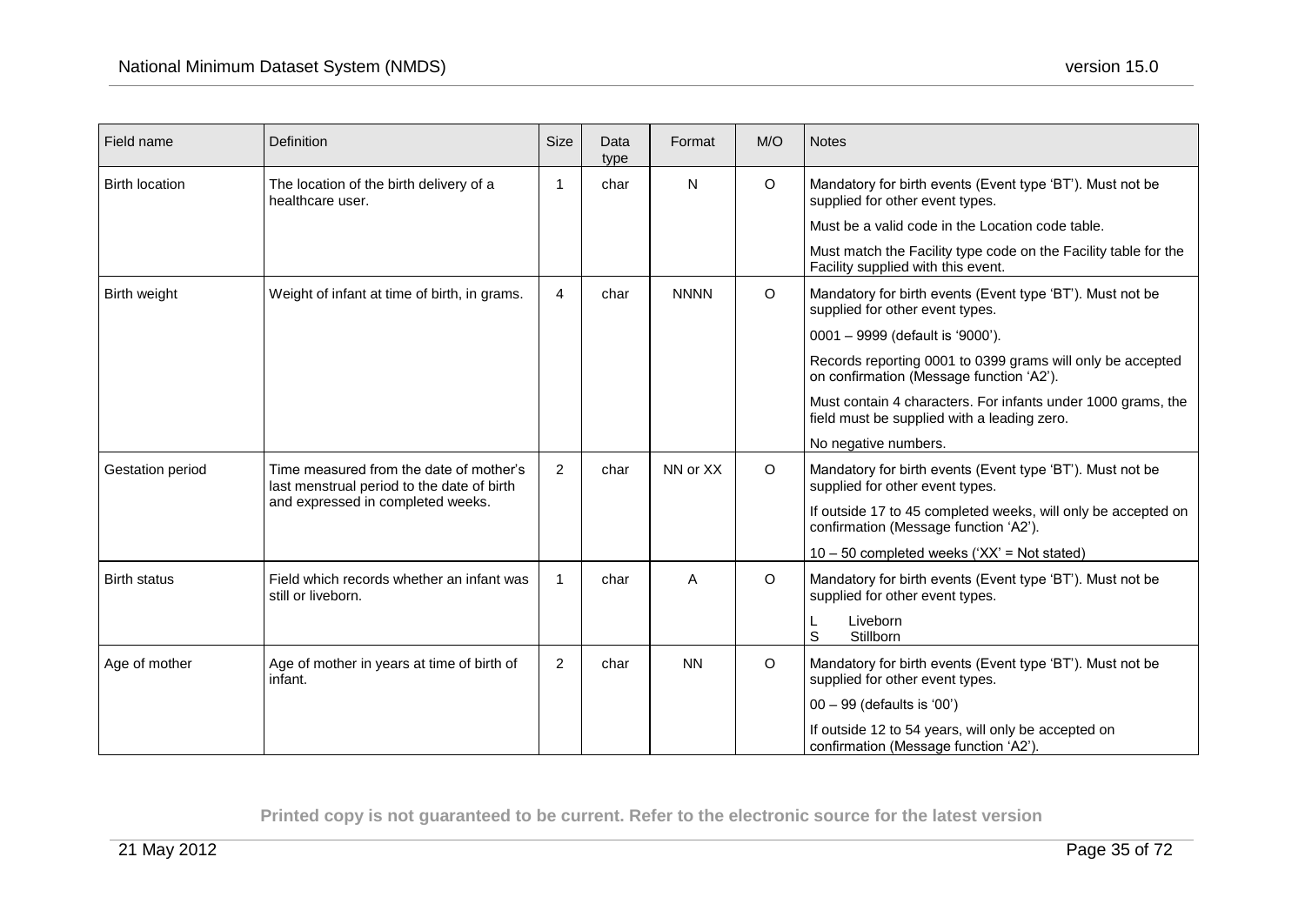| Field name                         | Definition                                                                                                                                                                                                                                                                                                                     | <b>Size</b> | Data<br>type | Format          | M/O     | <b>Notes</b>                                                                                                                                                                                                                                                                                                                                              |
|------------------------------------|--------------------------------------------------------------------------------------------------------------------------------------------------------------------------------------------------------------------------------------------------------------------------------------------------------------------------------|-------------|--------------|-----------------|---------|-----------------------------------------------------------------------------------------------------------------------------------------------------------------------------------------------------------------------------------------------------------------------------------------------------------------------------------------------------------|
| Event leave days                   | The number of days an inpatient on leave<br>is absent from the hospital at midnight, up<br>to a maximum of three days (midnights)<br>for non-psychiatric hospital inpatients for<br>any one leave episode. Where there is<br>more than one period of leave during an<br>episode, accumulated leave days should<br>be reported. | 3           | char         | <b>NNN</b>      | $\circ$ | Must be null or greater than zero.<br>Must not be greater than the difference in days between the<br>date portions of Event start datetime and Event end datetime.<br>No negative numbers.                                                                                                                                                                |
| Event supplementary<br>information | Enables extra information concerning an<br>event to be recorded in a free-text format.                                                                                                                                                                                                                                         | 90          | varchar      | Any             | $\circ$ | Free text enclosed in quotation marks ("").                                                                                                                                                                                                                                                                                                               |
| Event summary<br>suppress flag     | A flag signifying that the healthcare user<br>has requested that details of this event not<br>be passed to the event summary extract<br>for display in the MWS system.                                                                                                                                                         | 1           | char         | A               | M       | Y<br>suppress this event summary<br>N<br>allow this event summary to be displayed                                                                                                                                                                                                                                                                         |
| Psychiatric leave end<br>date      | The date on which a committed mental<br>health patient's period of leave ended.                                                                                                                                                                                                                                                | 8           | char         | <b>CCYYMMDD</b> | $\circ$ | Must only be present when Event end type is 'DL'.<br>Must be on or before the date of load.<br>Must be on or after<br>the date portion of Event start datetime<br>the Date of birth.<br>the date portion of Event end datetime (and the<br>Event end datetime must not be null).<br>Paired with Psychiatric leave end code.<br>Partial dates not allowed. |
| Psychiatric leave end<br>code      | A code describing how a period of leave<br>ended for a committed mental health<br>patient.                                                                                                                                                                                                                                     | 1           | char         | Α               | $\circ$ | Must only be present if Event end type is 'DL'.<br>Paired with Psychiatric leave end date.                                                                                                                                                                                                                                                                |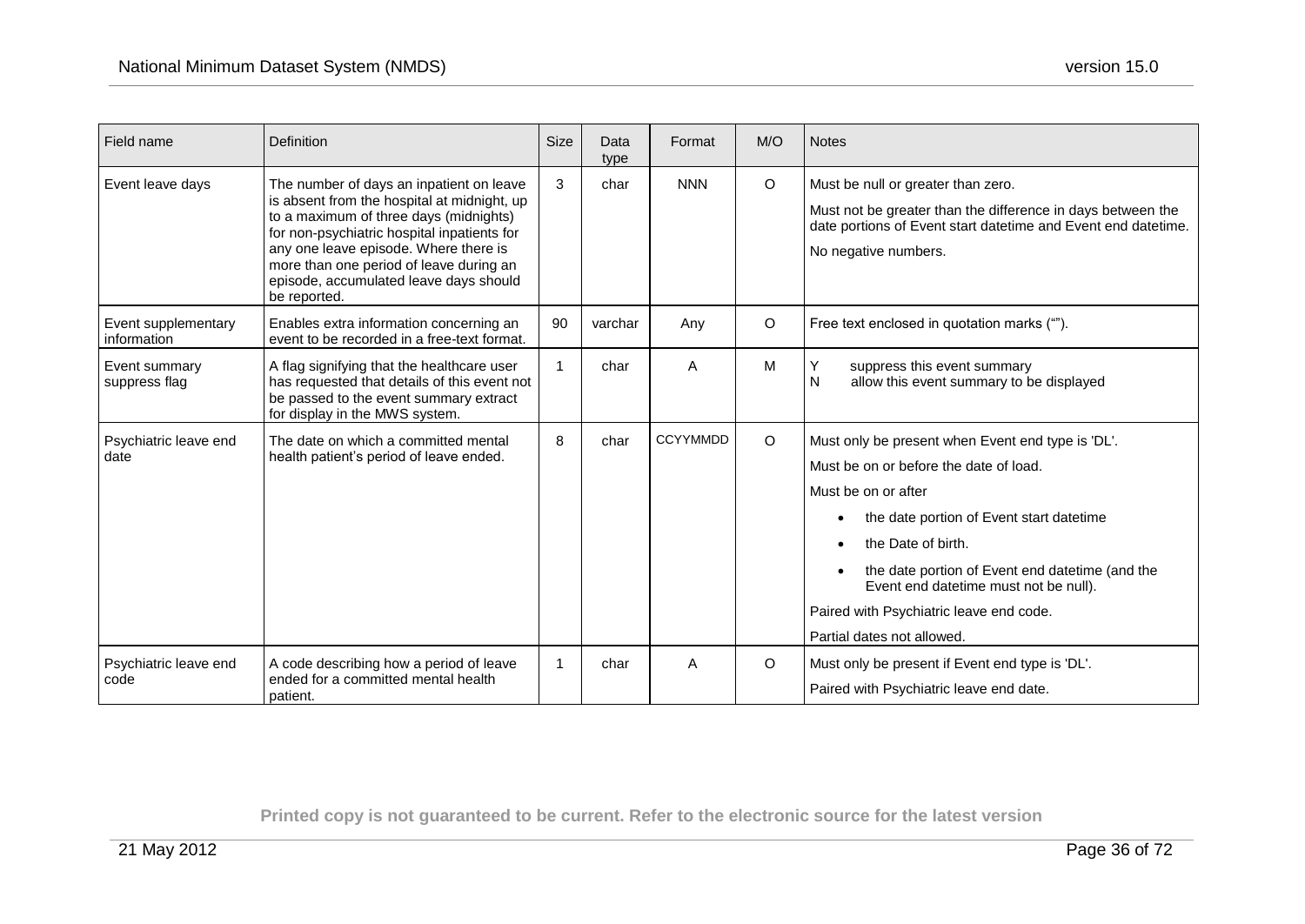| Field name                            | Definition                                                                                                                                                                                                                                        | <b>Size</b>    | Data<br>type | Format      | M/O     | <b>Notes</b>                                                                                                                                                                                                                                                                                                                                                                                                                                                                                                                                                                                                                                                                                                                                                                                                             |
|---------------------------------------|---------------------------------------------------------------------------------------------------------------------------------------------------------------------------------------------------------------------------------------------------|----------------|--------------|-------------|---------|--------------------------------------------------------------------------------------------------------------------------------------------------------------------------------------------------------------------------------------------------------------------------------------------------------------------------------------------------------------------------------------------------------------------------------------------------------------------------------------------------------------------------------------------------------------------------------------------------------------------------------------------------------------------------------------------------------------------------------------------------------------------------------------------------------------------------|
| Principal health service<br>purchaser | The organisation or body that purchased<br>the healthcare service provided. In the<br>case of more than one purchaser, the one<br>who paid the most.                                                                                              | 2              | char         | NN or AN    | M       | Must be a valid code in the Purchaser code table.<br>The Principal health service purchaser code must be current<br>i.e., the date portion of Event end datetime must be within the<br>range of the Principal health service purchaser code's start<br>and end date. For event type IM where End datetime is null,<br>the date portion of Event start datetime is used when<br>validating against the Principal health service purchaser<br>code's start and end dates<br>If the Principal Health Service Purchaser Code is between<br>'A0' and 'A7', the Accident Flag should be set to 'Y' and the<br>ACC Claim Number field should not be blank.                                                                                                                                                                      |
| Agency code                           | A code that uniquely identifies an agency.<br>An agency is an organisation, institution or<br>group of institutions that contracts directly<br>with the principal health service purchaser<br>to deliver healthcare services to the<br>community. | $\overline{4}$ | char         | <b>XXXX</b> | M       | Agency code is assigned by MOH on request.<br>Must be a valid code in the Agency code table.<br>The organisation contracted to provide the service or<br>treatment.                                                                                                                                                                                                                                                                                                                                                                                                                                                                                                                                                                                                                                                      |
| Weight on admission                   | The weight in grams at time of admission<br>for infants less than 29 days old.                                                                                                                                                                    | $\overline{4}$ | integer      | <b>NNNN</b> | $\circ$ | Mandatory for all events including birth events (Event type<br>'BT') if age at admission is less than 29 days.<br>Optional for event types IP, BT, ID if the date portion of Event<br>start datetime is on or before 1 July 1995 and the number of<br>days between the date portion of Event start datetime and<br>Date of birth are less than or equal to 28 days. Optional if<br>more than 28 and less than or equal to 366 days.<br>Optional for all babies between 29 and 365 days old<br>(inclusive) who weigh less than 2500g.<br>0001 - 9999 (default is '9000')<br>Records reporting 0001 to 0399 grams will only be accepted<br>on confirmation (Message function 'A2').<br>Must contain 4 characters. For infants under 1000 grams, the<br>field must be supplied with a leading zero.<br>No negative numbers. |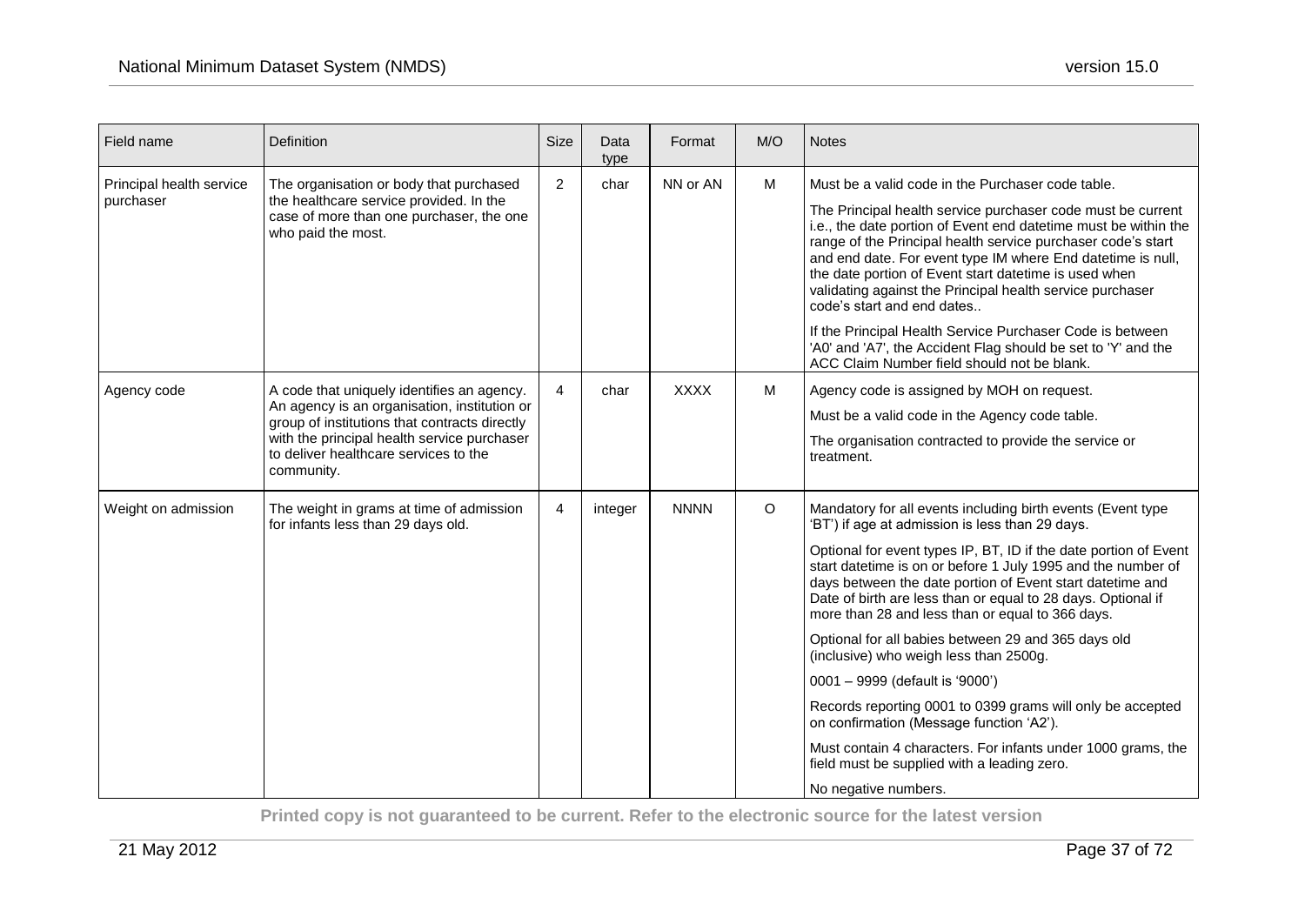| Field name                                               | Definition                                                                                                                                                 | <b>Size</b>  | Data<br>type | Format       | M/O     | <b>Notes</b>                                                                                                                                                                                                                                                                                                                                            |
|----------------------------------------------------------|------------------------------------------------------------------------------------------------------------------------------------------------------------|--------------|--------------|--------------|---------|---------------------------------------------------------------------------------------------------------------------------------------------------------------------------------------------------------------------------------------------------------------------------------------------------------------------------------------------------------|
| Accident flag                                            | A flag that denotes whether a person is<br>receiving care or treatment as the result of<br>an accident.                                                    | $\mathbf{1}$ | char         | A            | $\circ$ | If the first character of the Principal health service purchaser<br>code is 'A' (e.g., 'A0', 'A1', etc.) then the Accident flag should<br>be set to 'Y' and the ACC Claim Number field should not be<br>blank.                                                                                                                                          |
| ACC claim number                                         | This is a separate field to record the                                                                                                                     | 12           | char         | Any          | $\circ$ | Should not be blank where the Accident flag = 'Y"                                                                                                                                                                                                                                                                                                       |
|                                                          | M46/45, ACC45 or AITC claim number for<br>the event.                                                                                                       |              |              |              |         | Accident records where the ACC Claim number is blank will<br>only be accepted on confirmation (Message function 'A2').                                                                                                                                                                                                                                  |
| Total hours on<br>mechanical ventilation                 | The total number of hours on mechanical<br>ventilation.                                                                                                    | 5            | char         | <b>NNNNN</b> | $\circ$ | Should be provided for procedures that involve mechanical<br>ventilation.                                                                                                                                                                                                                                                                               |
|                                                          |                                                                                                                                                            |              |              |              |         | Generates warnings if:                                                                                                                                                                                                                                                                                                                                  |
|                                                          |                                                                                                                                                            |              |              |              |         | - not present when a Mechanical Ventilation procedure is<br>present (ie, ICD-10-AM 1 <sup>st</sup> , 2 <sup>nd</sup> 3 <sup>rd</sup> or 6 <sup>th</sup> Edition Clinical Code<br>$= 1388200$ or 1388201 or 1388202 (Clinical Code Type = 'O');<br>or ICD-9 or ICD-9-CM-A Clinical Code = 96.70 or 96.71 or<br>96.72 (Clinical Code Type = 'O')), and/or |
|                                                          |                                                                                                                                                            |              |              |              |         | - greater than the difference (calculated in hours) between the<br>date portions of Event start datetime and Event end datetime                                                                                                                                                                                                                         |
| Total hours on<br>continuous positive<br>airway pressure | The total number of hours a neonate (less<br>than 29 days, or more than 29 days and<br>less than 2500 g) is on CPAP during a<br>perinatal episode of care. | 5            | char         | <b>NNNNN</b> | $\circ$ | Total CPAP hours should not be reported in the total<br>CPAP hours field for records where the date portion of<br>Event end datetime is on or after 1 July 2009. CPAP is<br>noninvasive ventilation and should be reported in the<br>total NIV hours field instead.                                                                                     |
|                                                          |                                                                                                                                                            |              |              |              |         | Should be provided for procedures that involve CPAP.<br>Generate warning if infant is:                                                                                                                                                                                                                                                                  |
|                                                          |                                                                                                                                                            |              |              |              |         | - more than 364 days old based on the date portion of Event<br>end datetime, or                                                                                                                                                                                                                                                                         |
|                                                          |                                                                                                                                                            |              |              |              |         | - between 28 and 364 days old and Weight on admission is<br>more than 2500 g based on the date portion of Event end<br>datetime.                                                                                                                                                                                                                        |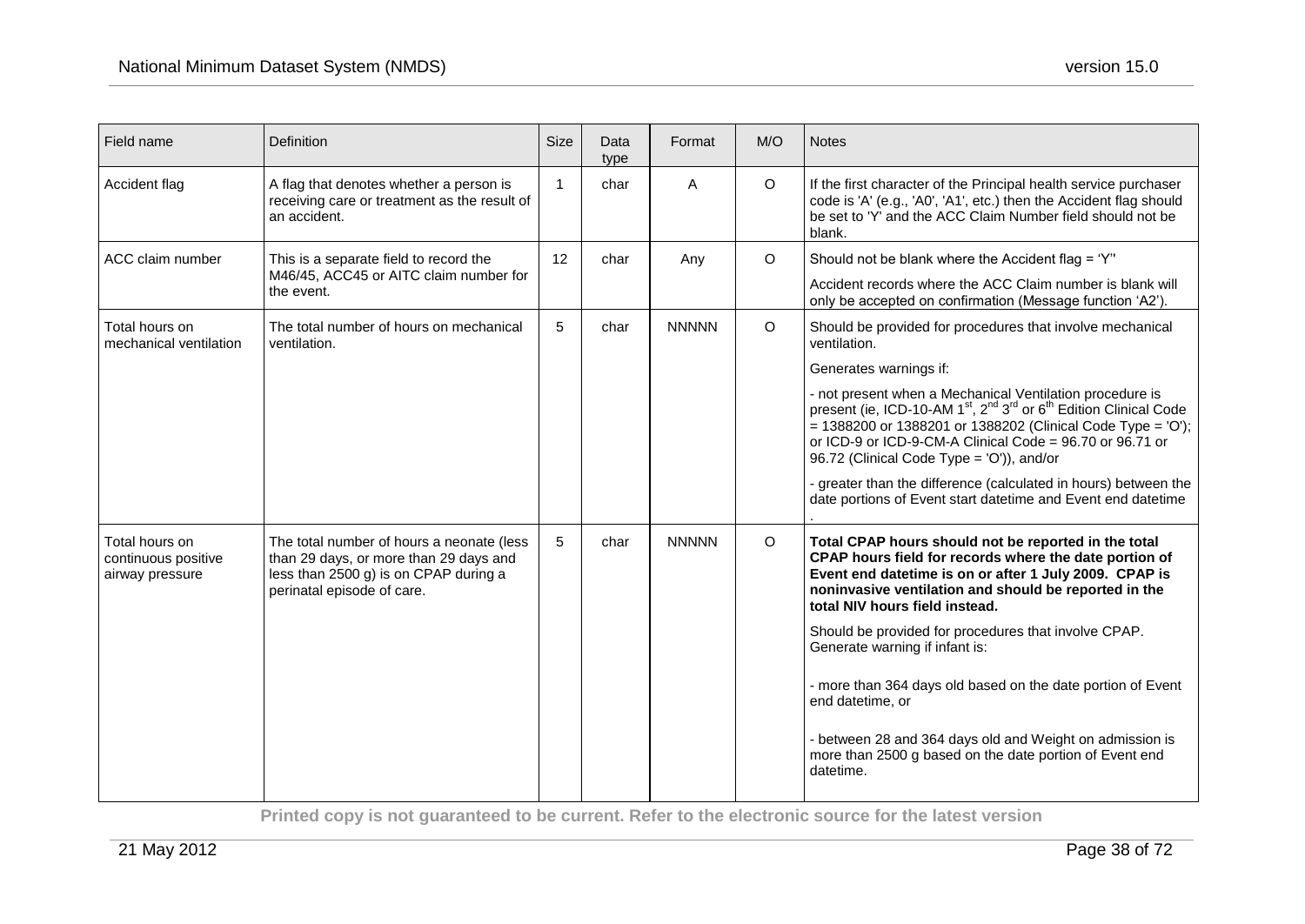| Field name            | <b>Definition</b>                                               | Size | Data<br>type | Format | M/O | <b>Notes</b>                                                                                                                                                                                                                                                                                                                                                                                                                                                                                                                                                                                                                                                                                                                                                                                                                                                                                                                                                                                                                                                                                                                                                                         |
|-----------------------|-----------------------------------------------------------------|------|--------------|--------|-----|--------------------------------------------------------------------------------------------------------------------------------------------------------------------------------------------------------------------------------------------------------------------------------------------------------------------------------------------------------------------------------------------------------------------------------------------------------------------------------------------------------------------------------------------------------------------------------------------------------------------------------------------------------------------------------------------------------------------------------------------------------------------------------------------------------------------------------------------------------------------------------------------------------------------------------------------------------------------------------------------------------------------------------------------------------------------------------------------------------------------------------------------------------------------------------------|
|                       |                                                                 |      |              |        |     | Generate warning if:<br>- more than 100, or<br>- more than the difference (calculated in hours) between the<br>date portions of Event start datetime and Event end datetime.<br>Where the date portion of Event end datetime is before 1 July<br>2008<br>Generate warning if present and a CPAP procedure is not<br>present.<br>Generate warning if not present when a CPAP procedure is<br>present, unless:<br>- Total hours on mechanical ventilation is present, or<br>- age based on the date portion of Event end datetime is<br>more than 364 days, or<br>- age is between 28 days and 364 days and Weight on<br>admission is more than 2500 g.<br>Generate warning if present and Health specialty code not in<br>the P30 and P40 ranges.<br>Where the date portion of Event end datetime is on or after 1<br><b>July 2008</b><br>Generate error if present and a NIV procedure is not present.<br>Records can be reported with an NIV procedure and no hours<br>present if IPPB or BiPAP has been administered.<br>Generate warning if present and Health specialty code is not<br>P61, P71 or in the P40 range.<br>Generate an error if CPAP hours is submitted with events |
| PMS unique identifier | A unique local PMS identifier for a<br>particular health event. | 14   | varchar      | Any    | М   | ending on or after 1 July 2009 if the file version is 013.0.<br>Used to identify a database level link to a health event within<br>the provider's system, independent of any business key. This<br>field is stored and included in all acknowledgement and<br>notification files.                                                                                                                                                                                                                                                                                                                                                                                                                                                                                                                                                                                                                                                                                                                                                                                                                                                                                                    |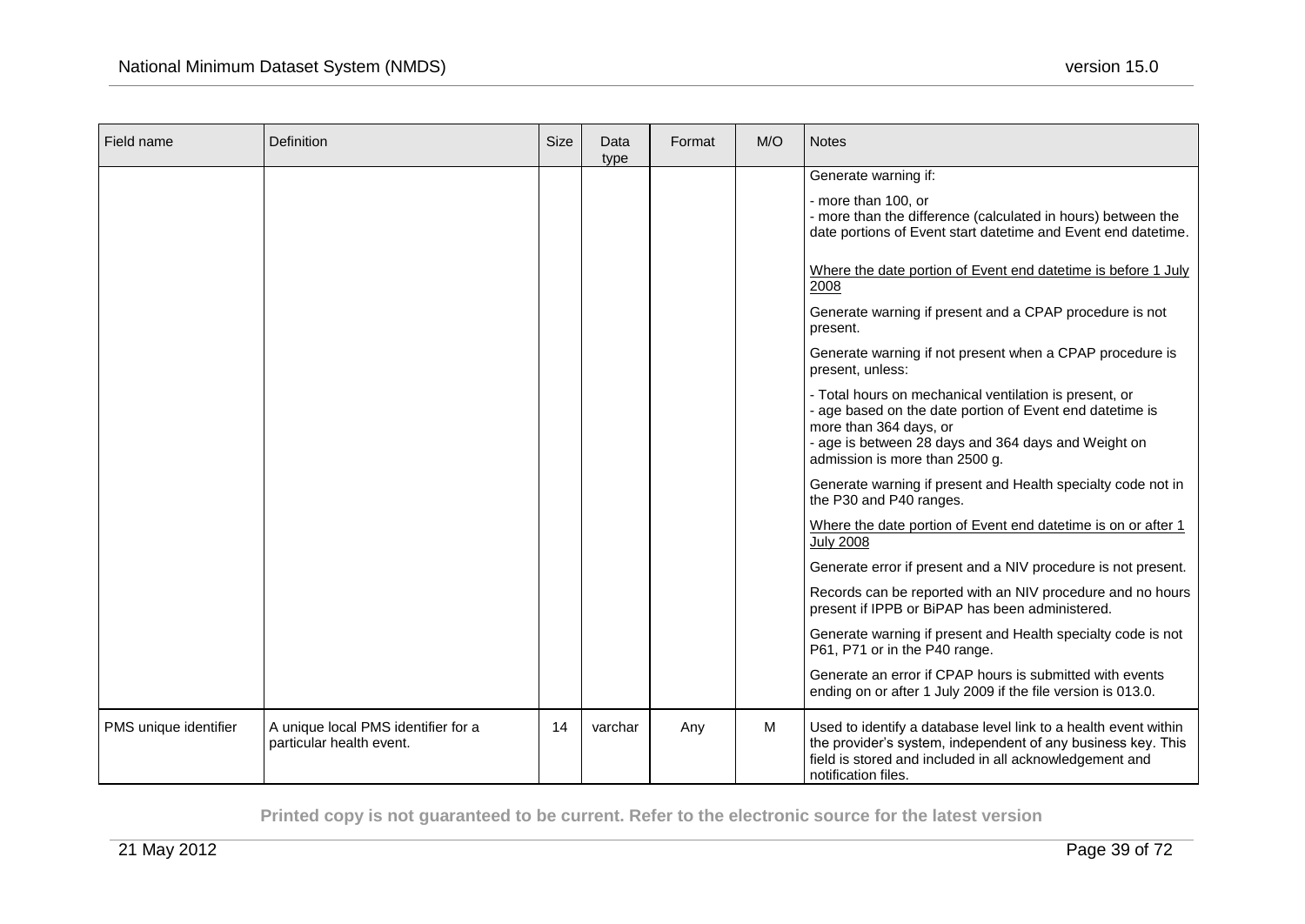| Field name                              | Definition                                                                                | <b>Size</b>    | Data<br>type | Format        | M/O     | <b>Notes</b>                                                                                                                                                                                                                                                                                     |
|-----------------------------------------|-------------------------------------------------------------------------------------------|----------------|--------------|---------------|---------|--------------------------------------------------------------------------------------------------------------------------------------------------------------------------------------------------------------------------------------------------------------------------------------------------|
| File control reference<br>number        | Batch number.                                                                             | 14             | char         | Numeric       | O       | File number. Must be unique.                                                                                                                                                                                                                                                                     |
| Client system identifier                | An identifier for the corresponding record<br>stored within the health provider's system. | 14             | varchar      | Any           | O       | May be used to store any record level identification that a<br>provider's system may require in addition to the PMS unique<br>identifier.                                                                                                                                                        |
| Mother's NHI                            | For birth events, the NHI number assigned<br>to the baby's birth mother.                  | $\overline{7}$ | char         | <b>AAANNN</b> | O       | Mandatory for Birth events (Event Type = BT).<br>Must be registered on the NHI. See the Notes for NHI<br>number.                                                                                                                                                                                 |
| <b>Total ICU Hours</b>                  | The total hours spent in an Intensive Care<br>Unit (ICU)                                  | 5              | char         | <b>NNNNN</b>  | $\circ$ | Total duration of stay (hours) in an Intensive Care Unit (ICU)<br>during this episode of care. Round incomplete hours up to<br>the next hour.                                                                                                                                                    |
|                                         |                                                                                           |                |              |               |         | If the patient has more than one period in ICU during this<br>hospital episode, the total duration of all such periods is<br>reported. Hours in a High Dependency Unit (HDU) and in a<br>Neonatal Intensive Care Unit (NICU) are not to be included.                                             |
| <b>Facility Transfer from</b>           | The facility code for the facility the<br>healthcare user is being transferred from.      | 4              | char         | <b>XXXX</b>   | $\circ$ | Mandatory for transfers from another facility. (Admission<br>Source $=$ T). Must be a valid facility code. Cannot be the<br>same as the submitting facility. For a transfer from an<br>overseas facility, use '9990'.                                                                            |
| <b>Facility Transfer to</b>             | The facility code for the facility the<br>healthcare user is being transferred to.        | 4              | char         | <b>XXXX</b>   | $\circ$ | Mandatory for transfers to another facility (Event End Type =<br>DA, DP, DT, EA, ET). Must be a valid facility code. Cannot<br>be the same as the submitting facility. For a transfer to an<br>overseas facility, use '9990'.                                                                    |
| Total non-invasive<br>ventilation hours | The total number of hours on non-invasive<br>ventilation during an episode of care.       | 5              | Char         | <b>NNNNN</b>  | $\circ$ | Should be provided for procedures that involve NIV where the<br>date portion of Event end datetime is on or after 1 July 2009.<br>Generate warning if:<br>- not present when a non-invasive ventilation procedure is                                                                             |
|                                         |                                                                                           |                |              |               |         | present (ie, ICD-10-AM 6th Edition Clinical Code = 9220900<br>or 9220901 or 9220902 (Clinical Code Type = 'O'), and/or<br>- present and non-invasive procedure is not present (ie, ICD-<br>10-AM 6th Edition Clinical Code = 9220900 or 9220901 or<br>9220902 (Clinical Code Type = 'O'), and/or |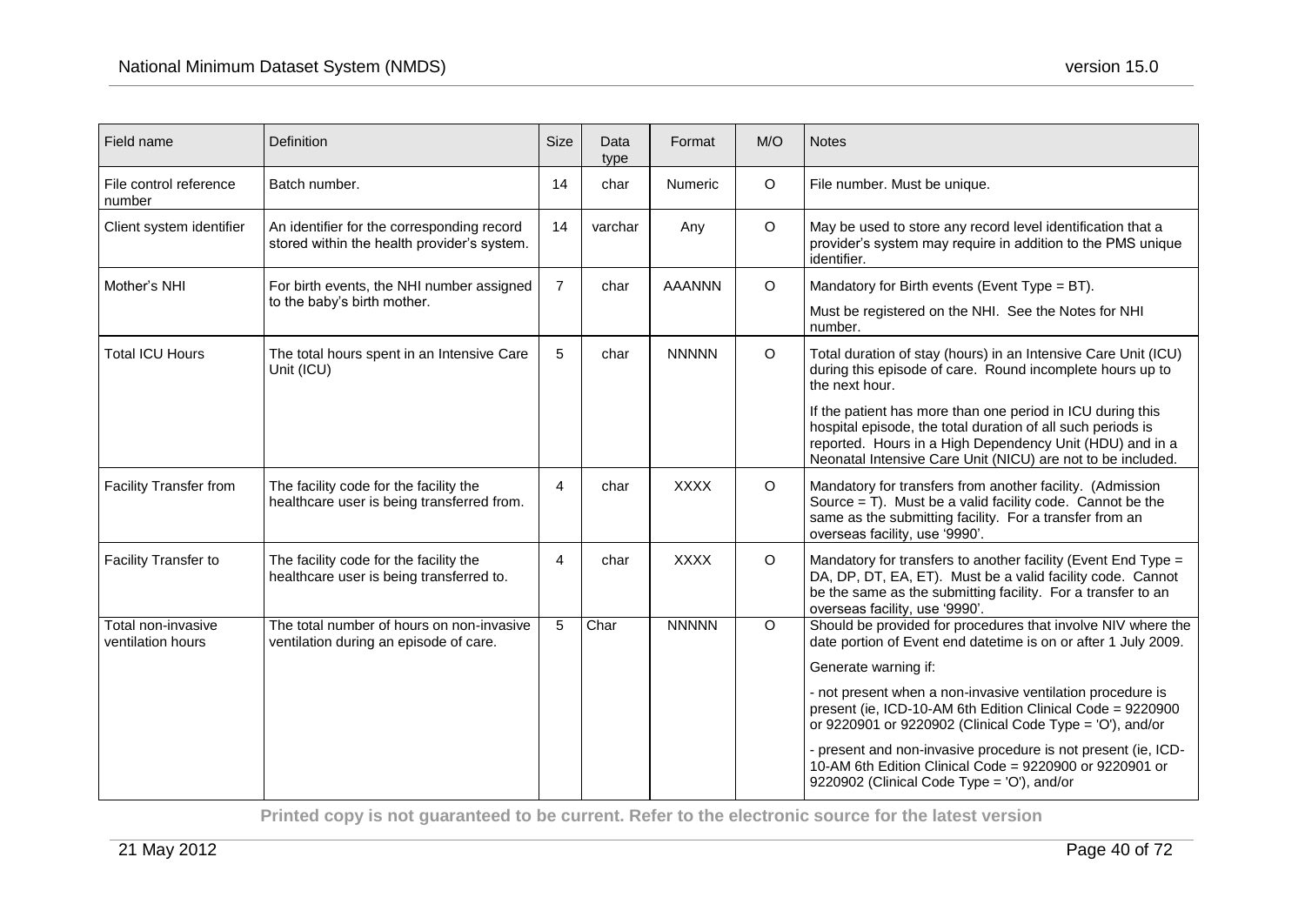| Field name          | Definition                                   | Size | Data<br>type | Format      | M/O | <b>Notes</b>                                                                                                                         |
|---------------------|----------------------------------------------|------|--------------|-------------|-----|--------------------------------------------------------------------------------------------------------------------------------------|
|                     |                                              |      |              |             |     | - more than the difference (calculated in hours) between the<br>date portions of Event start datetime and Event end datetime.        |
| Funding agency code | The agency/DHB of the principal<br>purchaser |      | char         | <b>XXXX</b> | сM  | Funding agency will be reported in the new version of the<br>load file v015.0. Refer to Section 0 - Guidelines for Coding<br>Events. |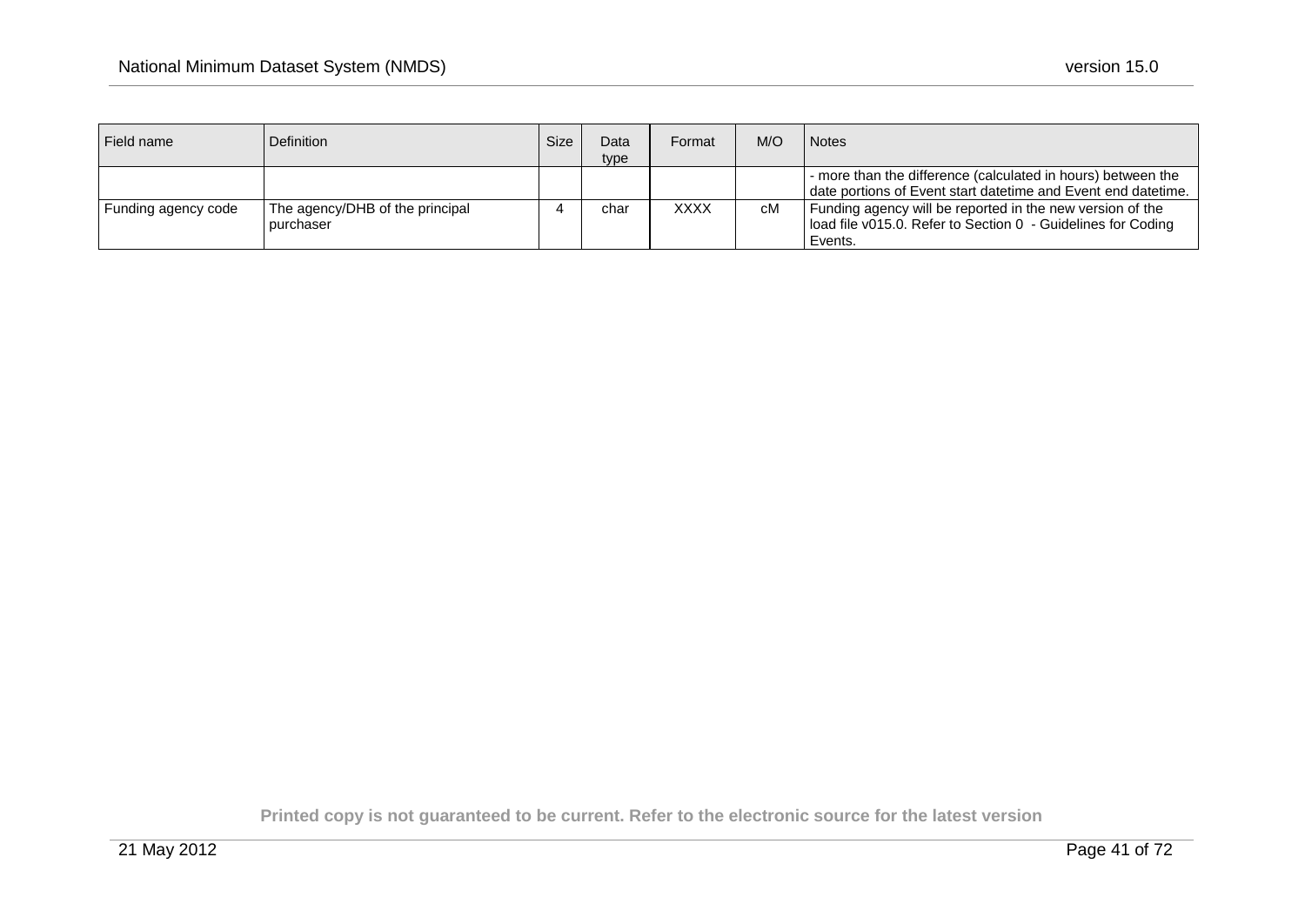### **9.3. Input File Diagnosis (HD) Record**

The Diagnosis Record contains clinical information. Between one and 99 HD records may be sent per HE record, to describe the healthcare user's stay in hospital. This is stored in the Diagnosis Procedure table

| Field name           | Definition                                                                                                        | <b>Size</b>    | Data<br>type | Format                  | M/O | <b>Notes</b>                                                                                                                                                                                                                                                                                                                                                                                                                                                            |
|----------------------|-------------------------------------------------------------------------------------------------------------------|----------------|--------------|-------------------------|-----|-------------------------------------------------------------------------------------------------------------------------------------------------------------------------------------------------------------------------------------------------------------------------------------------------------------------------------------------------------------------------------------------------------------------------------------------------------------------------|
| Record type          | Code identifying the type of input record.                                                                        | 2              | char         | AA                      | M   | 'HD' (hospital event diagnosis)                                                                                                                                                                                                                                                                                                                                                                                                                                         |
| NHI number           | The unique identification number assigned<br>to a healthcare user by the National<br>Health Index (NHI) database. | $\overline{7}$ | char         | <b>AAANNNN</b>          | M   | The NHI number is the cornerstone of MOH data collections.<br>It is a unique 7 character identification number assigned to a<br>healthcare user by the National Health Index (NHI) database.<br>It is stored in the NMDS in an encrypted form.<br>The format of the NHI number is 3 alpha plus 4 numeric, the<br>last of which is a check digit.<br>Must be registered on the NHI before use.                                                                           |
| Event type code      | Code identifying the type of health event.                                                                        | 2              | char         | AA                      | M   | Must be a valid code in the Event Type code table.<br>Only one birth event (Event type 'BT') is allowed for each NHI<br>number. Babies born before the mother's admission to<br>hospital or transferred from the hospital of birth are recorded<br>as 'IP'. 'ID' is only effective for events ending on or before 30<br>June 2013.<br>The presence of some fields depends on the Event type<br>code. See Appendix A: Enhanced Event Type/Event<br>Diagnosis Type Table. |
| Event start datetime | The admission date and time on which a<br>healthcare event began.                                                 | 12             | char         | <b>CCYYMMDD</b><br>hhmm | M   | Must be the same as Event start datetime on the HE record.                                                                                                                                                                                                                                                                                                                                                                                                              |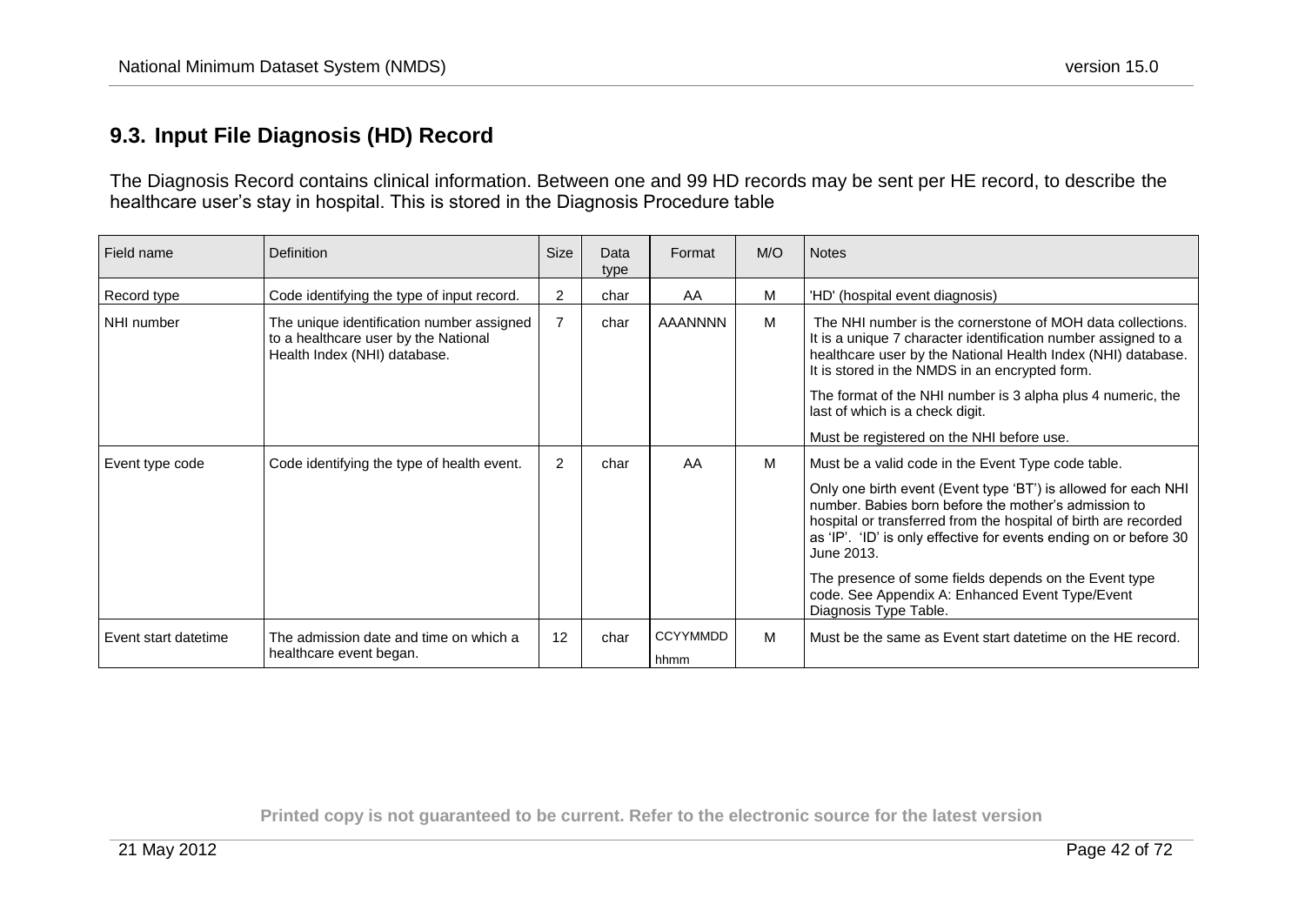| Field name                   | Definition                                                                                                                                                                                                                                                                                                                                                                                                                                                                       | <b>Size</b>  | Data<br>type | Format      | M/O | <b>Notes</b>                                                                                                                                                                                                                                                                                            |
|------------------------------|----------------------------------------------------------------------------------------------------------------------------------------------------------------------------------------------------------------------------------------------------------------------------------------------------------------------------------------------------------------------------------------------------------------------------------------------------------------------------------|--------------|--------------|-------------|-----|---------------------------------------------------------------------------------------------------------------------------------------------------------------------------------------------------------------------------------------------------------------------------------------------------------|
| Facility code                | A code that uniquely identifies a<br>healthcare facility.<br>A healthcare facility is a place, which may<br>be a permanent, temporary, or mobile<br>structure, that healthcare users attend or<br>are resident in for the primary purpose of<br>receiving healthcare or disability support<br>services. This definition excludes<br>supervised hostels, halfway houses, staff<br>residences, and rest homes where the rest<br>home is the patient's usual place of<br>residence. | 4            | char         | <b>XXXX</b> | M   | The facility that provided the service or treatment.<br>Must be a valid code in the Facility code table.                                                                                                                                                                                                |
| Event local identifier       | Local system-generated number to<br>distinguish two or more events of the<br>same type occurring on the same day at<br>the same facility.                                                                                                                                                                                                                                                                                                                                        | 1            | char         | N           | M   | The NHI number, Event type code, Event start datetime,<br>Facility code and Event local identifier for a unique key for<br>checking duplicates on insert or checking for existence on<br>delete.<br>Use 9 first then '8,7,61'.                                                                          |
| Diagnosis number             | Sequential number for each clinical code<br>in each event record to assist in unique<br>identification.                                                                                                                                                                                                                                                                                                                                                                          | 2            | char         | <b>NN</b>   | M   | Valid values are 01 to 99. Up to 99 clinical codes may be<br>provided with each event.                                                                                                                                                                                                                  |
| Clinical coding system<br>ID | A code identifying the clinical coding<br>system used for diagnoses and<br>procedures.                                                                                                                                                                                                                                                                                                                                                                                           | 2            | char         | <b>NN</b>   | M   | Must be a valid code in the Clinical Coding System code<br>table.<br>Must form part of a valid combination of Clinical code, Clinical<br>code type, and Clinical coding system ID.                                                                                                                      |
| Diagnosis type               | A code that groups clinical codes, or<br>indicates the priority of a diagnosis.                                                                                                                                                                                                                                                                                                                                                                                                  | $\mathbf{1}$ | char         | A           | M   | Must be a valid code in the Diagnosis Type code table.<br>There must be one and only one type 'A' for each event.<br>Validation rules are held in the Event to Diagnosis Type table.<br>Cardinality and optionality have been added. See Appendix<br>A: Enhanced Event Type/Event Diagnosis Type Table. |
| Clinical code type           | A code denoting which section of the<br>clinical code table the clinical code falls<br>within.                                                                                                                                                                                                                                                                                                                                                                                   | $\mathbf{1}$ | char         | Α           | M   | Must be a valid code in the Clinical Code Type code table.<br>Must form part of a valid combination of Clinical code, Clinical<br>code type, and Clinical coding system ID.                                                                                                                             |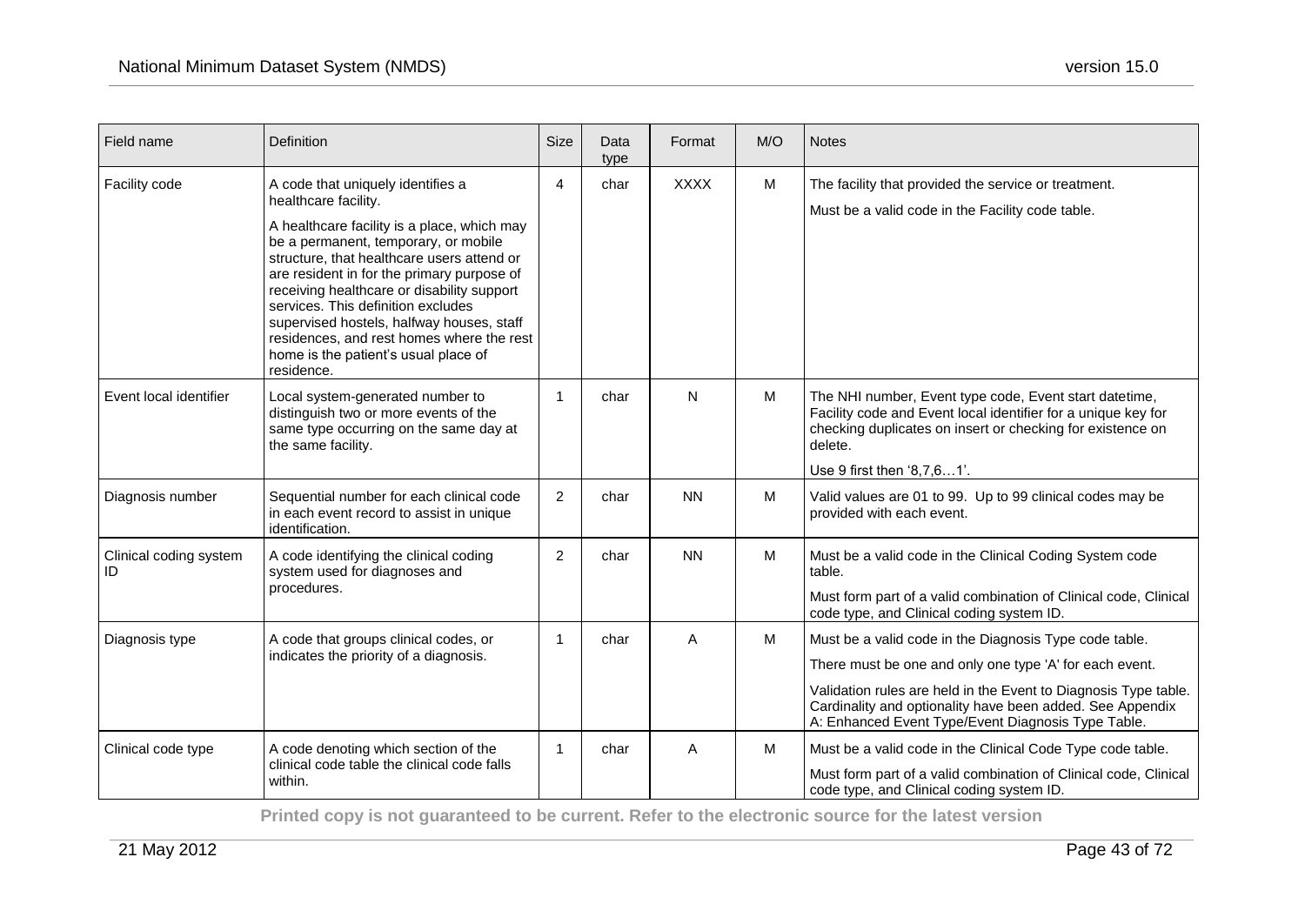| Field name                           | Definition                                                                                                                                                                                | <b>Size</b> | Data<br>type | Format                      | M/O     | <b>Notes</b>                                                                                                                                                                                                                                      |
|--------------------------------------|-------------------------------------------------------------------------------------------------------------------------------------------------------------------------------------------|-------------|--------------|-----------------------------|---------|---------------------------------------------------------------------------------------------------------------------------------------------------------------------------------------------------------------------------------------------------|
| Clinical code                        | A code used to classify the clinical<br>description of a condition.                                                                                                                       | 8           | varchar      | See<br>Collection<br>method | M       | From 1 July 2008, ICD-10-AM 6th Edition clinical codes<br>should be supplied. Must be a valid code in the Clinical code<br>table. Earlier edition codes, such as ICD-10-AM 2nd Edition<br>and 3 <sup>rd</sup> Editions, are still acceptable.     |
|                                      |                                                                                                                                                                                           |             |              |                             |         | Must form part of a valid combination of Clinical code, Clinical<br>code type, and Clinical coding system ID.                                                                                                                                     |
|                                      |                                                                                                                                                                                           |             |              |                             |         | Demographic and administrative data (eg, Sex, Date of birth,<br>Event end type) is checked to ensure it is consistent with the<br>Clinical code, as specified by the editing flags held against<br>each Clinical code on the Clinical Code table. |
| Diagnosis/procedure<br>description   | A free-text description of the diagnoses,<br>injuries, external causes, and procedures<br>performed. This should not be the<br>standard description associated with the<br>clinical code. | 100         | varchar      | Any                         | M       | Free text enclosed in quotation marks ("").                                                                                                                                                                                                       |
| Operation/procedure<br>date          | The date on which an operation/procedure<br>was performed.                                                                                                                                | 8           | char         | <b>CCYYMMDD</b>             | $\circ$ | Required for surgical procedures; optional for non-surgical<br>procedures.                                                                                                                                                                        |
|                                      |                                                                                                                                                                                           |             |              |                             |         | Mandatory if diagnosis type is 'O' unless Operation flag in<br>Clinical Code table is set to 'Y'.                                                                                                                                                 |
|                                      |                                                                                                                                                                                           |             |              |                             |         | Must be on or before the date of load, the date portion of<br>Event end datetime, and the Psychiatric leave end date.                                                                                                                             |
|                                      |                                                                                                                                                                                           |             |              |                             |         | Must be on or after the date portion of Event start datetime,<br>the Date of birth.                                                                                                                                                               |
|                                      |                                                                                                                                                                                           |             |              |                             |         | Only permitted if the diagnosis type is 'O'.                                                                                                                                                                                                      |
| External cause date of<br>occurrence | The date when the accident/injury<br>occurred.                                                                                                                                            | 8           | char         | <b>CCYYMMDD</b>             | $\circ$ | Must be on or before the date of load, the date portion of<br>Event end datetime, and the Psychiatric leave end date.                                                                                                                             |
|                                      |                                                                                                                                                                                           |             |              |                             |         | Must be on or after the Date of birth.                                                                                                                                                                                                            |
|                                      |                                                                                                                                                                                           |             |              |                             |         | Only permitted if Diagnosis type is 'E'.                                                                                                                                                                                                          |
|                                      |                                                                                                                                                                                           |             |              |                             |         | Required for external cause of occurrence codes, but optional<br>if Operation flag is set to 'Y'.                                                                                                                                                 |
|                                      |                                                                                                                                                                                           |             |              |                             |         | Partial dates allowed.                                                                                                                                                                                                                            |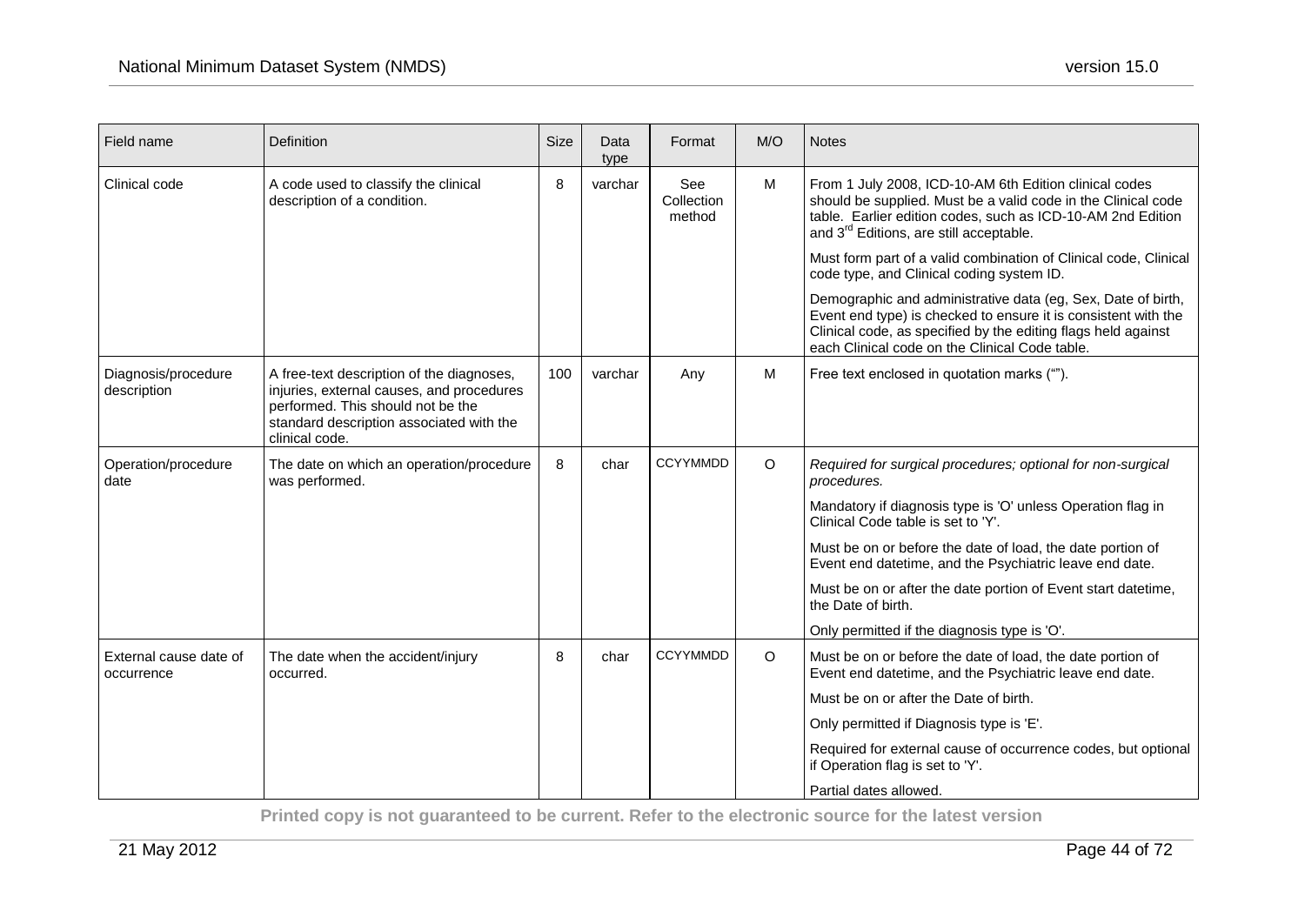| Field name             | <sup>1</sup> Definition                            | Size | Data<br>type | Format | M/O | <b>Notes</b>                                                                                                                                                                       |
|------------------------|----------------------------------------------------|------|--------------|--------|-----|------------------------------------------------------------------------------------------------------------------------------------------------------------------------------------|
| l Condition Onset Flag | A code identifying hospital acquired<br>conditions |      | char         |        | сM  | Mandatory for all DHBs that are required to submit this code<br>on all diagnostic records. Valid values are 1, 2 and 9. See<br>section 14.1 Business Rules - Condition Onset Flag. |

### **9.4. Input File Psychiatric Data (HC) Record**

The HC record is mandatory for IM events and optional for IP events. If present it must include all mandatory fields. Legal status is stored in the Event Legal Status table.

**Note:** Many providers do not have a mental health module on their local computer system but do treat mental health inpatients. Those providers recording legal status electronically have the option to supply legal status records with IP events as well as IM events.

| Field name      | <b>Definition</b>                                                                                                 | <b>Size</b> | Data<br>type | Format  | M/O | <b>Notes</b>                                                                                                                                                                                                                                                                                                                                                                                  |
|-----------------|-------------------------------------------------------------------------------------------------------------------|-------------|--------------|---------|-----|-----------------------------------------------------------------------------------------------------------------------------------------------------------------------------------------------------------------------------------------------------------------------------------------------------------------------------------------------------------------------------------------------|
| Record type     | Code identifying the type of input record.                                                                        |             | char         | AA      | М   | 'HC' (legal status details)                                                                                                                                                                                                                                                                                                                                                                   |
| NHI number      | The unique identification number assigned<br>to a healthcare user by the National<br>Health Index (NHI) database. |             | char         | AAANNNN | M   | The NHI number is the cornerstone of MOH data collections.<br>It is a unique 7 character identification number assigned to a<br>healthcare user by the National Health Index (NHI) database.<br>It is stored in the NMDS in an encrypted form.<br>The format of the NHI number is 3 alpha plus 4 numeric, the<br>last of which is a check digit.<br>Must be registered on the NHI before use. |
| Event type code | Code identifying the type of health event.                                                                        | 2           | char         | AA      | M   | Must be a valid code in the Event Type code table.<br>The presence of some fields depends on the Event type<br>code. See Appendix A: Enhanced Event Type/Event<br>Diagnosis Type Table.                                                                                                                                                                                                       |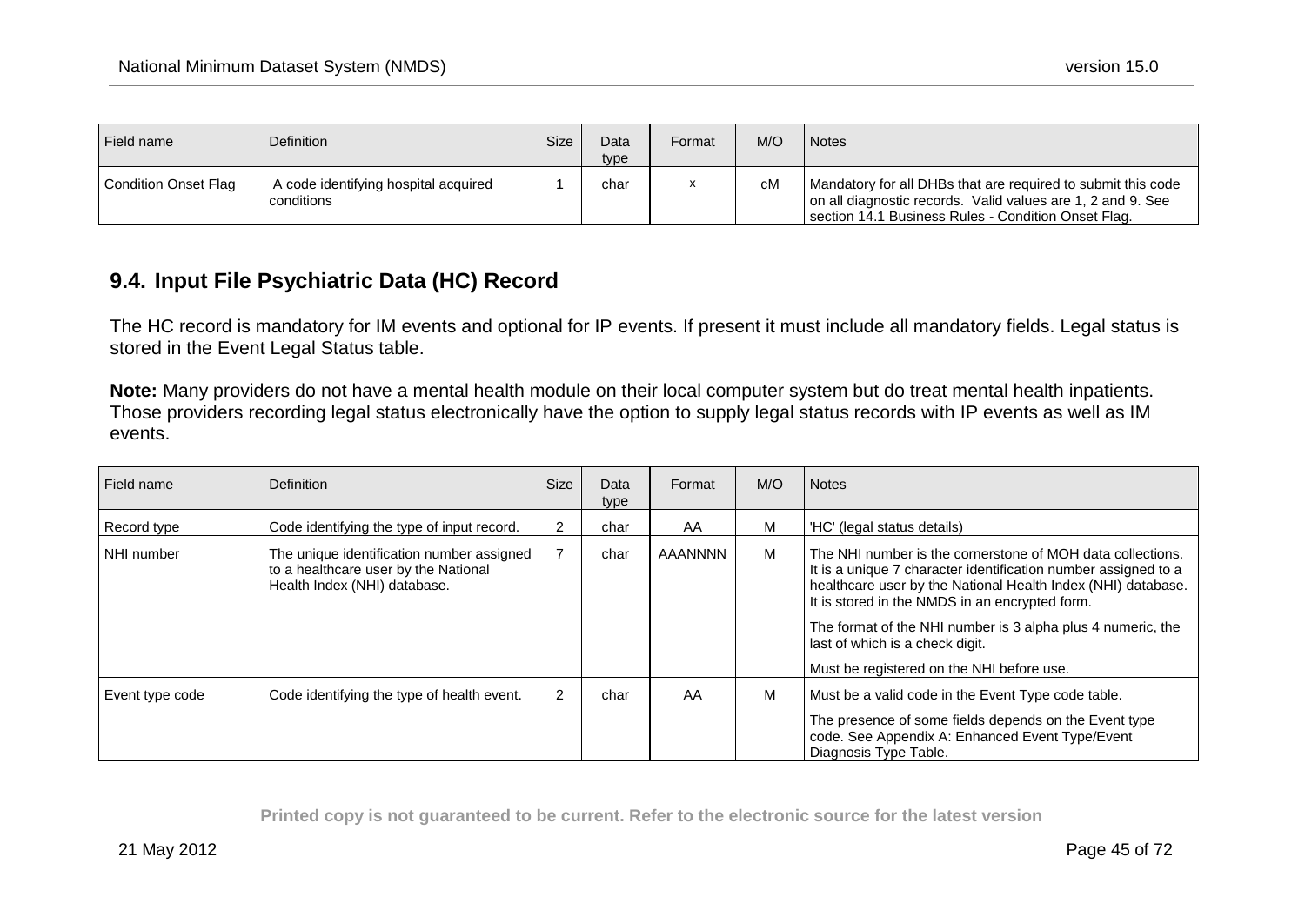| Field name             | Definition                                                                                                                                                                                                                                                                                                                                                                                                                                                                       | <b>Size</b>    | Data<br>type | Format                  | M/O | <b>Notes</b>                                                                                                                                                                                                                                                                                                                                                                                                                                                  |
|------------------------|----------------------------------------------------------------------------------------------------------------------------------------------------------------------------------------------------------------------------------------------------------------------------------------------------------------------------------------------------------------------------------------------------------------------------------------------------------------------------------|----------------|--------------|-------------------------|-----|---------------------------------------------------------------------------------------------------------------------------------------------------------------------------------------------------------------------------------------------------------------------------------------------------------------------------------------------------------------------------------------------------------------------------------------------------------------|
| Event start datetime   | The admission date and time on which a<br>healthcare event began.                                                                                                                                                                                                                                                                                                                                                                                                                | 12             | char         | <b>CCYYMMDD</b><br>hhmm | M   | Must be the same as Event start datetime on the HE record                                                                                                                                                                                                                                                                                                                                                                                                     |
| Facility code          | A code that uniquely identifies a<br>healthcare facility.<br>A healthcare facility is a place, which may<br>be a permanent, temporary, or mobile<br>structure, that healthcare users attend or<br>are resident in for the primary purpose of<br>receiving healthcare or disability support<br>services. This definition excludes<br>supervised hostels, halfway houses, staff<br>residences, and rest homes where the rest<br>home is the patient's usual place of<br>residence. | 4              | char         | <b>XXXX</b>             | M   | The facility that provided the service or treatment.<br>Must be a valid code in the Facility code table.                                                                                                                                                                                                                                                                                                                                                      |
| Event local identifier | Local system-generated number to<br>distinguish two or more events of the<br>same type occurring on the same day at<br>the same facility.                                                                                                                                                                                                                                                                                                                                        | $\overline{1}$ | char         | N                       | M   | The NHI number, Event type code, Event start datetime,<br>Facility code and Event local identifier for a unique key for<br>checking duplicates on insert or checking for existence on<br>delete.<br>Use 9 first then '8,7,61'.                                                                                                                                                                                                                                |
| Legal status date      | The date from which a healthcare user's<br>legal status applies.                                                                                                                                                                                                                                                                                                                                                                                                                 | 8              | char         | <b>CCYYMMDD</b>         | M   | Partial dates not allowed.<br>At least one mandatory for psychiatric inpatient events (Event<br>type 'IM').<br>Must be after the Date of birth.<br>Must be on or before the date portion of Event end datetime.<br>May be before the date portion of Event start datetime.<br>Must be on or after the Legal Status Start Date for the legal<br>status code provided.<br>Must be on or before the Legal Status End Date for the legal<br>status code provided. |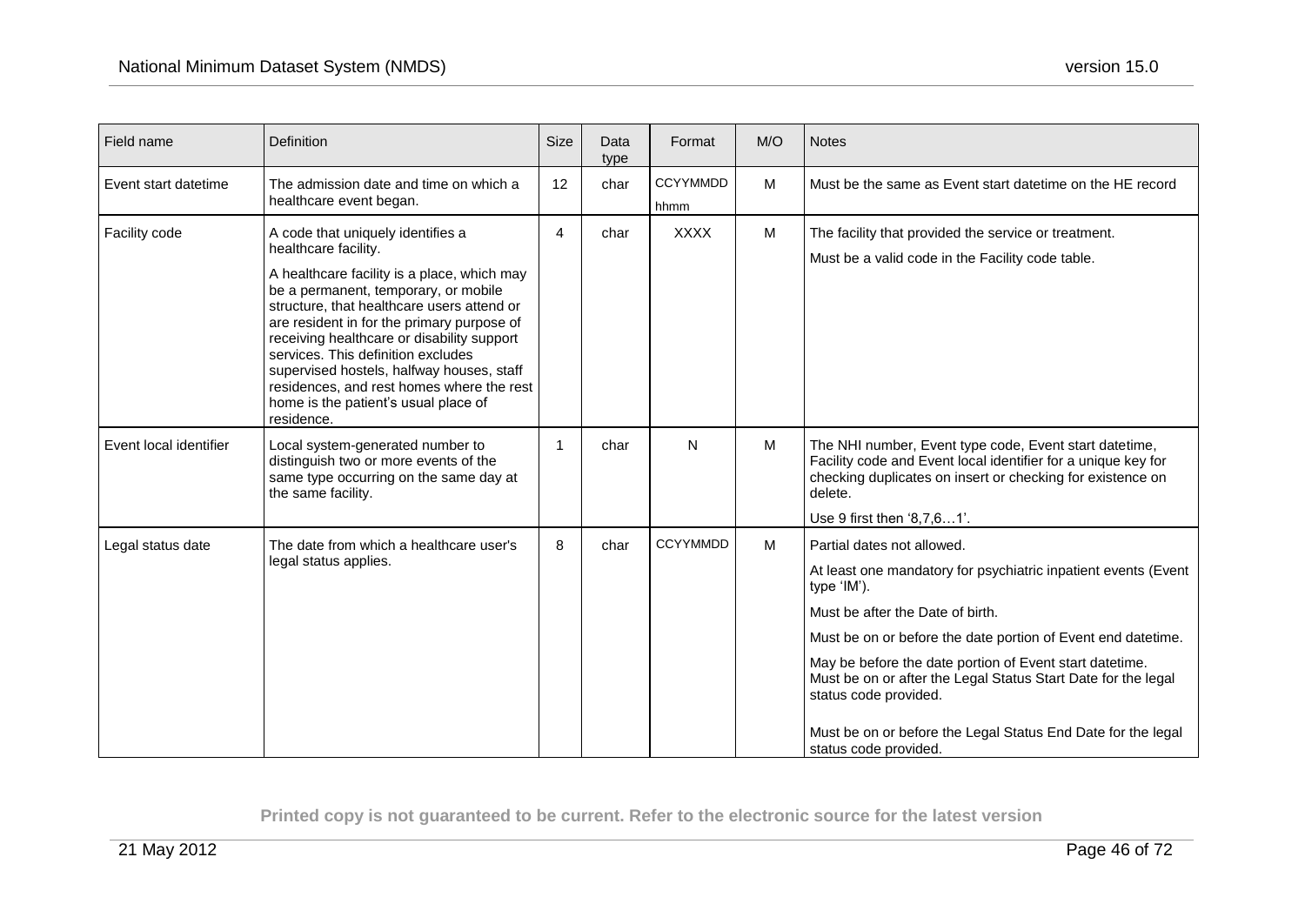| Field name        | <b>Definition</b>                                                                                                                                                                                                                                                                                                                                                  | Size | Data<br>type | Format | M/O | <b>Notes</b>                                                                                                                                                                                      |
|-------------------|--------------------------------------------------------------------------------------------------------------------------------------------------------------------------------------------------------------------------------------------------------------------------------------------------------------------------------------------------------------------|------|--------------|--------|-----|---------------------------------------------------------------------------------------------------------------------------------------------------------------------------------------------------|
| Legal status code | Code describing a healthcare user's legal<br>status under the appropriate section of the<br>Mental Health (Compulsory Assessment<br>and Treatment) Act 1992, the Alcoholism<br>and Drug Addiction Act 1966, the<br>Intellectual Disability (Compulsory Care<br>and Rehabilitation) Act 2003, or the<br>Criminal Procedure (Mentally Impaired<br>Persons) Act 2003. |      | char         | AA     | M   | At least one mandatory for psychiatric inpatient events (Event<br>type 'IM').<br>Left justified, ie, the second character can be a space.<br>Code must be present in the Legal Status code table. |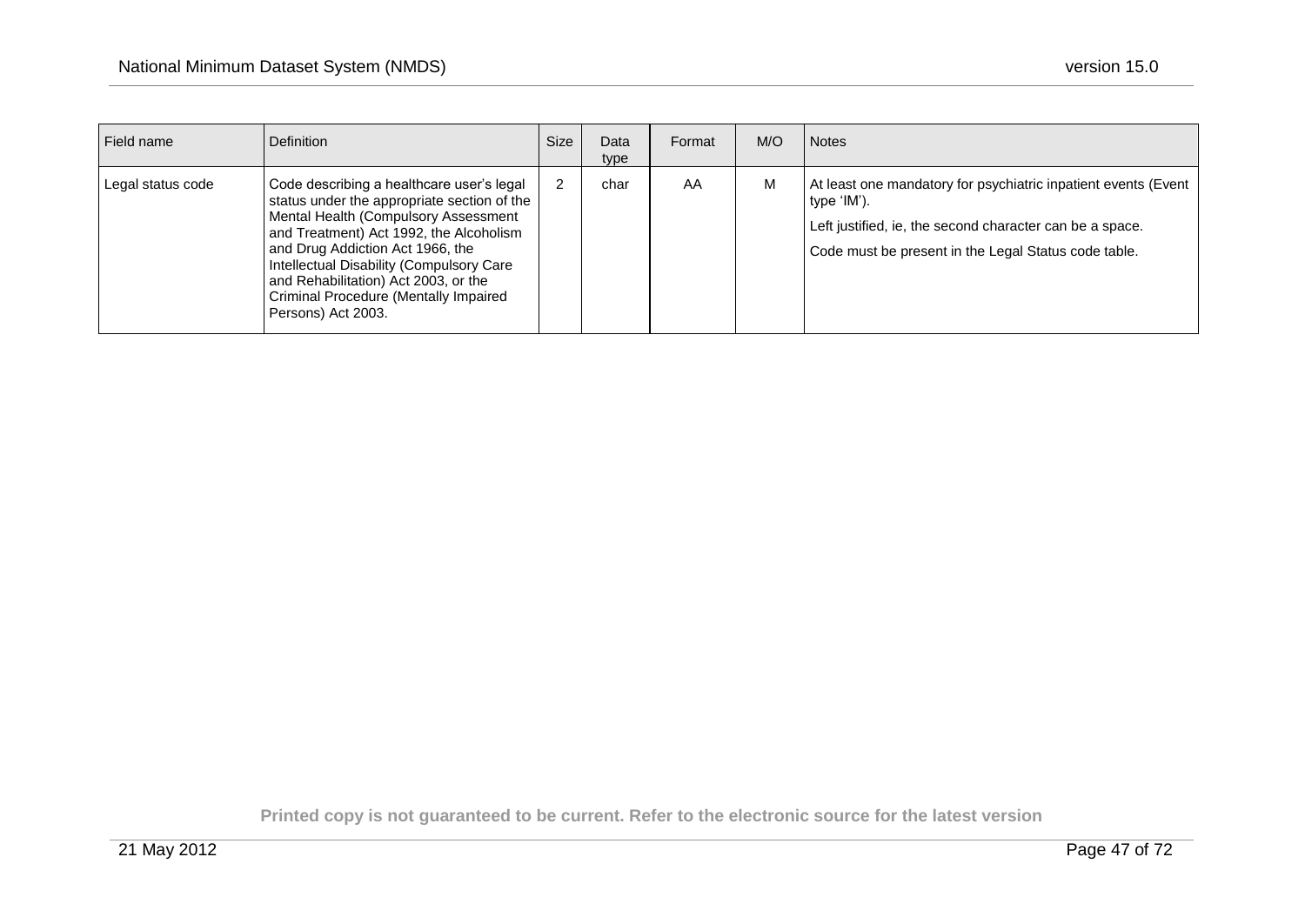# **10. Acknowledgement File (.ndr)**

## **10.1. Acknowledgement File Header (AH) Record**

Contains a summary of the complete processing history of the file.

| Field name                          | <b>Size</b>    | Data<br>type | Format          | M/<br>O | <b>Notes</b>                                                              |  |
|-------------------------------------|----------------|--------------|-----------------|---------|---------------------------------------------------------------------------|--|
| Record type                         | 2              | char         | AA              | м       | 'AH'                                                                      |  |
| Agency code                         | 4              | char         | <b>XXXX</b>     | М       | Copied from equivalent field in input file header                         |  |
| File name of input file             |                |              |                 |         |                                                                           |  |
| acronym                             | 3              | char         | AAA             | M       | Copied from equivalent field in input file header                         |  |
| batch number                        | 5              | char         | <b>NNNNN</b>    | м       | Copied from equivalent field in input file header                         |  |
| extension                           | 4              | char         | AAA.            | М       | '.ndm' (hex string 2E 6E 64 6D)                                           |  |
| Number of records                   | 5              | char         | <b>NNNNN</b>    | М       | Number of physical records received. Count<br>includes the header record. |  |
| Date sent                           | 8              | char         | <b>CCYYMMDD</b> | м       | Date in ISO 8601 format to day level                                      |  |
|                                     |                |              |                 |         | Partial dates not allowed.                                                |  |
| MOH processing<br>environment       | $\overline{4}$ | char         | AAAA            | м       | 'PROD' or 'COMP'                                                          |  |
| File layout version                 | 6              | char         | ANNN.N          | М       | Copied from equivalent field in input file header                         |  |
| Number of transactions<br>processed | 5              | char         | <b>NNNNN</b>    | м       | The number of logical records processed                                   |  |
| Number of transactions<br>deleted   | 5              | char         | <b>NNNNN</b>    | М       | The number of logical transactions successfully<br>deleted from the NMDS  |  |
| Number of transaction<br>inserted   | 5              | char         | <b>NNNNN</b>    | м       | The number of logical transactions successfully<br>inserted into the NMDS |  |
| Number of transactions<br>rejected  | 5              | char         | <b>NNNNN</b>    | м       | The number of logical transactions rejected by the<br>validation process  |  |
| Date file loaded to<br><b>NMDS</b>  | 8              | char         | <b>CCYYMMDD</b> | М       | Date in ISO 8601 format to day level.<br>Partial dates not allowed.       |  |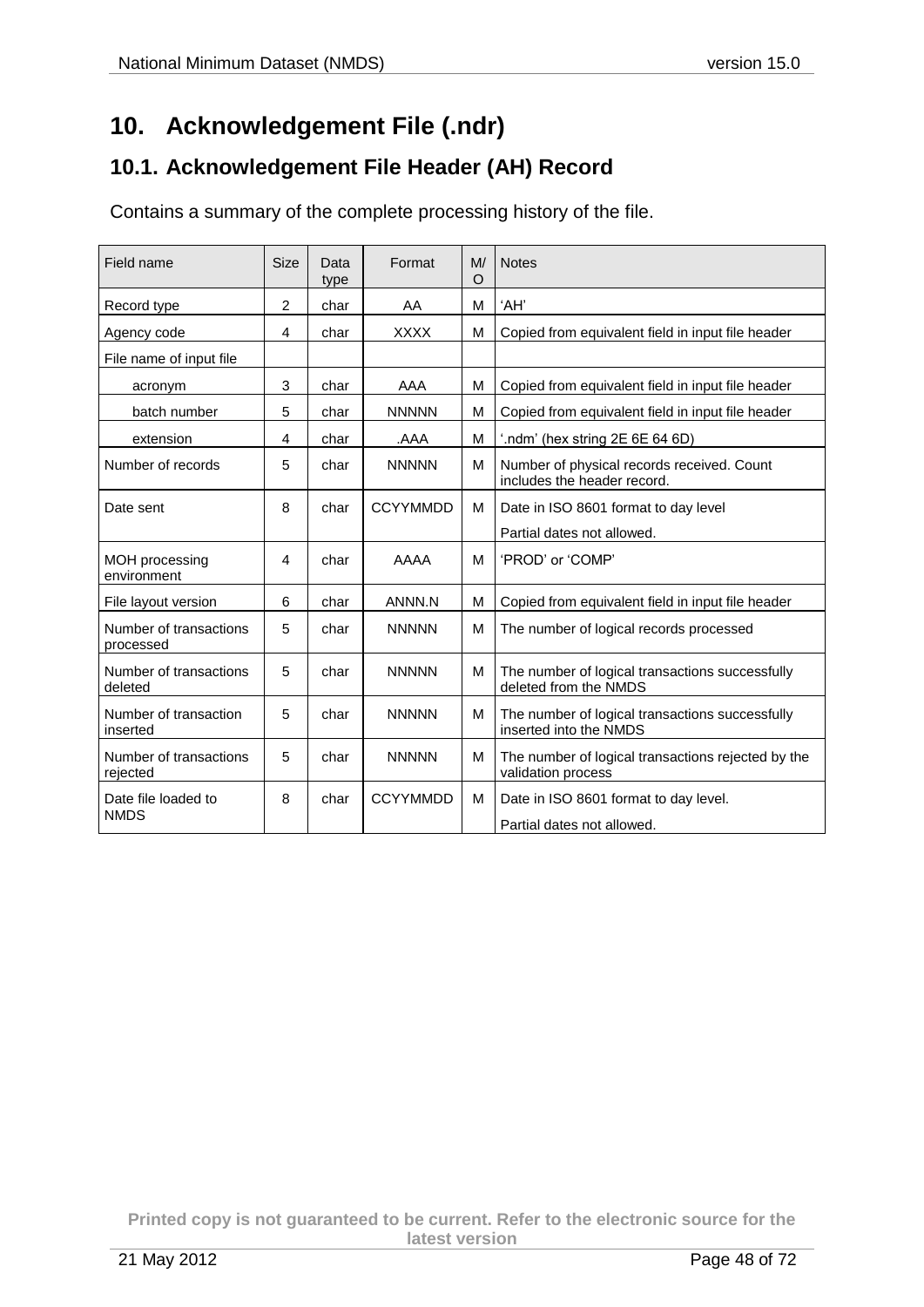## **10.2. Acknowledgement File Transaction (AK) Record**

Contains the result of the load process for each record in the input file. Refer to Section 4.7.3 *Acknowledgement File*.

| Field name                       | <b>Size</b>    | Data<br>type | Format          | M/<br>O | <b>Notes</b>                                                                                                 |
|----------------------------------|----------------|--------------|-----------------|---------|--------------------------------------------------------------------------------------------------------------|
| Record type                      | $\overline{2}$ | char         | AA              | M       | 'AK'                                                                                                         |
| NHI number                       | 7              | char         | <b>AAANNNN</b>  | м       |                                                                                                              |
| Event type code                  | $\overline{2}$ | char         | AA              | м       |                                                                                                              |
| Event start datetime             | 12             | char         | <b>CCYYMMDD</b> | M       |                                                                                                              |
|                                  |                |              | hhmm            |         |                                                                                                              |
| Facility code                    | 4              | char         | <b>XXXX</b>     | м       |                                                                                                              |
| Event local identifier           | 1              | char         | N               | м       |                                                                                                              |
| File control reference<br>number | 14             | char         | Any             | М       |                                                                                                              |
| PMS unique identifier            | 14             | char         | Any             | м       | Used by some agencies for reconciliation<br>between the return files and their patient<br>management system. |
| Client system identifier         | 14             | char         | Any             | O       |                                                                                                              |
| *Error number                    | 8              | char         | <b>AAANNNNA</b> | м       | '0' if no error                                                                                              |
| *Error text                      | 70             | varchar      | Any             | M       | Description of the error message returned<br>by the NMDS                                                     |
| *Diagnosis number                | 2              | char         | <b>NN</b>       | м       |                                                                                                              |
| *Legal status date               | 8              | char         | <b>CCYYMMDD</b> | O       | Mandatory when an HC record is included.                                                                     |
| *Legal status code               | $\overline{2}$ | char         | AA              | O       | Mandatory when an HC record is included.                                                                     |

\* These five fields are repeated for each error found in an event record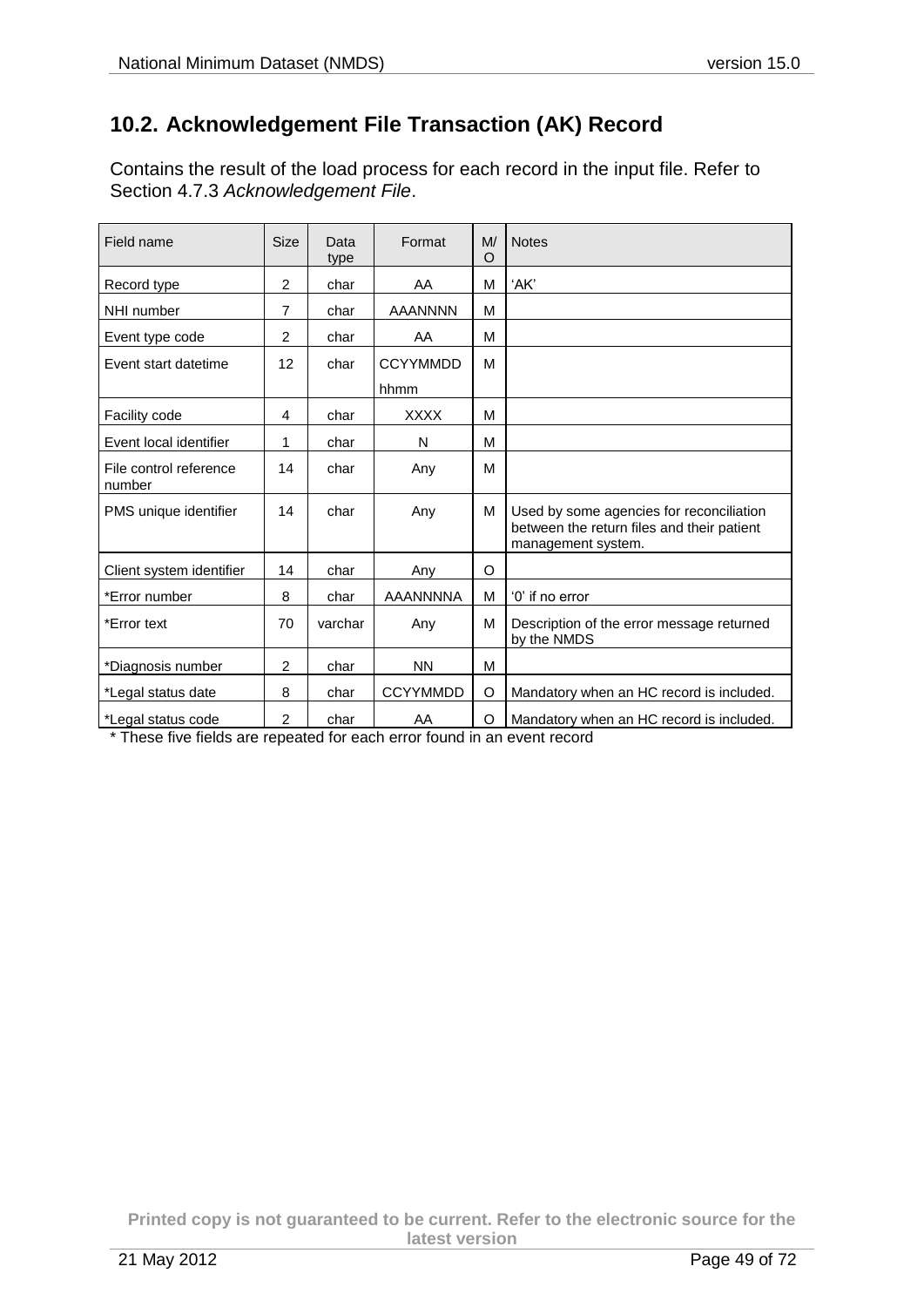# **11. Costweight File (.ndw)**

The costweight file is sent back with the acknowledgement file for each file loaded.

### **11.1. Costweight Header (WH) Record**

The costweight header is the first record in each costweight file and contains the file information.

| Field name                    | <b>Size</b> | Data<br>type | Format          | M/O | <b>Notes</b>                          |
|-------------------------------|-------------|--------------|-----------------|-----|---------------------------------------|
| Record type                   | 2           | char         | AA              | M   | 'WH'                                  |
| Agency code                   | 4           | char         | <b>XXXX</b>     | M   |                                       |
| Input file name               |             |              |                 |     |                                       |
| acronym                       | 3           | char         | AAA             | M   | Assigned by MOH                       |
| batch number                  | 5           | char         | <b>NNNNN</b>    | M   |                                       |
| extension                     | 4           | char         | AAA.            | М   | '.ndw'                                |
| Number of records             | 5           | char         | <b>NNNNN</b>    | М   | Count includes the header record      |
| Date sent                     | 8           | char         | <b>CCYYMMDD</b> | м   | Date in ISO 8601 format to day level. |
|                               |             |              |                 |     | Partial dates not allowed.            |
| MOH processing<br>environment | 4           | char         | AAAA            | M   | 'PROD' or 'COMP'                      |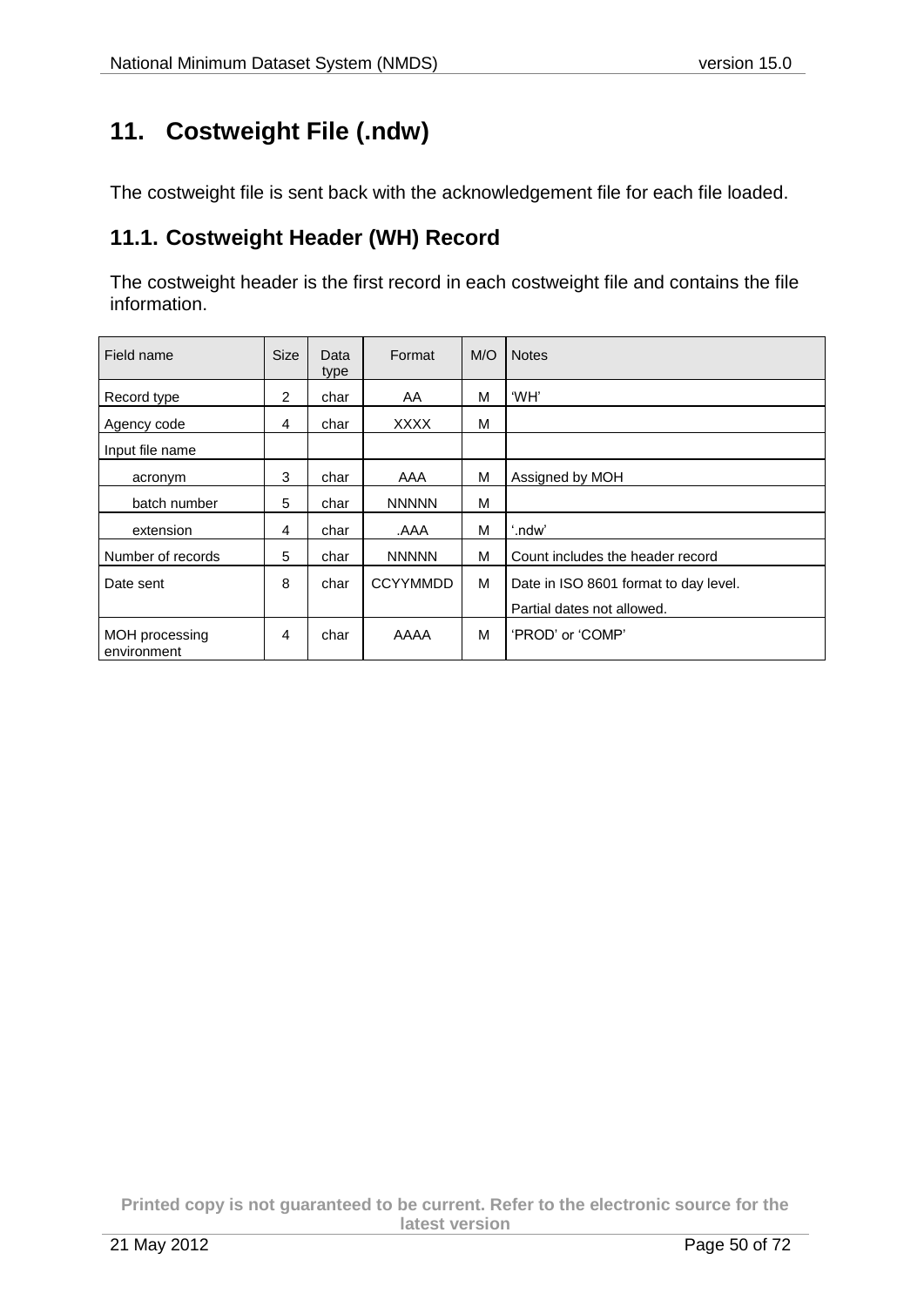# **11.2. Costweight Transaction (WT) Record**

| Field name                               | <b>Size</b>             | Data<br>type | Format          | M/O | <b>Notes</b>                                                                                                                   |
|------------------------------------------|-------------------------|--------------|-----------------|-----|--------------------------------------------------------------------------------------------------------------------------------|
| Record type                              | 2                       | char         | AA              | м   | 'WT'                                                                                                                           |
| PMS unique identifier                    | 14                      | char         | Any             | М   | Copied from health event record                                                                                                |
| Client system identifier                 | 14                      | char         | Any             |     | Copied from health event record                                                                                                |
|                                          |                         |              |                 | O   |                                                                                                                                |
| NHI number                               | $\overline{7}$          | char         | <b>AAANNNN</b>  | M   | Copied from health event record                                                                                                |
| Facility code                            | 4                       | char         | <b>XXXX</b>     | M   | Copied from health event record                                                                                                |
| Event local identifier                   | 1                       | char         | N               | м   | Copied from health event record                                                                                                |
| Event type code                          | $\overline{\mathbf{c}}$ | char         | AA              | М   | Copied from health event record                                                                                                |
| Principal health service<br>purchaser    | $\overline{c}$          | char         | NN or AN        | M   | Copied from health event record                                                                                                |
| Purchase unit                            | 10                      | char         | Any             | O   | This field will be set to null if the discharge date<br>does not fall within a year for which a costweight<br>algorithm exists |
| Health specialty code                    | 3                       | char         | <b>ANN</b>      | M   | Copied from the health event record                                                                                            |
| DRG grouper type                         | 2                       | char         | <b>NN</b>       | M   | Identifies the clinical version of the DRG<br>calculation used                                                                 |
| Release number                           | 3                       | char         | N.N             | м   | Constant – identifies the software release used to<br>calculate the DRG                                                        |
| Event start datetime                     | 12                      | char         | <b>CCYYMMDD</b> | M   | Copied from health event record.                                                                                               |
|                                          |                         |              | <b>HHMM</b>     |     |                                                                                                                                |
| Length of stay                           | 5                       | char         | <b>NNNNN</b>    | M   | Calculated by MOH from the admission,<br>discharge and leave dates provided in the health<br>event record                      |
| DRG code                                 | 4                       | char         | A/N             | M   | DRG value for this health event. Left-aligned,<br>zero-padded.                                                                 |
| NZ DRG code                              | 4                       | char         | A/N             | м   | DRG value (as reported in DRG code) modified<br>by the current costweight calculation. Left-<br>aligned, zero-padded.          |
| Costweight version                       | $\overline{\mathbf{c}}$ | char         | <b>NN</b>       | М   |                                                                                                                                |
| <b>CCL</b>                               | 1                       | char         | N               | M   | Complication/co-morbidity level, as output from<br>the grouper software                                                        |
| Total hours on<br>mechanical ventilation | 5                       | char         | <b>NNNNN</b>    | M   | Copied from health event record                                                                                                |
| <b>WIES</b>                              | 14                      | char         | Numeric         | М   | Costweight value for the health event                                                                                          |
|                                          |                         |              |                 |     | Formatted NNNNNNNNNN.NNNN                                                                                                      |
| Unadjusted costweight                    | 14                      | char         | Numeric         | M   | Costweight as calculated by the grouper software                                                                               |
|                                          |                         |              |                 |     | Formatted NNNNNNNNN.NNNN                                                                                                       |
| <b>Excluded Purchase Unit</b>            | 10                      | Char         | X(10)           | М   | Assigned by MOH                                                                                                                |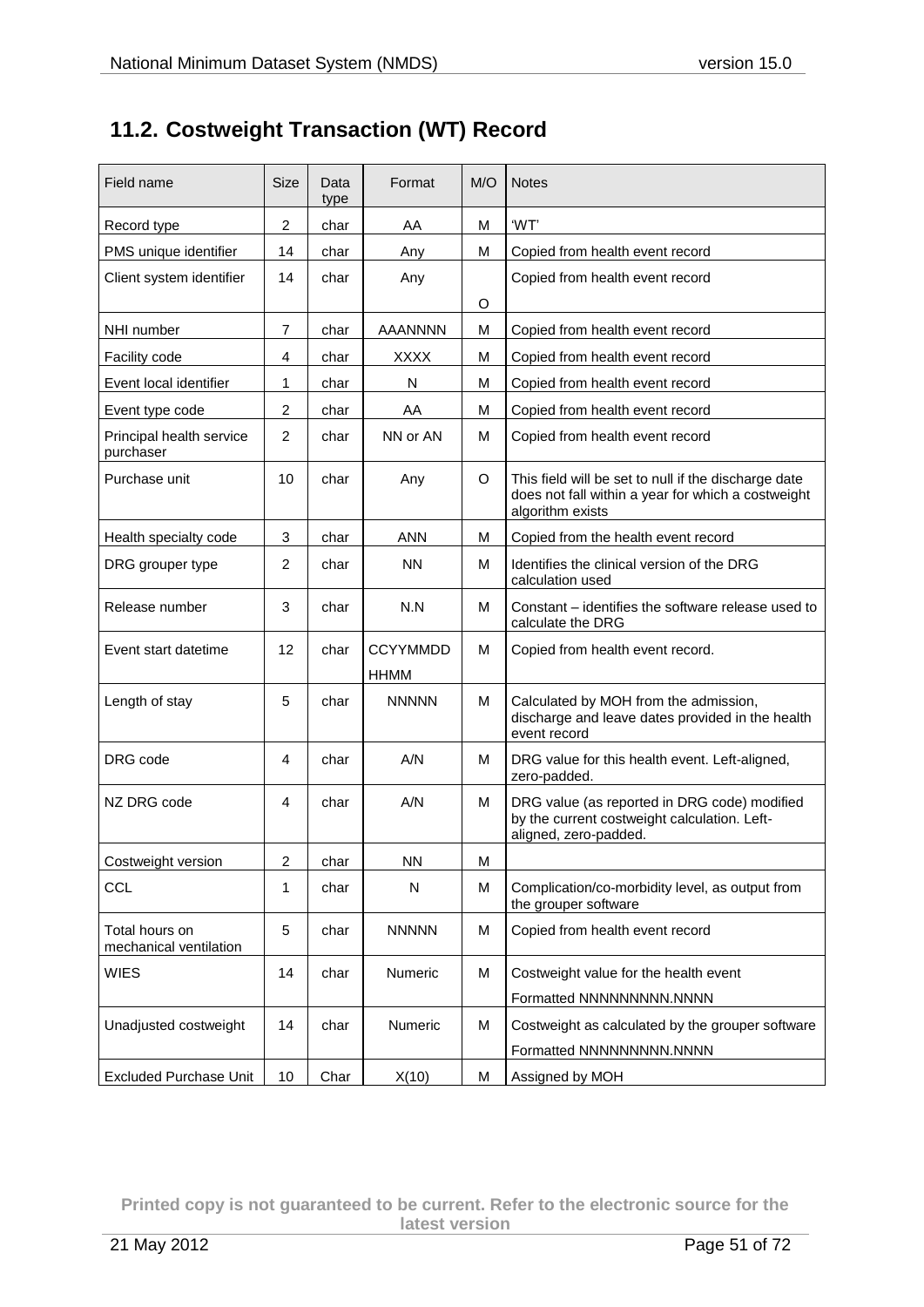# **12. Error File (.err)**

An error file is generated only if the file fails the pre-processing checks. If generated, it is sent instead of the Acknowledgement File. It consists of one header record and a file failure record for each of the records in the input file that have failed the preprocessing checks.

### **12.1. Error File Header Record**

| Field name                    | <b>Size</b> | Data<br>type | Format          | M/O | <b>Notes</b>                                                       |
|-------------------------------|-------------|--------------|-----------------|-----|--------------------------------------------------------------------|
| Record type                   | 2           | char         | AA              | M   | 'FH'                                                               |
| Agency code                   | 4           | char         | <b>XXXX</b>     | M   | Copied from equivalent field in input file header or<br>blanks     |
| File name of input file       |             |              |                 |     |                                                                    |
| acronym                       | 3           | char         | AAA             | M   |                                                                    |
| batch number                  | 5           | char         | <b>NNNNN</b>    | M   |                                                                    |
| extension                     | 4           | char         | AAA.            | M   | '.ndm' (hex string 2E 6E 64 6D)                                    |
| Number of records             | 5           | char         | <b>NNNNN</b>    | M   | Count of physical records received. Includes the<br>header record. |
| Date sent                     | 8           | char         | <b>CCYYMMDD</b> | M   | Date in ISO 8601 format to day level.                              |
|                               |             |              |                 |     | Partial dates not allowed.                                         |
| MOH processing<br>environment | 4           | char         | AAAA            | м   | 'PROD' or 'COMP'                                                   |

Contains details of the input file and pre-processing.

# **12.2. File Failure Record**

Contains the error for each failed record in the input file. Errors are listed [in](file:///C:/Documents%20and%20Settings/lgibson/Application%20Data/Microsoft/Word/nmds-file-specification-v15.0302108420900924094/in) section 13.2.

| Field name        | <b>Size</b> | Data<br>type | Format   | M/O | <b>Notes</b>                       |
|-------------------|-------------|--------------|----------|-----|------------------------------------|
| Record type       | 2           | char         | AA       | M   | 'FF'                               |
| Error number      | 8           | char         | AAANNNNA | M   |                                    |
| <b>Error text</b> | 70          | char         | Any      | M   | Error message returned by the NMDS |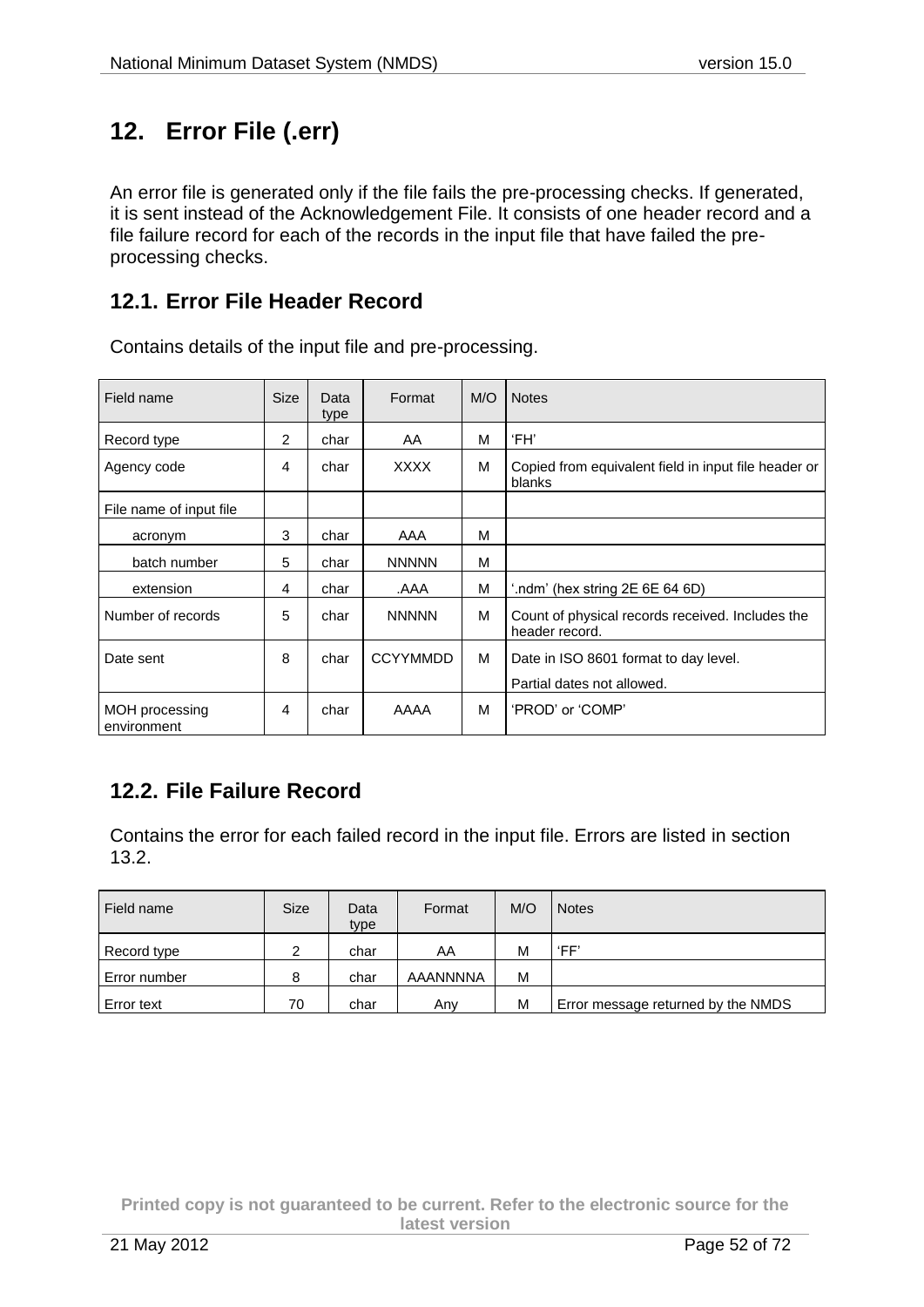# **13. Error Messages**

The table below describes errors that can be reported from the file loading at MOH. The following information is given for each code:

### **13.1. Fields**

| Field                  | Definition                                                                                                                                                                                                                                                                                                                                     |  |  |  |  |
|------------------------|------------------------------------------------------------------------------------------------------------------------------------------------------------------------------------------------------------------------------------------------------------------------------------------------------------------------------------------------|--|--|--|--|
| Error number           | This number consists of three parts:                                                                                                                                                                                                                                                                                                           |  |  |  |  |
|                        | Application code:<br>٠<br>A three-letter code assigned by MOH to identify each software<br>application (eg, MHS = mental health, NMS = NMDS). For the<br>standard error message that applies to more than one software<br>application, the application code is $NZS$ (= MOH).                                                                  |  |  |  |  |
|                        | Error ID:<br>$\bullet$<br>This is a unique number (eg, 1003).                                                                                                                                                                                                                                                                                  |  |  |  |  |
|                        | Error_type:<br>٠<br>Severity of message ( $E = error$ , $W = warning$ ).                                                                                                                                                                                                                                                                       |  |  |  |  |
| Error type description | A detailed description of the error and suggestions for why it may have<br>arisen.                                                                                                                                                                                                                                                             |  |  |  |  |
| Error message          | This is the message that is sent back to providers. It may contain<br>substitution parameters (prefixed with '%'), which the program fills in with<br>the particular value (eg, the value '%2' is not a valid value for the field<br>'%1'). Where the error message is listed as 'to be assigned', this error<br>number is not currently used. |  |  |  |  |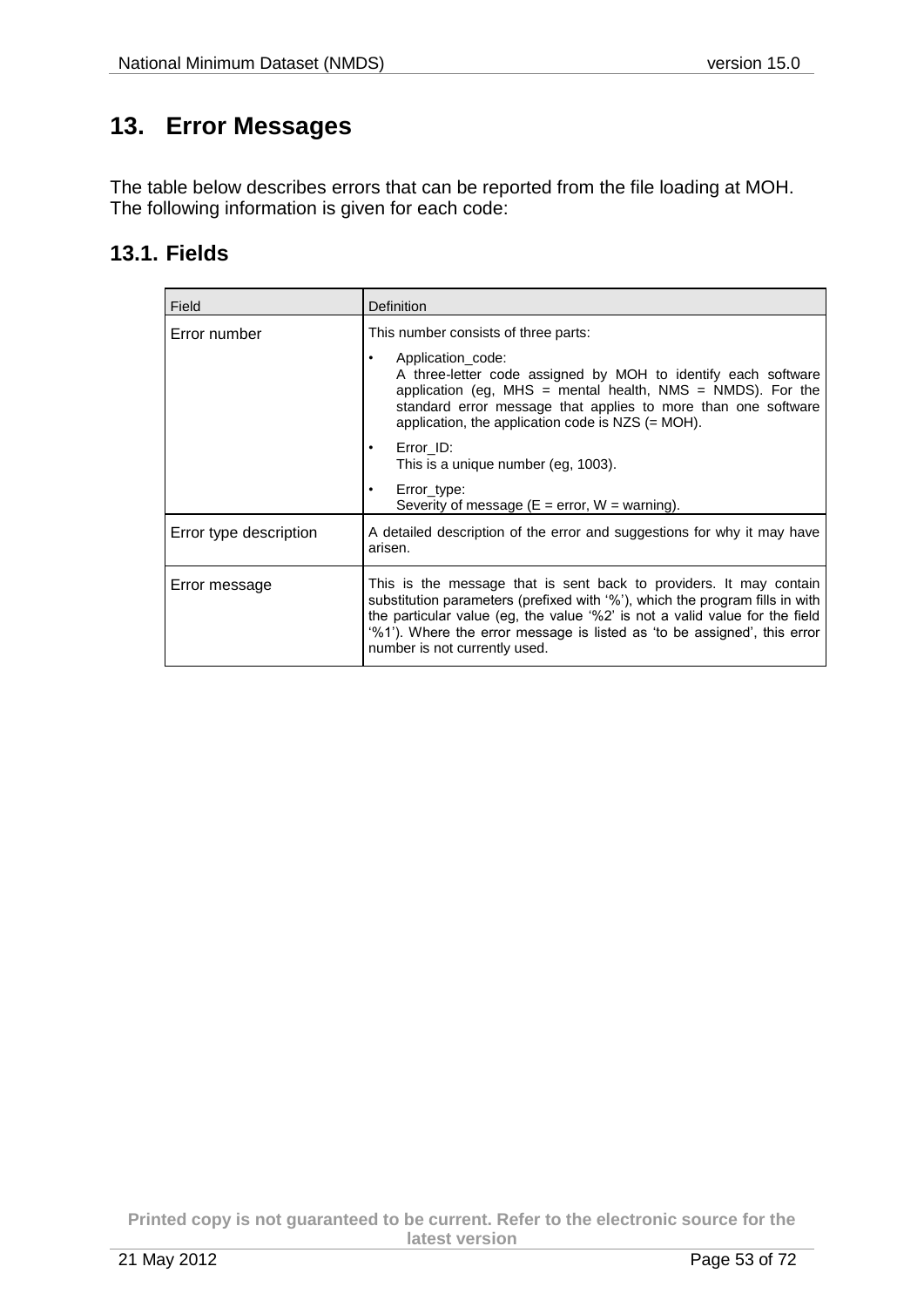## **13.2. List of NMDS errors**

| Field name       | Error type description                                                                                                                                                                                                                                                                                                                                                                                                                        | <b>Error Message</b>                                      |
|------------------|-----------------------------------------------------------------------------------------------------------------------------------------------------------------------------------------------------------------------------------------------------------------------------------------------------------------------------------------------------------------------------------------------------------------------------------------------|-----------------------------------------------------------|
| <b>NZS1001 E</b> | The NMDS looks at the record type to determine the<br>number of fields (commas) to expect in the record. Where<br>these do not match, the record is rejected.                                                                                                                                                                                                                                                                                 | Wrong number of fields: expected<br>%1, found %2          |
| <b>NZS1002 E</b> | A null value or blank has been reported for a field where it<br>is compulsory to report a value.                                                                                                                                                                                                                                                                                                                                              | %1 is a mandatory field                                   |
| <b>NZS1003 E</b> | The value reported for this field is not included in the<br>NMDS code table and is therefore not valid.                                                                                                                                                                                                                                                                                                                                       | contains an invalid value - %2                            |
| <b>NZS1004 E</b> | The value reported for this field is not in the correct format.<br>Refer to the appropriate Data Dictionary for the correct<br>format.                                                                                                                                                                                                                                                                                                        | %1 should be in format %3,<br>entered as %2               |
| <b>NZS1005 E</b> | The date in this field is not the correct format. It needs to<br>be ccyymmdd.                                                                                                                                                                                                                                                                                                                                                                 | Invalid date in field %1                                  |
| <b>NZS1006 E</b> | The date in this field is in the future.                                                                                                                                                                                                                                                                                                                                                                                                      | Field %1 cannot be a future date<br>$(\%2)$               |
| <b>NZS1007 E</b> | The date in this field is in the past.                                                                                                                                                                                                                                                                                                                                                                                                        | Field %1 cannot have a date in the<br>past                |
| <b>NZS1008 E</b> | The value reported in this field is outside the range of<br>values that are valid.                                                                                                                                                                                                                                                                                                                                                            | %2 is outside the valid range for<br>%1                   |
| NZS1009 E        | This error is only valid for MHINC and NBSD records<br>where a hospital is sending additional diagnosis<br>information for a record that has already been sent in. The<br>error indicates that the first health event (parent record) for<br>this patient could not be found in the database. If the<br>parent record should already be in the database, the most<br>likely problem is an error somewhere in the five business<br>key fields. | No parent record (%1) can be<br>found                     |
| <b>NZS1010 E</b> | The record type that has been reported is not HD, HC, HE<br>or HR. These are the only valid record type codes.                                                                                                                                                                                                                                                                                                                                | This value (%1) is not a valid<br>record type             |
| <b>NZS1011 E</b> | There is something wrong with the header record for this<br>batch. Every batch must have a header record as the first<br>record in the batch.                                                                                                                                                                                                                                                                                                 | %1 is not a valid header record<br>(HR)                   |
| <b>NZS1012 E</b> | The header record includes the total number of records in<br>this file. However, when the pre-processor checked the file<br>the total found did not match the total reported in the<br>header.                                                                                                                                                                                                                                                | Wrong number of fields: expected<br>%1 found %2           |
| <b>NZS1013 E</b> | The header record includes the file name of the file.<br>However, this does not match the name of the file which<br>arrived. This is a check that the file has not been renamed,<br>which might affect the order of processing.                                                                                                                                                                                                               | HR file name and file sent did not<br>match               |
| <b>NZS1014 E</b> | The file had more than one header record. The NMDS is<br>expecting only one header record for each file.                                                                                                                                                                                                                                                                                                                                      | Only one header record is allowed                         |
| NZS1015 E        | The code in the message function field (also called<br>transaction type field in $MHINC1$ and NBSD) is incorrect.<br>The valid values are A1 (Add), A2 (Add ignoring warnings)<br>and D1 (Delete).                                                                                                                                                                                                                                            | This value '%1' is not a valid<br>transaction type        |
| <b>NZS1016 E</b> | This is only valid for mental health (MHINC <sup>1</sup> ) and Breast<br>Cancer Screening (NBSD) records. A delete record<br>transaction was received for a health event that also has<br>one or more diagnosis records. These must be deleted<br>first before the health event can be deleted.                                                                                                                                               | Cannot delete parent record as<br>dependent records exist |

**Printed copy is not guaranteed to be current. Refer to the electronic source for the latest version**

<span id="page-53-0"></span> $\overline{a}$ 

<sup>&</sup>lt;sup>1</sup> Note: The MHINC collection closed in 2010; however error messages are recorded in this document for historical purposes.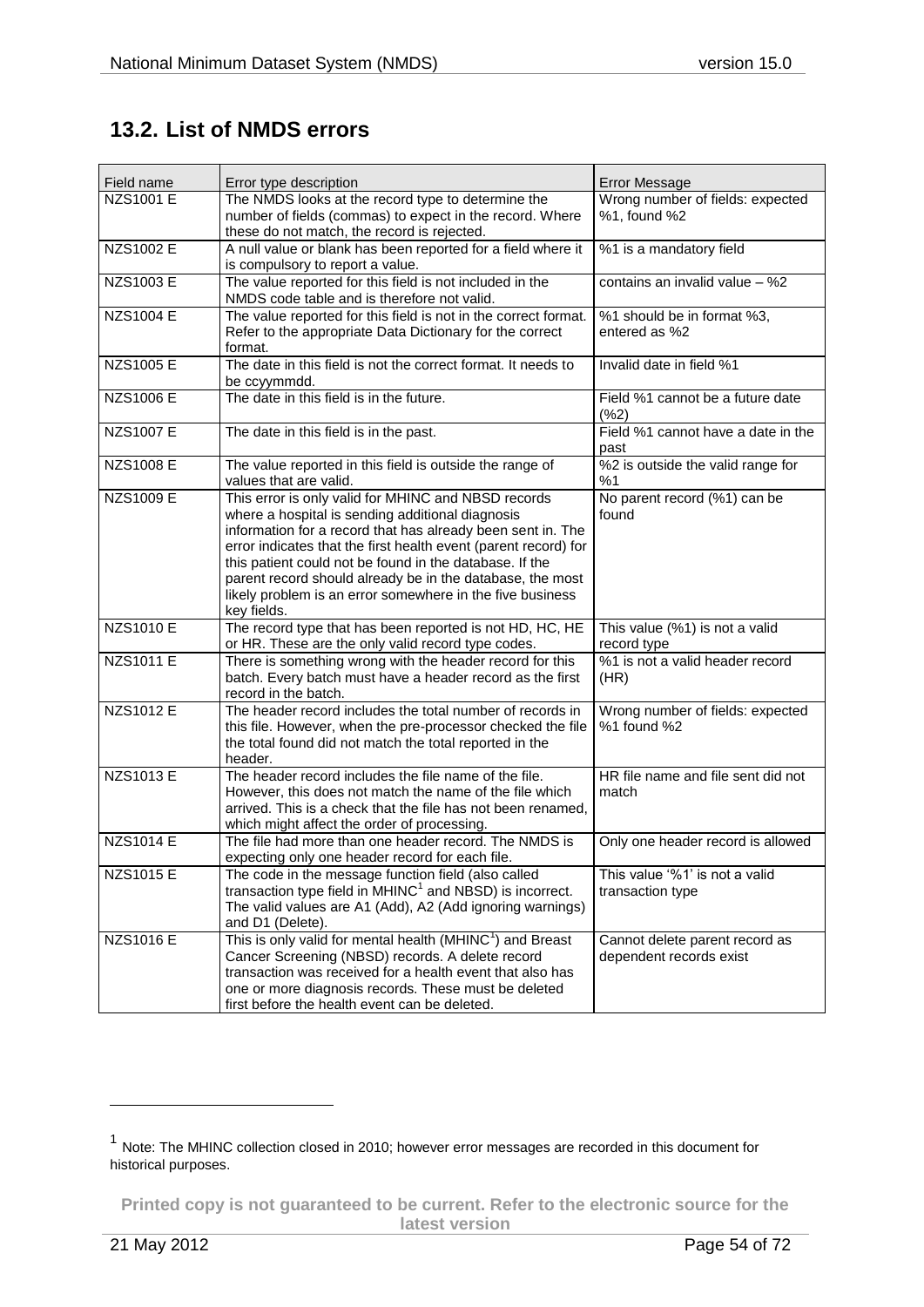| Field name       | Error type description                                                                                                                                                                                                                                                                                                                                                                                                                 | <b>Error Message</b>                                                             |
|------------------|----------------------------------------------------------------------------------------------------------------------------------------------------------------------------------------------------------------------------------------------------------------------------------------------------------------------------------------------------------------------------------------------------------------------------------------|----------------------------------------------------------------------------------|
| <b>NZS1017 E</b> | There is a field in the header record that reports if this file<br>is a TEST file or a PROD file. This error indicates that a<br>test file has been sent to the production environment, or a<br>production file to the test environment, or the header<br>record does not include this field.                                                                                                                                          | Incorrect processing environment,<br>file intended for %1                        |
| <b>NZS1018 E</b> | This is only valid for mental health (MHINC) and Breast<br>Cancer Screening (NBSD) records. A pair of records has<br>been received for the same patient - the first was to delete<br>the health event record and the second was to update the<br>diagnosis information.                                                                                                                                                                | Cannot insert/update record (%1)<br>after attempting to delete parent<br>$(*62)$ |
| <b>NZS1019 E</b> | The file sent in has no data records in it $-$ just a header<br>record.                                                                                                                                                                                                                                                                                                                                                                | A file with no data records after the<br>header is invalid                       |
| <b>NZS1020 E</b> | The code used in this field is no longer valid - it has been<br>retired. Suggest you refer to the Data Dictionary for valid<br>codes. For example, this error will be generated if a record<br>includes a 1991 domicile code that was replaced in the<br>1996 rewrite.                                                                                                                                                                 | %2 is no longer valid for %1 at date<br>%3                                       |
| <b>NZS1021 E</b> | Each agency sending data to the NMDS has an<br>abbreviation that is reported as part of the header record.<br>There is also an agency code in each record within the<br>batch. This error indicates that the agency code included<br>in the file does not refer to the same organisation as the<br>abbreviation in the header record.                                                                                                  | Agency code %3 does not match<br>acronym %1 in header record                     |
| <b>NZS1022 E</b> | Each agency sending data to the NMDS has an<br>abbreviation that is reported as part of the header record.<br>Associated with this abbreviation is an indicator showing<br>whether the agency is actively sending data to MOH. In<br>this case the agency referred to in the heading is noted as<br>inactive. Check that the agency abbreviation is correct,<br>then contact the Help Desk and ask them to make this<br>agency active. | The provider with acronym %1 is<br>marked inactive                               |
| <b>NZS1023 E</b> | The NMDS was not able to find the record you want to<br>delete. Suggest you check the business key fields, as<br>these have to be exactly the same in both the delete<br>record and the NMDS record.                                                                                                                                                                                                                                   | Record cannot be deleted - key<br>fields not found                               |
| <b>NZS1024 E</b> | The NMDS is not expecting this field to have spaces or<br>tabs in it. Refer to the Data Dictionary for the required<br>format.                                                                                                                                                                                                                                                                                                         | Field %1 contains tabs or spaces                                                 |
| NZS1025W         | This is a warning that the value entered in this field is<br>outside the range that was expected. Please check that<br>the value is correct. If it is correct, then re-send the record<br>with an A2 in the message function field.                                                                                                                                                                                                    | Value in field %1 is outside the<br>normal range                                 |
| NZS1026 E        | The NMDS checks on several date sequences within the<br>patient record. This error indicates that one or more of the<br>dates are out of sequence. Each error message is tailored<br>to reflect the date details involved.                                                                                                                                                                                                             | Date in field %1 is before the date<br>%3                                        |
| <b>NZS1027 E</b> | The NMDS checks on several date sequences within the<br>patient record. This error indicates that one or more of the<br>dates are out of sequence. Each error message is tailored<br>to reflect the date details involved.                                                                                                                                                                                                             | Date in field %1 is after the date<br>%3                                         |
| NZS1028 E        | The NMDS checks some pairs of codes to ensure that the<br>record is correct. This error means that one of those<br>checks failed. For example, a diagnosis (disease) code<br>does not require an operation/procedure date.                                                                                                                                                                                                             | Value %1 is inconsistent with the<br>value in %3                                 |
| <b>NZS1029 E</b> | The NMDS checks on sets of values to ensure that the<br>record is correct. This error means that one of these<br>checks failed. An example of this would be if the clinical<br>coding system ID and the clinical code table type and the<br>event clinical code type do not match with the diagnosis<br>code.                                                                                                                          | Values %2 are not a valid<br>combination for %1                                  |
| <b>NZS1030 E</b> | Check the record type field - this is not a valid code.                                                                                                                                                                                                                                                                                                                                                                                | Line %1: This value %2 is not a<br>valid record type                             |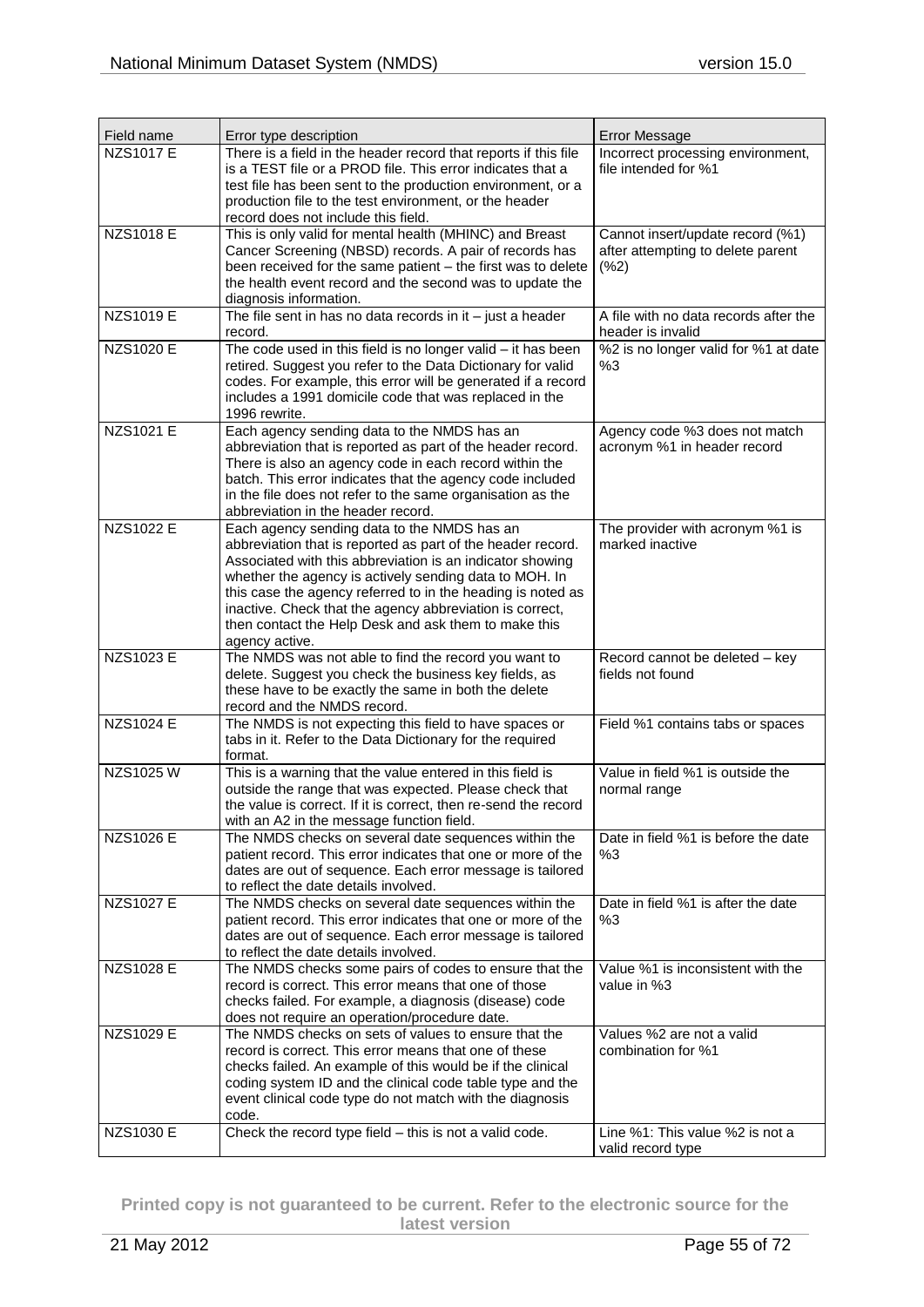| Field name       | Error type description                                                                                             | Error Message                                    |
|------------------|--------------------------------------------------------------------------------------------------------------------|--------------------------------------------------|
| <b>NZS1031 E</b> | The NMDS checks the number of fields that it expects to                                                            | Line %1: Wrong number of fields -                |
|                  | get for each record type. This error reports there were                                                            | expected %2, found %3                            |
|                  | either too many or too few fields in the record.                                                                   |                                                  |
| NZS1032W         | This batch has not been processed because of                                                                       | Line %1: Record ignored because                  |
|                  | inconsistencies within the header record.                                                                          | of inconsistent file                             |
| <b>NZS1034 E</b> | The NMDS edit is expecting a specific range of values for                                                          | Value in field %1 is outside the                 |
|                  | this field and none of the valid values were found.                                                                | expected range                                   |
| NZS1035 E        | The NMDS checks that there are no unprintable<br>characters, such tabs or control characters, in any of the        | Unprintable characters were found<br>in field %1 |
|                  | free text fields. This error indicates that these were                                                             |                                                  |
|                  | present.                                                                                                           |                                                  |
| <b>NZS1036 E</b> | The NMDS uses the first record in each file to determine                                                           | Unable to determine file format                  |
|                  | the file format. Critical to this is whether the third character                                                   | version                                          |
|                  | in the first record is a comma or a tab. This error indicates                                                      |                                                  |
|                  | that it was neither a comma nor a tab, and therefore the                                                           |                                                  |
|                  | file format (version 7, 8 or 9) could not be determined.                                                           |                                                  |
| NZS1045W         | One of the fields in an inter-field check for accident details                                                     | %1 not consistent with %3                        |
|                  | does not contain the expected values. This check is                                                                |                                                  |
|                  | between the purchaser code and the ACC form number.                                                                |                                                  |
| NZS1046 W        | The HMV/NIV field is populated in this record but there is                                                         | %1 indicates %2 but %3 not                       |
|                  | no procedure code for hours on mechanical/noninvasive                                                              | present                                          |
|                  | ventilation.                                                                                                       |                                                  |
| <b>NZS1048 E</b> | Fields in an inter-field check contain the same value. This                                                        | Fields '%1' and '%2' cannot contain              |
|                  | check is between the three ethnic code fields on a health<br>event.                                                | duplicate values                                 |
| <b>NZS1053 E</b> | The file version is not compatible with the date the file was                                                      | Date file sent is not compatible with            |
|                  | sent.                                                                                                              | file version %2                                  |
| <b>NZS1054 E</b> | A value should not be submitted for this field for this event                                                      | A value should not be submitted for              |
|                  | end datetime.                                                                                                      | %1 where event end datetime is                   |
|                  |                                                                                                                    | %2.                                              |
| <b>NZS1055 E</b> | The datetime in field (%1) is not in the correct format. It                                                        | Invalid datetime in field %1                     |
|                  | needs to be CCYYMMDDHHMM.                                                                                          |                                                  |
| <b>NZS1056 E</b> | The datetime in field (%1) is after the datetime in field                                                          | Datetime %1 is after datetime %2                 |
|                  | (%2)                                                                                                               |                                                  |
| <b>NMS3006 E</b> | This error message is not currently being used.                                                                    |                                                  |
| <b>NMS3007 E</b> | This error message is not currently being used.                                                                    |                                                  |
| <b>NMS3008 E</b> | This error message is not currently being used.                                                                    |                                                  |
| <b>NMS3009 E</b> | This error message is not currently being used.                                                                    |                                                  |
| <b>NMS3010 E</b> | This record includes information about a birth event but                                                           | Birth detail field %1 is not valid for           |
|                  | the event type code is not BT. Either re-submit the record<br>as a BT event or remove the birth-specific details.  | event type %2                                    |
| <b>NMS3012 E</b> | The event leave days calculated for this patient are                                                               | Event leave days may not be                      |
|                  | greater than the number of days that the patient stayed in                                                         | greater than or equal to length of               |
|                  | hospital, using discharge date minus admission date.                                                               | stay                                             |
|                  | Correct or remove the event leave days field.                                                                      |                                                  |
| <b>NMS3013 E</b> | This error message is not currently being used.                                                                    |                                                  |
| <b>NMS3015 E</b> | This field is mandatory for this type of event but has not                                                         | Field %1 is mandatory for %2                     |
|                  | been reported in this record.                                                                                      | events                                           |
| <b>NMS3016 E</b> | Weight on admission is mandatory for neonates, but was                                                             | Weight on admission is required for              |
|                  | not reported in this record.                                                                                       | neonates aged 28 days or less                    |
| <b>NMS3017 E</b> | This error message is not currently being used.                                                                    |                                                  |
| <b>NMS3018 E</b> | This error message is not currently being used.                                                                    |                                                  |
| <b>NMS3019 E</b> | The field 'message function' has an invalid code. Valid                                                            | %1 is not a valid value for                      |
|                  | codes are A1, A2 and D1.                                                                                           | message_function                                 |
| <b>NMS3020 E</b> | The NMDS edit/error module checks all three parts of the                                                           | <b>Transaction failed</b>                        |
|                  | health event record (HE, HD and HC). If there is a problem<br>with any one of these then the whole event has to be |                                                  |
|                  | returned. For example, if HE and HC pass but there is a                                                            |                                                  |
|                  | problem with HD, then this error is generated. This error is                                                       |                                                  |
|                  | not returned to hospitals.                                                                                         |                                                  |
| <b>NMS3021 E</b> | This is a HD or HC record but there is no HE record with                                                           | HD or HC record without matching                 |
|                  | the same business key fields in it. The NMDS could not                                                             | HE record                                        |
|                  | load this information without a matching HE record.                                                                |                                                  |
|                  |                                                                                                                    |                                                  |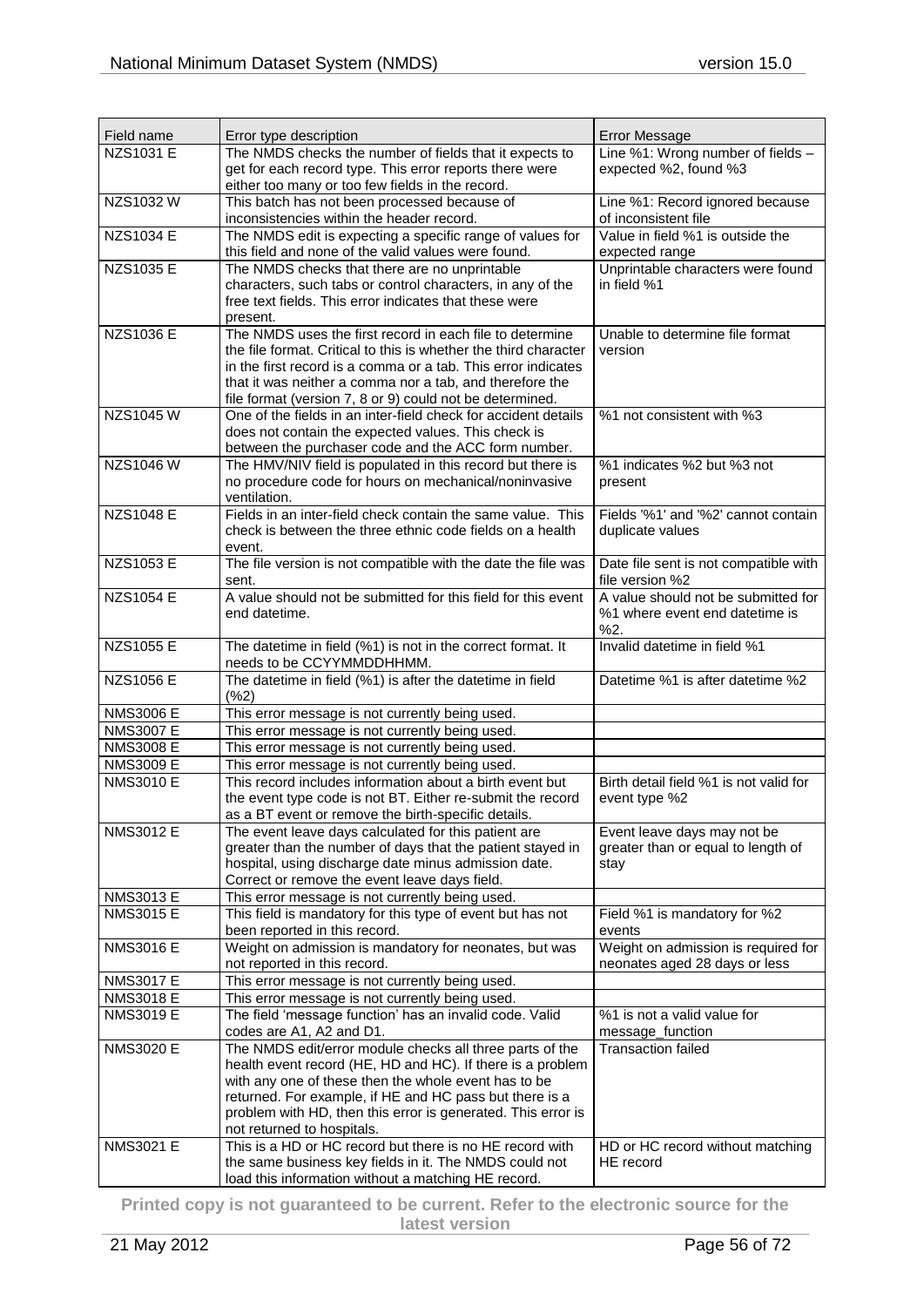| Field name<br><b>NMS3022 E</b> | Error type description<br>The NMDS is expecting a diagnosis code for this type of                                        | <b>Error Message</b><br>A diagnosis of type %2 is          |
|--------------------------------|--------------------------------------------------------------------------------------------------------------------------|------------------------------------------------------------|
|                                | event, but none was reported. Usually generated when no                                                                  | mandatory for event type %1                                |
|                                | event diagnosis type 'A' (primary diagnosis) is found.                                                                   |                                                            |
| <b>NMS3023 E</b>               | There are too many principal diagnosis codes for this<br>event type.                                                     | Too many diagnoses of type %2                              |
| <b>NMS3024 E</b>               | The diagnosis code in this record is not valid for this type                                                             | Diagnosis %2 is not legal for event                        |
|                                | of event.                                                                                                                | type %1                                                    |
| <b>NMS3025 E</b>               | There is another event in the NMDS for this patient which                                                                | Event cannot overlap existing                              |
|                                | occurred at the same time as this one. The other event<br>may be for this HCU or for another that has been merged        | event                                                      |
|                                | with this HCU.                                                                                                           |                                                            |
| NMS3026 W                      | Some of the business key fields for this event match with                                                                | Warning: similar event already                             |
|                                | another event in the NMDS. This indicates that a similar                                                                 | exists                                                     |
|                                | event for this patient has already been reported. The other<br>event may be for this HCU or for another that has been    |                                                            |
|                                | merged with this HCU.                                                                                                    |                                                            |
| <b>NMS3027 E</b>               | The event type code field indicates that this is a                                                                       | Psychiatric (IM) event must have a                         |
|                                | psychiatric event, but the legal status record (HC) has not                                                              | legal status (HC) record                                   |
| <b>NMS3028 E</b>               | been supplied.                                                                                                           |                                                            |
|                                | The NMDS was expecting a health event record for this<br>patient but could not find one.                                 | No health event (HE) record<br>present in transaction unit |
| NMS3029 W                      | It is unusual for anyone in New Zealand to have this                                                                     | This diagnosis %1 is not normal for                        |
|                                | diagnosis. Please check that the code has been entered                                                                   | NZ.                                                        |
|                                | accurately. If it is correct, the event may be re-sent with an                                                           |                                                            |
| NMS3030W                       | action code of A2.<br>It is unusual for anyone in New Zealand who is so young                                            | Diagnosis %1 is not normal for                             |
|                                | to have this diagnosis. Please check that the code has                                                                   | ages below %2                                              |
|                                | been entered accurately. If it is correct, the event may be                                                              |                                                            |
|                                | re-sent with an action code of A2.                                                                                       |                                                            |
| <b>NMS3031W</b>                | It is unusual for anyone in New Zealand who is this old to<br>have this diagnosis. Please check that the code has been   | Diagnosis %1, is not normal for<br>ages above %2           |
|                                | entered accurately. If it is correct, the event may be re-                                                               |                                                            |
|                                | sent with an action code of A2.                                                                                          |                                                            |
| NMS3032W                       | It is unusual for someone of this sex to have this                                                                       | Diagnosis %1 is not normal for sex                         |
|                                | diagnosis. Please check that the code has been entered<br>accurately. If it is correct, the event may be re-sent with an | %2                                                         |
|                                | action code of A2.                                                                                                       |                                                            |
| <b>NMS3033W</b>                | This patient's sex has been reported as unknown. Please                                                                  | Patient sex is reported as unknown                         |
|                                | report the specific sex.                                                                                                 |                                                            |
| <b>NMS3034 W</b>               | The Australian Coding Standards do not allow this code to                                                                | %1 is not acceptable as a principal                        |
| <b>NMS3035 E</b>               | be reported as a principal diagnosis.<br>The patient has an operating room procedure, but the date                       | diagnosis<br>Operation date field may not be               |
|                                | on which it happened has not been reported.                                                                              | null for this procedure                                    |
| <b>NMS3036 W</b>               | The diagnosis in this record indicates that there was an                                                                 | No external cause code provided                            |
|                                | accident, but no external cause code has been reported.                                                                  |                                                            |
| <b>NMS3037 E</b>               | The health event for this diagnosis has been deleted.                                                                    | The health event for this diagnosis<br>has been deleted.   |
| NMS3038 W                      | The event end type code indicates that the patient died,                                                                 | No fatal diagnoses provided                                |
|                                | but there were no diagnosis codes that would have                                                                        |                                                            |
| <b>NMS3039 E</b>               | caused death.<br>This error can arise from two sources. Firstly, if there is                                             | Duplicate - %2 already used                                |
|                                | one HE record for this event, but there are two HD records                                                               |                                                            |
|                                | with the same diagnosis number. Secondly, if there is one                                                                |                                                            |
|                                | HE record and two HC records with the same legal status                                                                  |                                                            |
|                                | date and legal status code.                                                                                              |                                                            |
| <b>NMS3040 E</b>               | This error arises when the pre-processor recognises that<br>the same record has come in twice within the batch file.     | Badly formed transaction unit %1                           |
|                                | For example, there were two HE delete records that had                                                                   |                                                            |
|                                | the same business key fields, or there were two HE insert                                                                |                                                            |
|                                | records with the same business keys.                                                                                     |                                                            |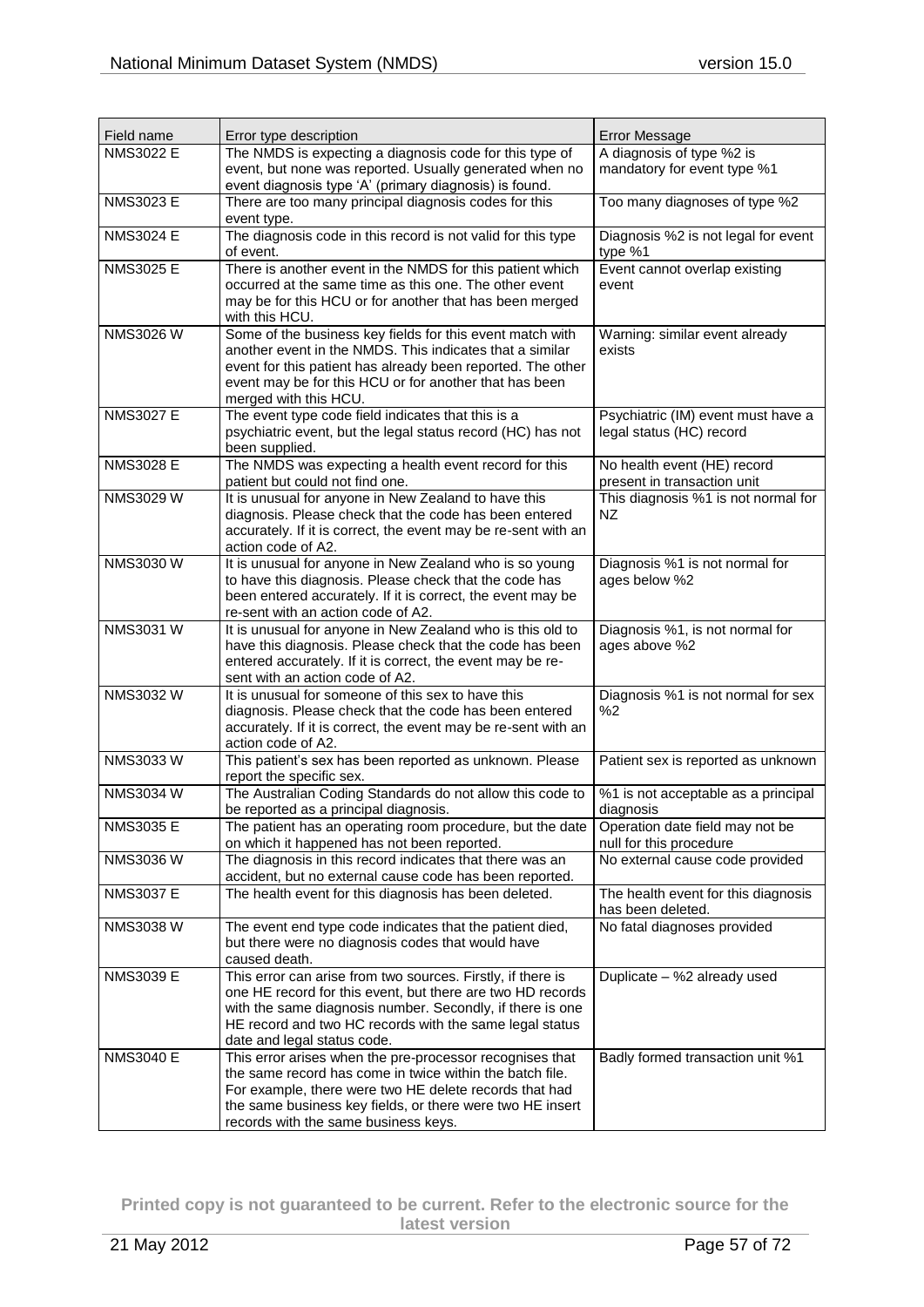| Field name       | Error type description                                                                                                                                                                                                                                                                                                                                                                                                                             | <b>Error Message</b>                                                                                            |
|------------------|----------------------------------------------------------------------------------------------------------------------------------------------------------------------------------------------------------------------------------------------------------------------------------------------------------------------------------------------------------------------------------------------------------------------------------------------------|-----------------------------------------------------------------------------------------------------------------|
| <b>NMS3041 E</b> | The NMDS is expecting the field date psychiatric leave<br>ended to be reported only for patients with an event end<br>type of DL (discharged on leave). This record includes a<br>date in the field 'date psychiatric leave ended' but does not<br>have a DL event end type code.                                                                                                                                                                  | %1 can only be reported for end-<br>type DL                                                                     |
| NMS3042 W        | The NMDS carries out a check between<br>mechanical/noninvasive ventilation hours and<br>mechanical/noninvasive ventilation procedure codes. This<br>warning indicates that there are one or more<br>mechanical/noninvasive ventilation procedure codes<br>reported but the mechanical/noninvasive ventilation hours<br>field is empty. If the hours are not available to report, send<br>the record back with an A2 in the message function field. | Mechanical/noninvasive ventilation<br>procedure code but no hours<br>reported                                   |
| <b>NMS3043W</b>  | The hours on CPAP, NIV or HMV are greater than the<br>total hours spent in hospital.                                                                                                                                                                                                                                                                                                                                                               | %1 exceeds the total hours of the<br><b>Health Event</b>                                                        |
| <b>NMS3044 W</b> | CPAP hours should only be reported for babies aged less<br>than 29 days. This record is for an older patient includes a<br>value in the CPAP field.                                                                                                                                                                                                                                                                                                | %1 only required for perinatal<br>conditions                                                                    |
| <b>NMS3045 W</b> | Informal patients cannot be discharged to leave. DL can<br>only be used for committed patients.                                                                                                                                                                                                                                                                                                                                                    | Latest Legal Status Code cannot<br>be 'I' when end type = 'DL'                                                  |
| <b>NMS3046 E</b> | An end date check to ensure supplied codes are still valid<br>for use. Generation of this error means that the key date<br>provided is after the end date in the reference table for the<br>code supplied in the collection file.<br>An example of this is where a Purchaser code or an<br>Admission Type code has been used on an event where<br>the date in Event end date is after the end date for the<br>code provided.                       | %1 %2 is retired from use                                                                                       |
| <b>NMS3047 E</b> | A start date check to ensure supplied codes are valid for<br>use. Generation of this error means that the key date<br>provided is prior to the commencement date of the code<br>supplied.<br>An example of this is where a Legal Status code has been<br>used on an event where the supplied Legal Status date is<br>prior to the start date for the code provided.                                                                                | %1%2 is not yet active for use                                                                                  |
| <b>NZS3048 E</b> | The sex held in the NHI for the reported Mother's NHI field<br>is not Female. Where this is not the case, the record is<br>rejected.                                                                                                                                                                                                                                                                                                               | %1 sex is not female in the NHI                                                                                 |
| <b>NZS3049 E</b> | The time in this field is not in the correct format. It needs<br>to be HHMM.                                                                                                                                                                                                                                                                                                                                                                       | Invalid time in field %1                                                                                        |
| <b>NZS3050 E</b> | File version 15 or greater should be used to submit event<br>with condition onset flag                                                                                                                                                                                                                                                                                                                                                             | Diagnoses for this facility must be<br>submitted with a condition onset<br>flag via File Version 15 or greater. |
| NMS3051 W        | Typically, the condition considered to be the principal<br>diagnosis should have arisen before the hospital<br>admission began.                                                                                                                                                                                                                                                                                                                    | The principal diagnosis should<br>have a condition onset flag of 2.                                             |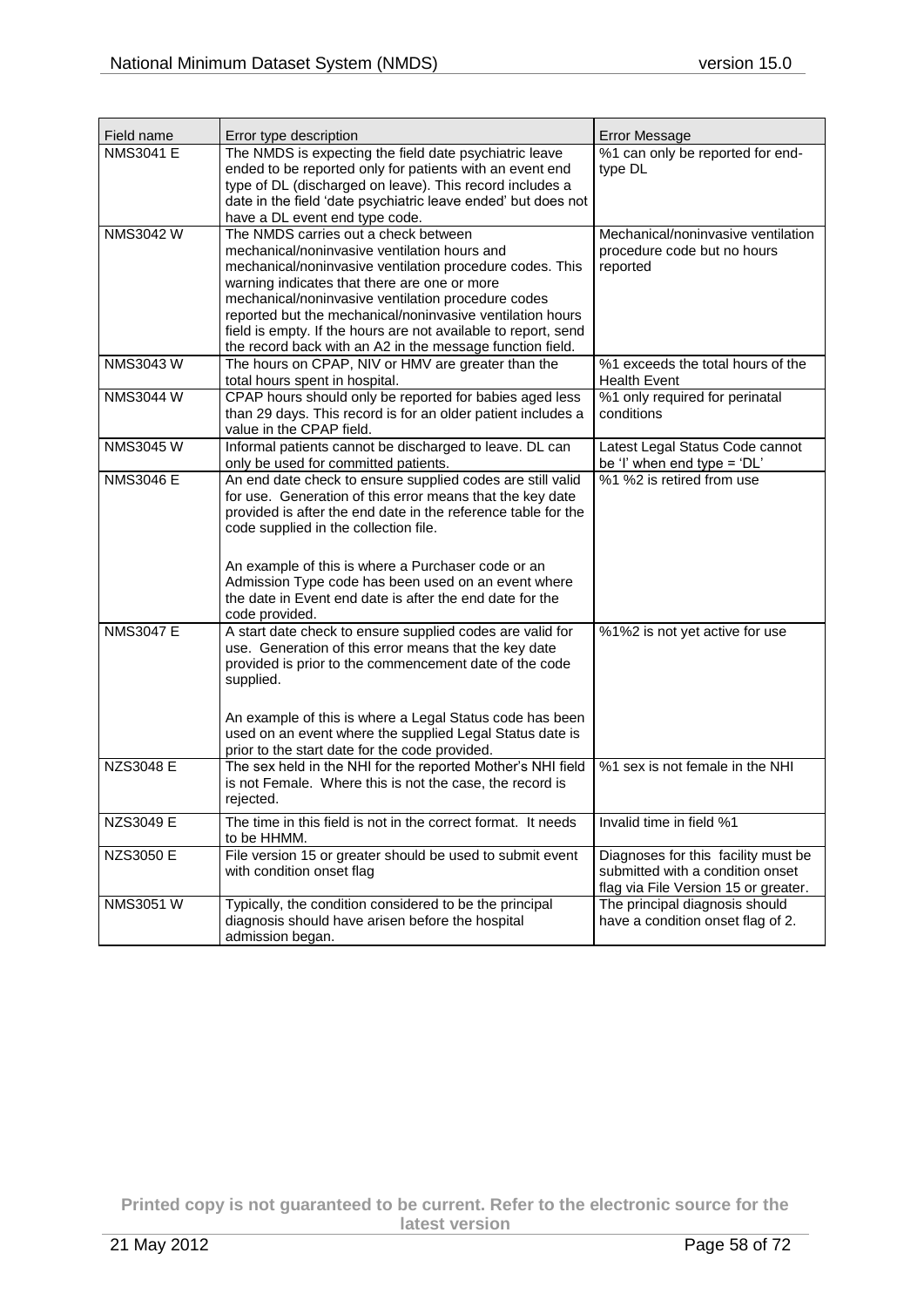## **14. Business Rules**

This section provides additional business rules for reporting NMDS events.

### **14.1. Condition Onset Flag**

Condition Onset Flag is reported in the new file version V015.0

Each facility has a Condition Onset Flag implementation date.

For an event reported with an **event end date** less than the Condition Onset Flag implementation date the Condition Onset Flag value may be 1, 2 or 9. This will allow events prior to implementation to be sent/resent either with the appropriate value or as unreported.

For an event with an **event end date** greater than or equal to the Condition Onset Flag implementation date the Condition Onset Flag value may be 1 or 2.

Where the event end date is not submitted the event start date will be used for the validation.

Inpatient mental health events without event end dates do not undergo Condition Onset Flag validation.

See the Figure 1 on the next page for the validation process to which condition onset flag values are subjected.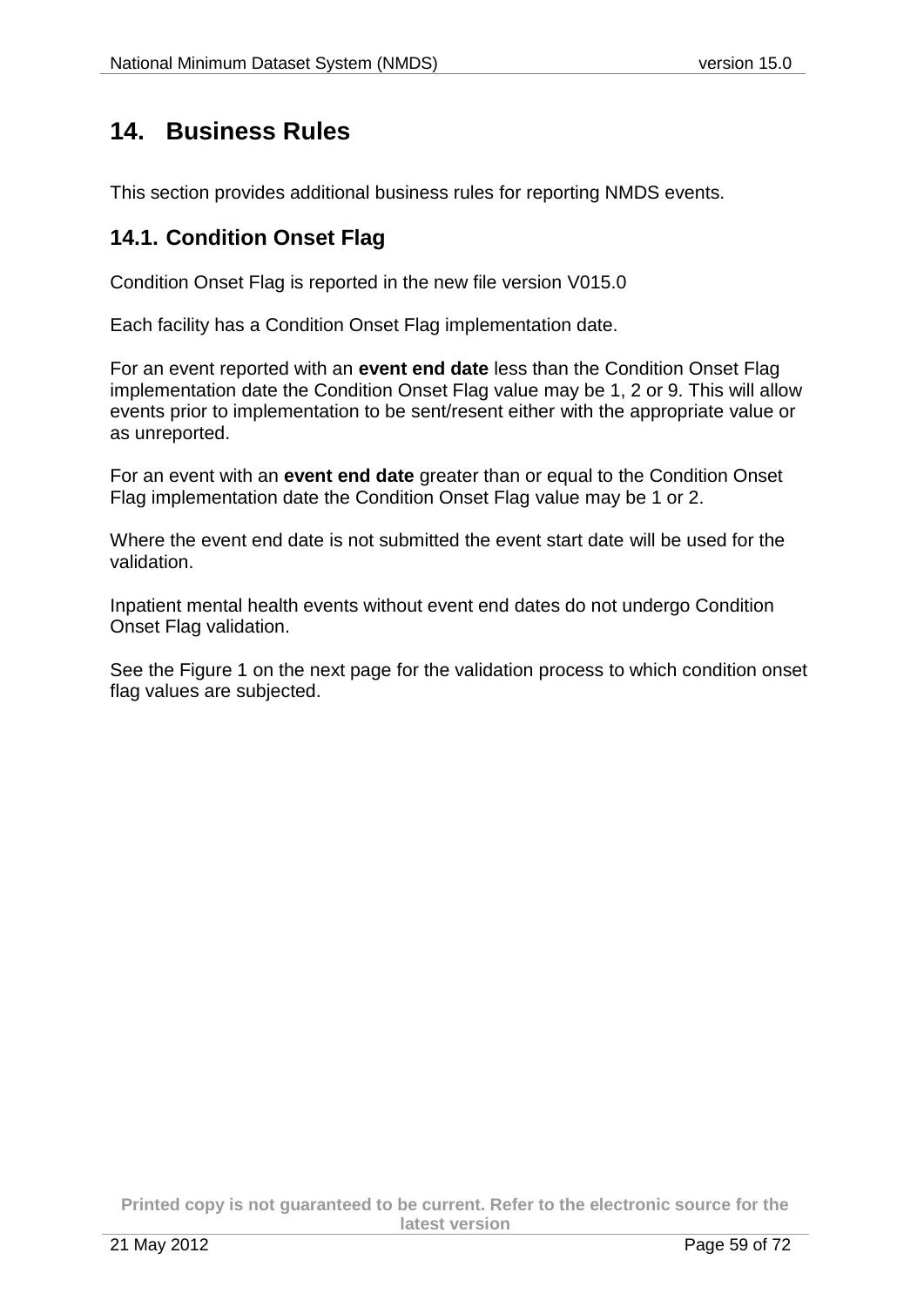<span id="page-59-0"></span>

#### **Figure 1 – Condition Onset Flag Validation Process**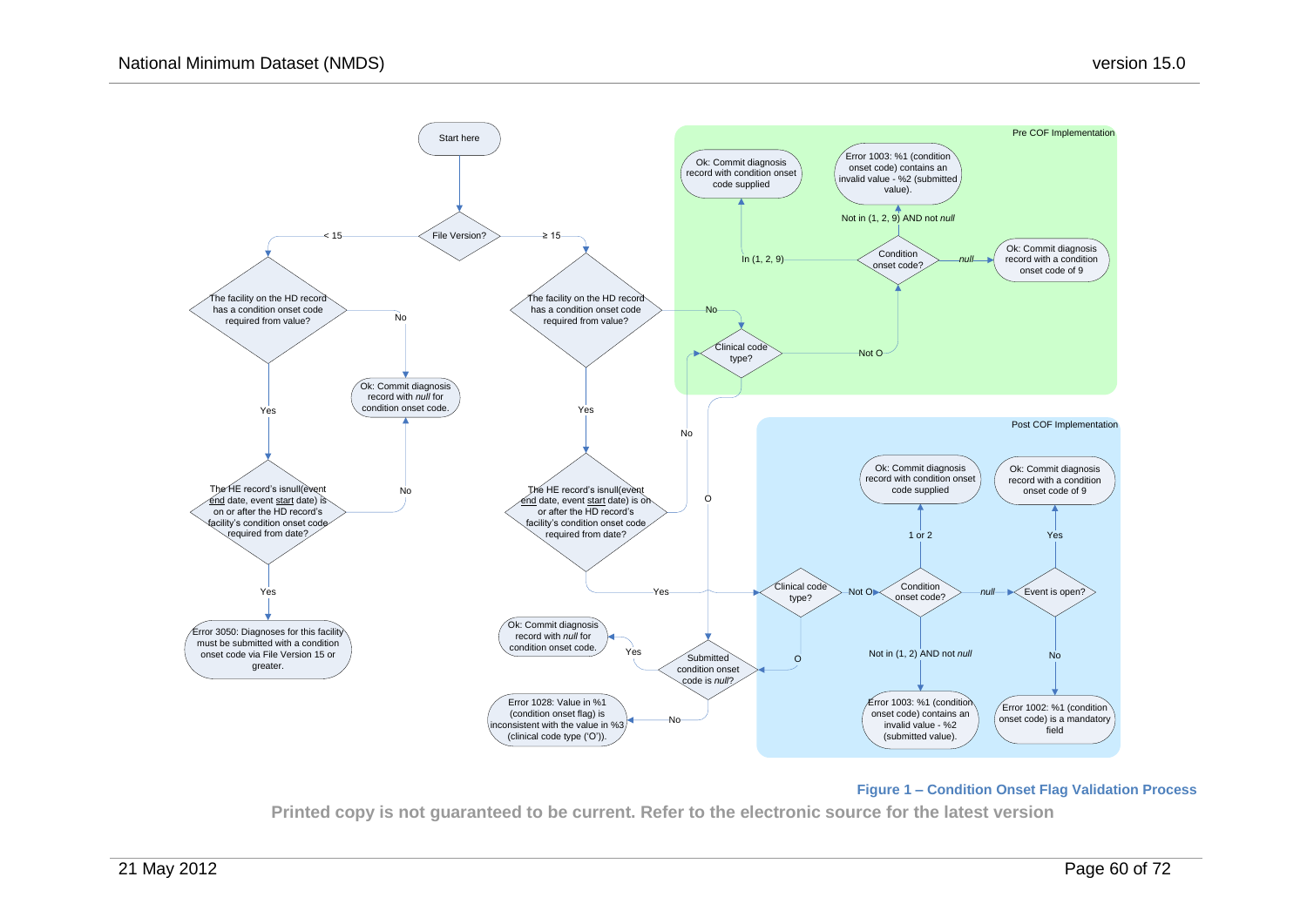## **14.2. Funding Agency**

### Funding Agency rules are as follows

|                                                                                | 17                            | 20                          | 33                                             | 34                                | 35                         | 55               | 98                                                                                   | 19                            | 6                          | A <sub>0</sub>              |
|--------------------------------------------------------------------------------|-------------------------------|-----------------------------|------------------------------------------------|-----------------------------------|----------------------------|------------------|--------------------------------------------------------------------------------------|-------------------------------|----------------------------|-----------------------------|
| <b>Purchaser Code</b>                                                          | <b>Accredited</b><br>employer | <b>Overseas</b><br>eligible | <b>MOH</b><br><b>Screening</b><br><b>Pilot</b> | <b>MOH-</b><br>funded<br>purchase | DHB-<br>funded<br>purchase | Due to<br>strike | <b>Mixed</b><br>funding<br>where no<br>MOH, DHB<br>or ACC<br>purchase<br>is involved | <b>Overseas</b><br>chargeable | <b>Privately</b><br>funded | ACC -<br>direct<br>purchase |
| The submitted funding                                                          |                               |                             |                                                |                                   |                            |                  |                                                                                      |                               |                            |                             |
| agency code must be                                                            | Y                             |                             |                                                |                                   |                            |                  | Y                                                                                    | Υ                             | Y                          |                             |
| valid or may be null                                                           |                               |                             |                                                |                                   |                            |                  |                                                                                      |                               |                            |                             |
| The submitted agency<br>code must be valid and<br>have an agency type of<br>01 |                               | Y                           |                                                |                                   | Y                          | Y                |                                                                                      |                               |                            |                             |
| The submitted Funding<br><b>Agency Code must be</b><br>1236                    |                               |                             | Y                                              | Y                                 |                            |                  |                                                                                      |                               |                            |                             |
| The submitted Funding<br><b>Agency Code must</b><br>be1237                     |                               |                             |                                                |                                   |                            |                  |                                                                                      |                               |                            | Y                           |

Also, see Figure 2 on the next page for validation process to which funding agency values are subjected.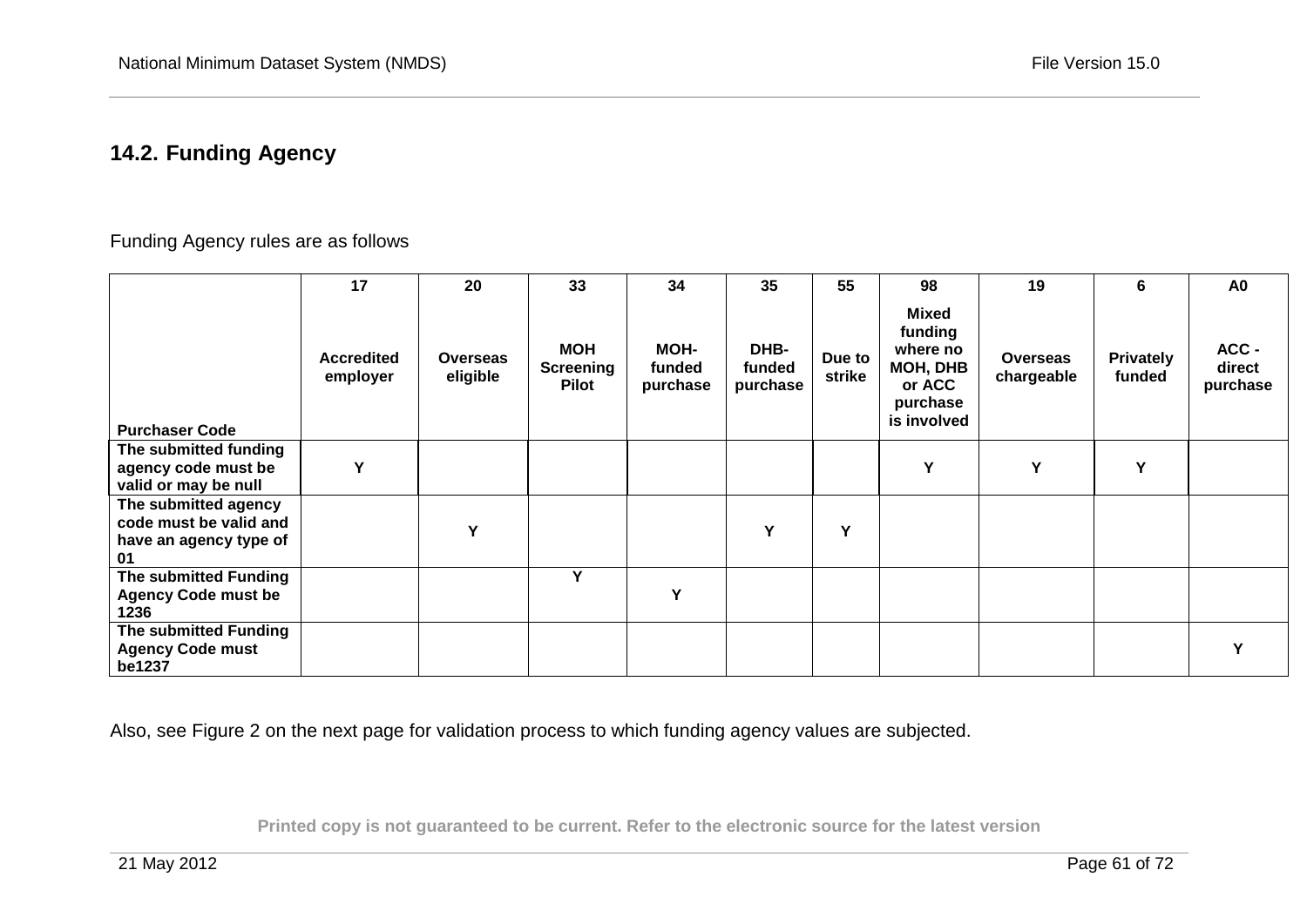

**Figure 2 – Funding Agency Validation Process**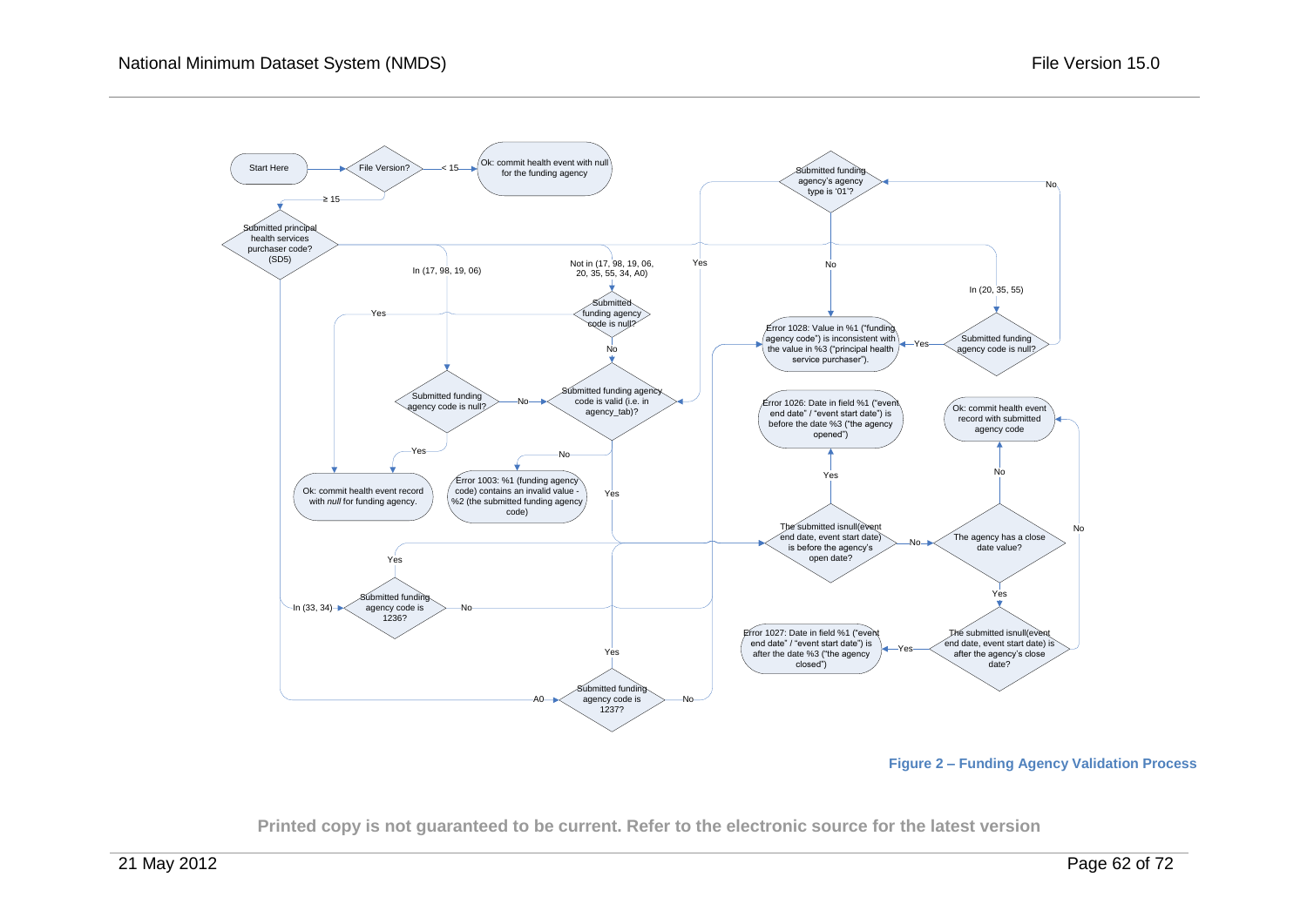## **14.3. Duplicate and Overlapping Event s**

The table below contains the rules for checking for duplicate or overlapping events.

| <b>Check</b> | Rule                                                      | <b>Error Message</b>                                       |
|--------------|-----------------------------------------------------------|------------------------------------------------------------|
| Duplicate 1  | Events with the same business key may not be reported     | [NMS3025E] Event cannot overlap existing event - An        |
|              | more than once.                                           | event already exists for these keys                        |
| Duplicate 2  | Events with the same business key may not be reported     | [NMS3025E] Event cannot overlap existing event - An        |
|              | more than once. Note that in this check, the time         | event already exists for these keys (with different        |
|              | components of the events' start dates are ignored.        | timestamp)                                                 |
| Duplicate 3  | A patient may not have two multiday events of the same    | [NMS3025E] Event cannot overlap existing event - Event     |
|              | type for the same period at a different facility.         | for same period and event type, but different facilities   |
| Duplicate 4  | A patient may not have two multiday events of different   | [NMS3025E] Event cannot overlap existing event - Event     |
|              | types for the same period at the same facility.           | for same period and facility, but different event types    |
| Duplicate 5  | A patient is unlikely to have two single day events of    | [NMDS3026W] Warning: similar event already exists -        |
|              | different types on the same day at the same facility with | Event for same period and facility, but different event    |
|              | different event local identifiers.                        | types with 0-day length of stay                            |
| Duplicate 6  | A patient may not have two single day events of different | [NMDS3025E] Event cannot overlap existing event -          |
|              | types on the same day at the same facility with the same  | Event for same period and facility, but different event    |
|              | event local identifiers.                                  | types with 0-day length of stay                            |
| Duplicate 7  | A patient should not have two single day events of the    | [NMS3026W] Warning: similar event already exists -         |
|              | same type on the same day at the same facility.           | Event for same period, facility and event type, with 0-day |
|              |                                                           | length of stay                                             |
| Duplicate 8  | A patient should not have two single day IM events on     | [NMS3026W] Warning: similar event already exists -         |
|              | the same day at the same facility.                        | Event for same period, facility and event type, with 0-day |
|              |                                                           | length of stay                                             |
| Overlap 9    | A patient may not have two multiday events of the same    | [NMS3025E] Event cannot overlap existing event - Event     |
|              | type beginning on the same day at the same facility.      | with same start date at same facility with same            |
|              |                                                           | event_type                                                 |
| Overlap 10   | A patient may not have two overlapping multiday non-IM    | [NMS3025E] Event cannot overlap existing event - Event     |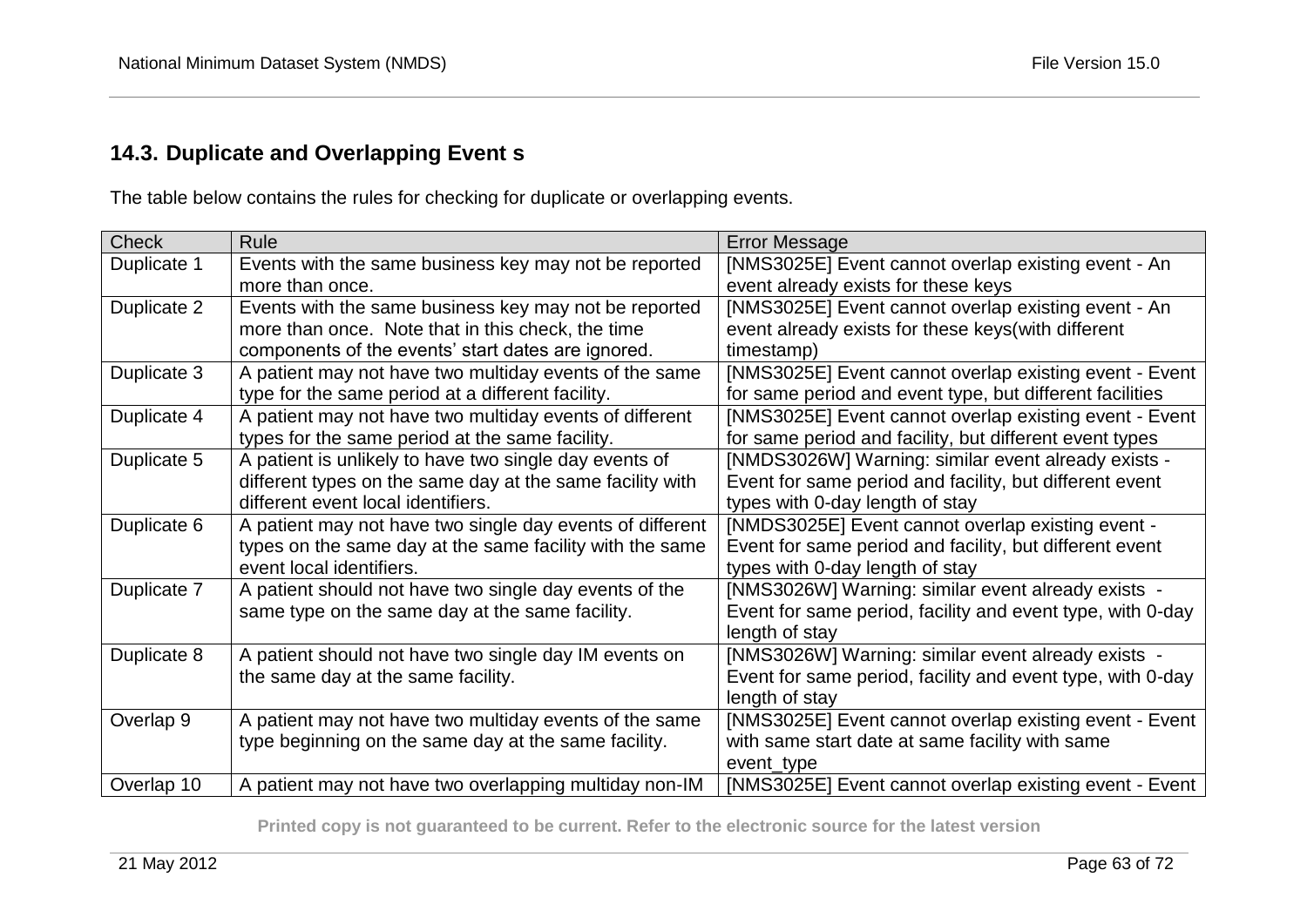| <b>Check</b> | <b>Rule</b>                                            | <b>Error Message</b>                                      |
|--------------|--------------------------------------------------------|-----------------------------------------------------------|
|              | events at the same facility.                           | with overlapping start date at same facility and same     |
|              |                                                        | event type                                                |
| Overlap 11   | A patient may not have two multiday non-IM events of   | [NMS3025E] Event cannot overlap existing event - Event    |
|              | different types on the same day at the same facility.  | with same start date at same facility but different event |
|              |                                                        | type                                                      |
| Overlap 12   | A patient may not have two multiday non-IM events of   | [NMS3025E] Event cannot overlap existing event - Event    |
|              | the same type beginning on the same day at different   | with same start date at different facility and same event |
|              | facilities.                                            | type                                                      |
| Overlap 13   | A patient may not have two overlapping multiday non-IM | [NMS3025E] Event cannot overlap existing event - Event    |
|              | events at different facilities.                        | overlaps with another multiday non-IM event at a          |
|              |                                                        | different facility                                        |
| Duplicate 14 | A patient may not have more than one BT events.        | [NMDS3025E] Event cannot overlap existing event -         |
|              |                                                        | There is already a birth event recorded for this patient  |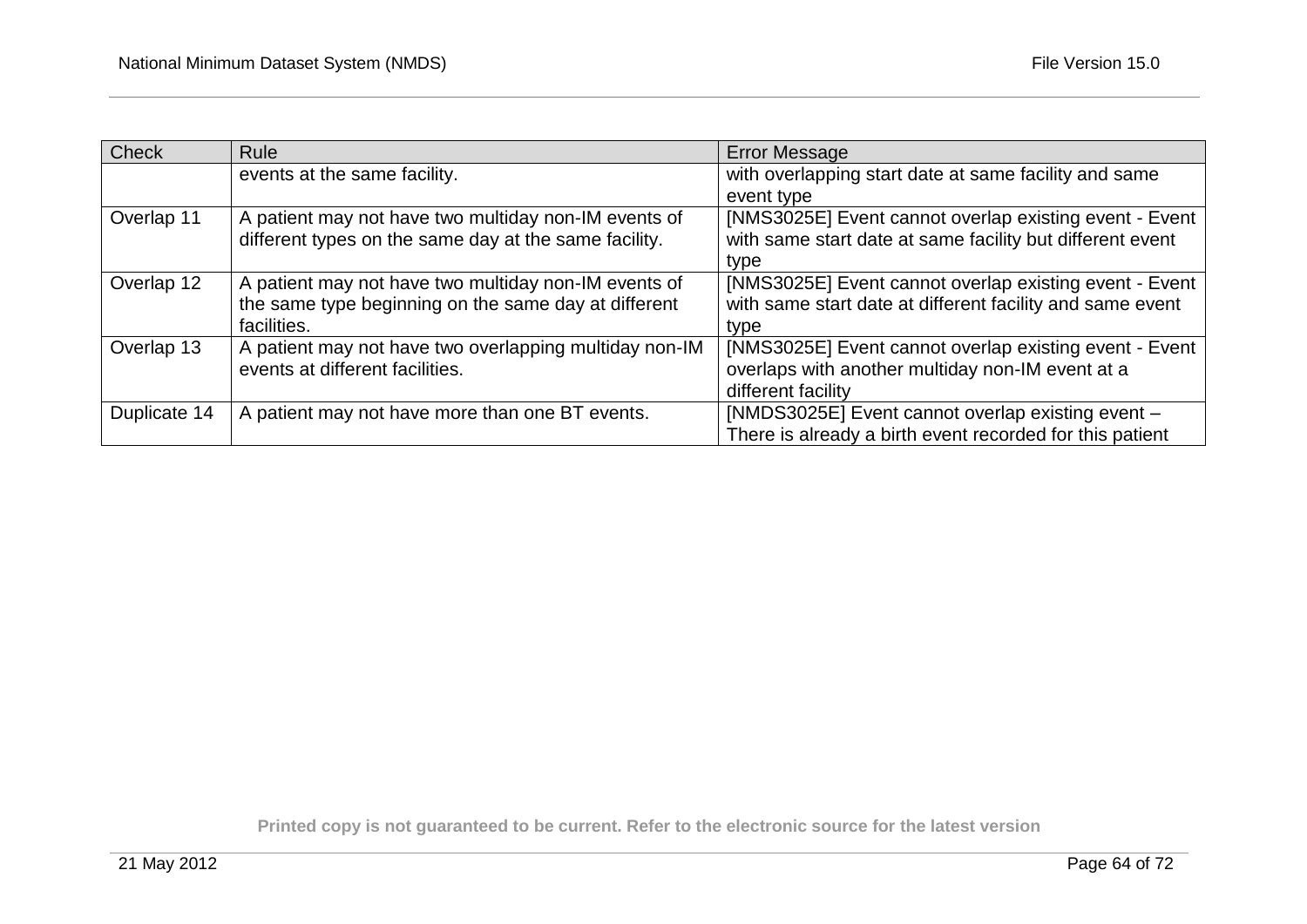# **15. Guidelines for Event Start/End Time**

This section provides additional guidelines for reporting event start/end time.

### **15.1. Event Start Time (Admission)**

For **acute events** meeting the three hour admission rule the event start time is when the patient is first seen by a clinician, nurse or other healthcare professional in the Emergency Department, Acute Assessment Unit, Admission Planning unit or the like. When determining the event start time, exclude waiting time in a waiting room and triage time.

For acute patients admitted directly to a ward/unit eg direct admission to intensive care unit (ICU), admission via delivery suite then the admission time is the time the patient arrives in the ward/unit care setting.

For **non-acute events** - (i.e. elective/arranged patients, same day or inpatient), the event start time will be when the patient physically arrives in the ward/unit or day stay clinical area. This will not include the time they spend in a waiting area before any nursing/clinical care starts.

For **birth events (BT events)** - the event start time will be the time of birth for in hospital births only. Babies born before mother's admission to hospital or transferred from the hospital of birth are recorded as IP (inpatient event) and the event start time will be the time the patient arrives in the ward/neonatal intensive care unit (NICU).

For **internal and external transfers** – the event start time is the time the patient physically arrives in the new health care setting. The event end time for a discharge to another service within the same facility (DW) or discharge to another facility (DT, DA) will be when the patient leaves the health care setting. There will be a gap between these events which is the time taken to transfer. We would not expect these events to be contiguous. This will also apply to **patient retrievals** where a retrieval team is sent to another hospital to retrieve and transport a patient back to their hospital.

### **15.2. Event End Time (Discharge)**

The event end time will be the time the patient physically leaves the health care setting. The health care setting would include a ward based patient departure lounge (recliner chairs, cleared to be discharged but waiting for paperwork/clinical signoff). If a patient has all the relevant documentation and has been taken to a public waiting area to await their transport/relative etc the time they left the ward would be the event end as they are no longer under the direct responsibility of any clinical staff.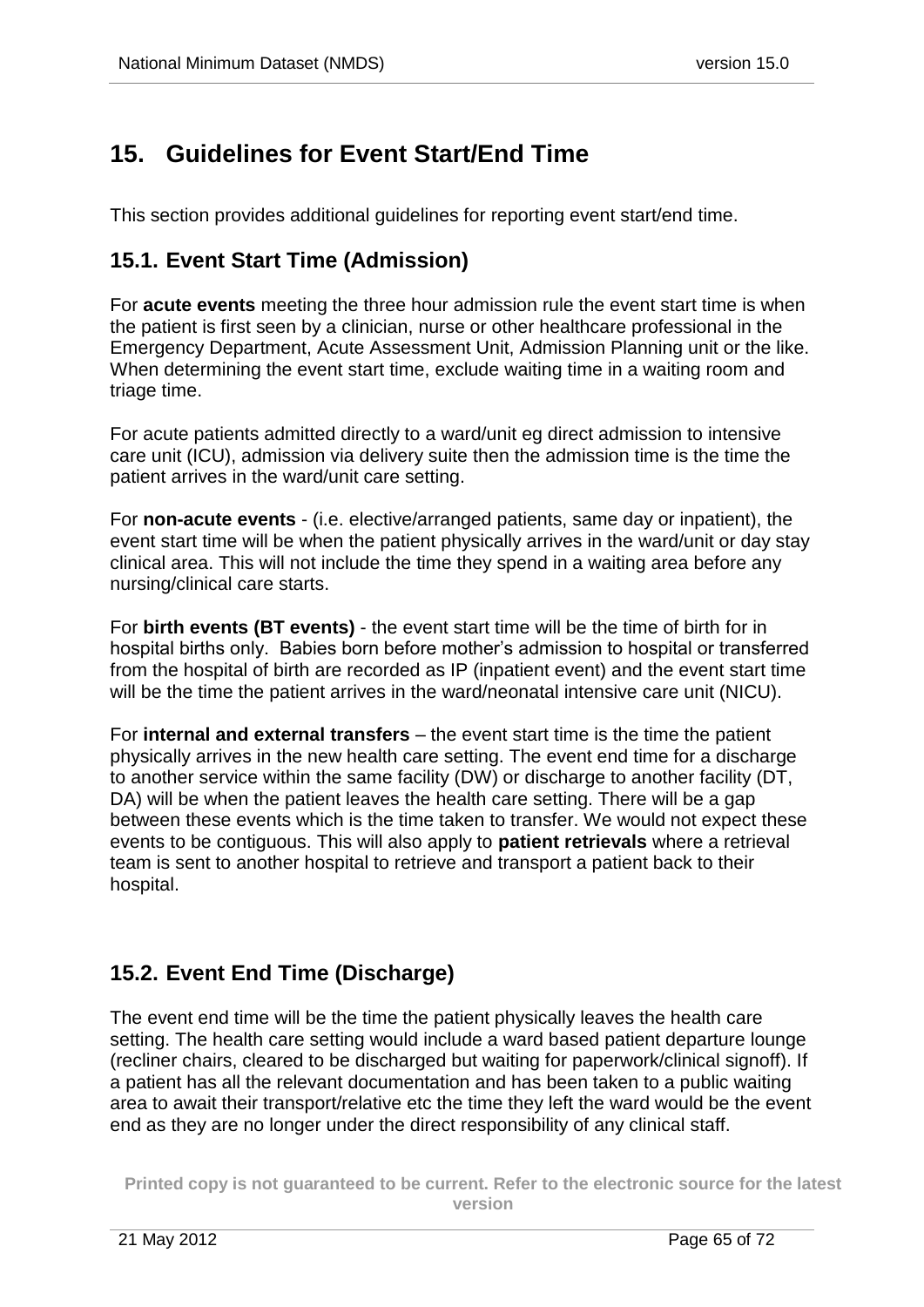There needs to be consistency between the event end type and the end time. The definition above will apply to the following events end types:

DA Discharge to an acute facility

- DC Psychiatric patient discharged to community care
- DI Self Discharge from hospital Indemnity signed
- DL Committed psychiatric patient discharged to leave for more than 10 days
- DN Psychiatric remand patient discharged without committal
- DP Psychiatric patient transferred for further psychiatric care
- DR Ended routinely
- DS Self discharge from hospital No Indemnity

DT Discharge of non-psychiatric patient to another healthcare facility

DW Discharge to another service within the same facility

EA Discharge from Emergency department acute facility to specialist facility for neonates and burns only

ED Died while still in Emergency department acute facility

EI Self discharge from treatment in an Emergency department acute facility with indemnity signed

ER Routine discharge from an Emergency department acute facility

ES Self discharge from treatment in an Emergency department acute facility without indemnity

ET Discharge from Emergency department acute facility to another healthcare facility

For the following event end types:

### **DD Died**

### **ED Died while still in Emergency department acute facility**

The event end date on an event with a DD or ED event end type is the date of death from the hospital record of the death certificate or the date of completion of organ procurement. The event end time will be sourced from the same documentation.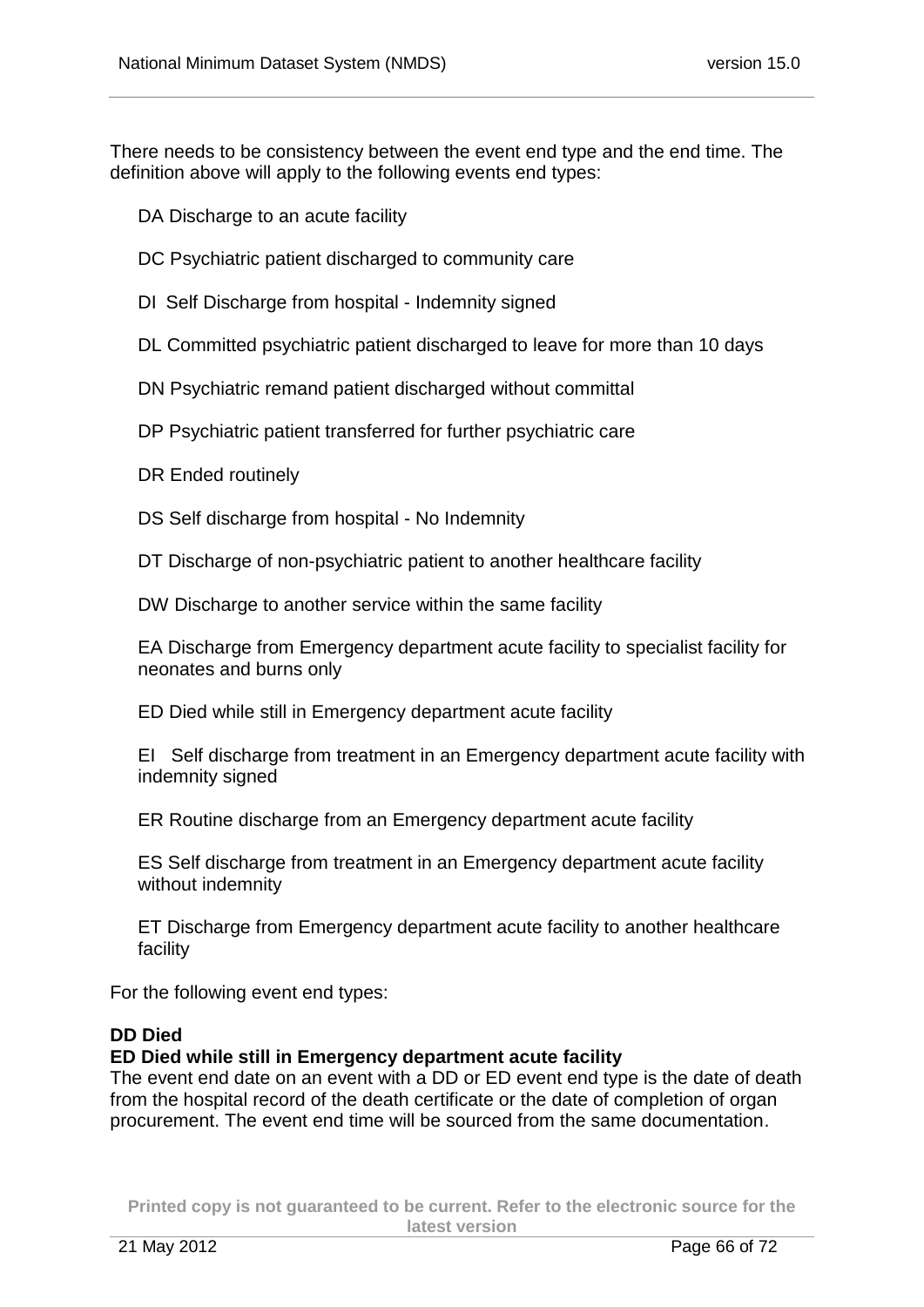### **DO Discharge of a patient for organ donation**

The event end date for a patient statistically discharged for organ donation is the date the patient is declared brain dead from the hospital record of the death certificate. The event end time will be sourced from the same document. All events with a DO event end type will be followed with another event for the organ procurement. The subsequent event will have an event end type of DD and the event end date and time is to be when the organ procurement is completed.

### **DF Statistical Discharge for change in funder**

This may occur when an arranged or elective admission is being funded by a private insurer or ACC. Some complication arises and the patient requires further hospitalisation beyond the care required for the privately funded event. The event end date and time for the privately funded event is what the clinician reports as the end of the required hospitalisation for the privately funded episode of care.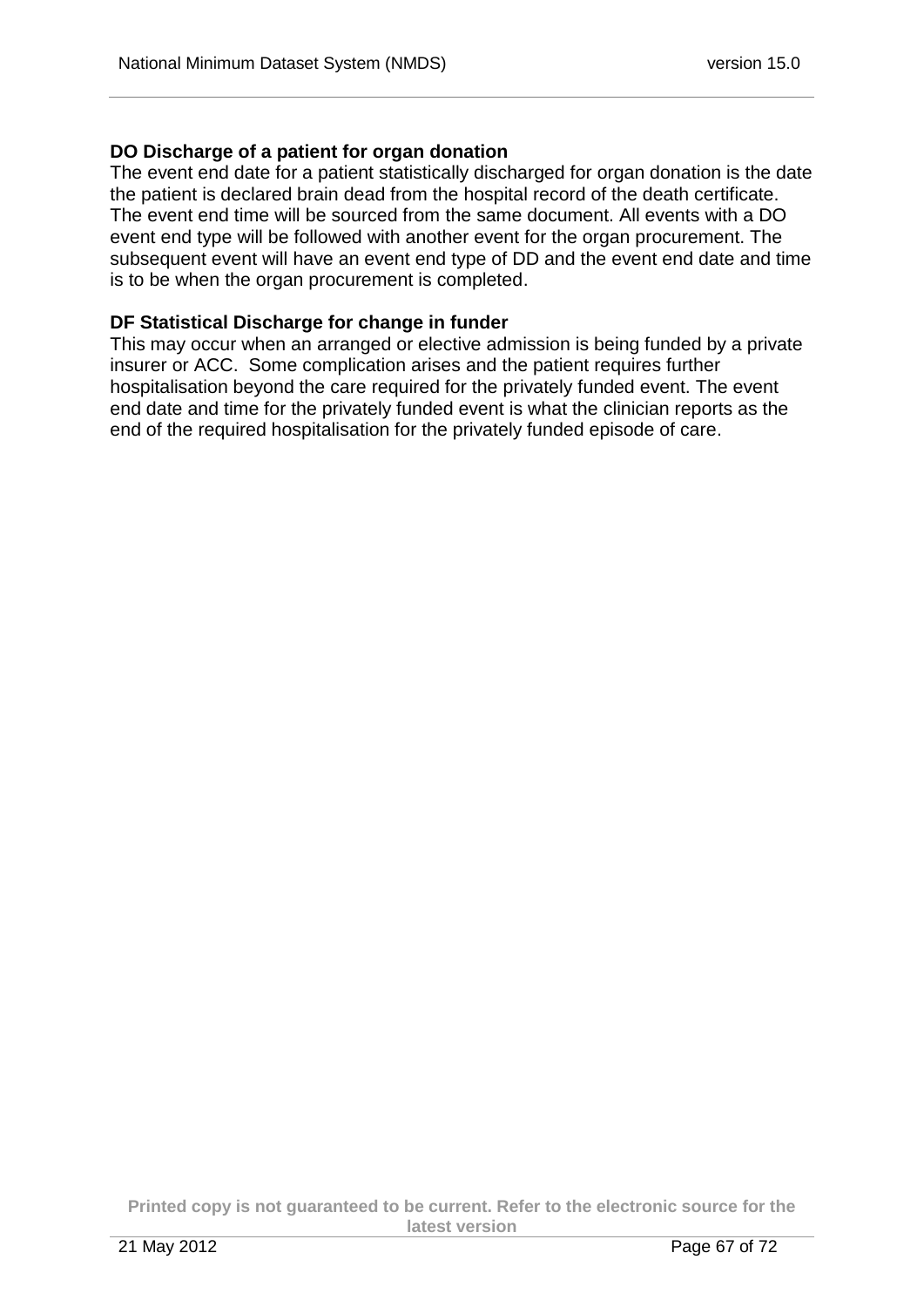# **Appendix A: Enhanced Event Type/Event Diagnosis Type Table**

| Event<br>type | <b>Event Type Description</b><br>(not stored in table) | <b>Diagnosis</b><br>type | Diagnosis type description<br>(not stored in table) | <b>Cardinality</b> | <b>Optionality</b> |
|---------------|--------------------------------------------------------|--------------------------|-----------------------------------------------------|--------------------|--------------------|
| <b>BT</b>     | Birth event                                            | A                        | Principal diagnosis                                 |                    | M                  |
| <b>BT</b>     | Birth event                                            | в                        | Other relevant diagnosis                            | N                  | Ω                  |
| BT            | Birth event                                            | E                        | E-code (External cause of injury)                   | N                  | O                  |
| <b>BT</b>     | Birth event                                            | O                        | Operation / Procedure                               | N                  | O                  |
| ID            | Intended day case                                      | A                        | Principal diagnosis                                 |                    | M                  |
| ID            | Intended day case                                      | B                        | Other relevant diagnosis                            | Ν                  | Ω                  |
| ID            | Intended day case                                      | Ε                        | E-code (External cause of injury)                   | N                  | O                  |
| ID            | Intended day case                                      | O                        | Operation / Procedure                               | N                  | O                  |
| ID            | Intended day case                                      | M                        | Morphology                                          | N                  | O                  |
| IM            | Psychiatric inpatient event                            | A                        | Principal diagnosis                                 |                    | M                  |
| IM            | Psychiatric inpatient event                            | в                        | Other relevant diagnosis                            | N                  | O                  |
| IM            | Psychiatric inpatient event                            | Е                        | E-code (External cause of injury)                   | N                  | O                  |
| IM            | Psychiatric inpatient event                            | O                        | Operation / Procedure                               | N                  | O                  |
| IM            | Psychiatric inpatient event                            | P                        | Mental health provisional diagnosis                 | N                  | O                  |
| IM            | Psychiatric inpatient event                            | М                        | Morphology                                          | N                  | O                  |
| IP            | Non-psychiatric inpatient event                        | A                        | Principal diagnosis                                 |                    | M                  |
| IP            | Non-psychiatric inpatient event                        | в                        | Other relevant diagnosis                            | Ν                  | Ω                  |
| IP            | Non-psychiatric inpatient event                        | E                        | E-code (External cause of injury)                   | N                  | O                  |
| IP            | Non-psychiatric inpatient event                        | O                        | Operation / Procedure                               | N                  |                    |
| IP            | Non-psychiatric inpatient event                        | M                        | Morphology                                          | N                  | O                  |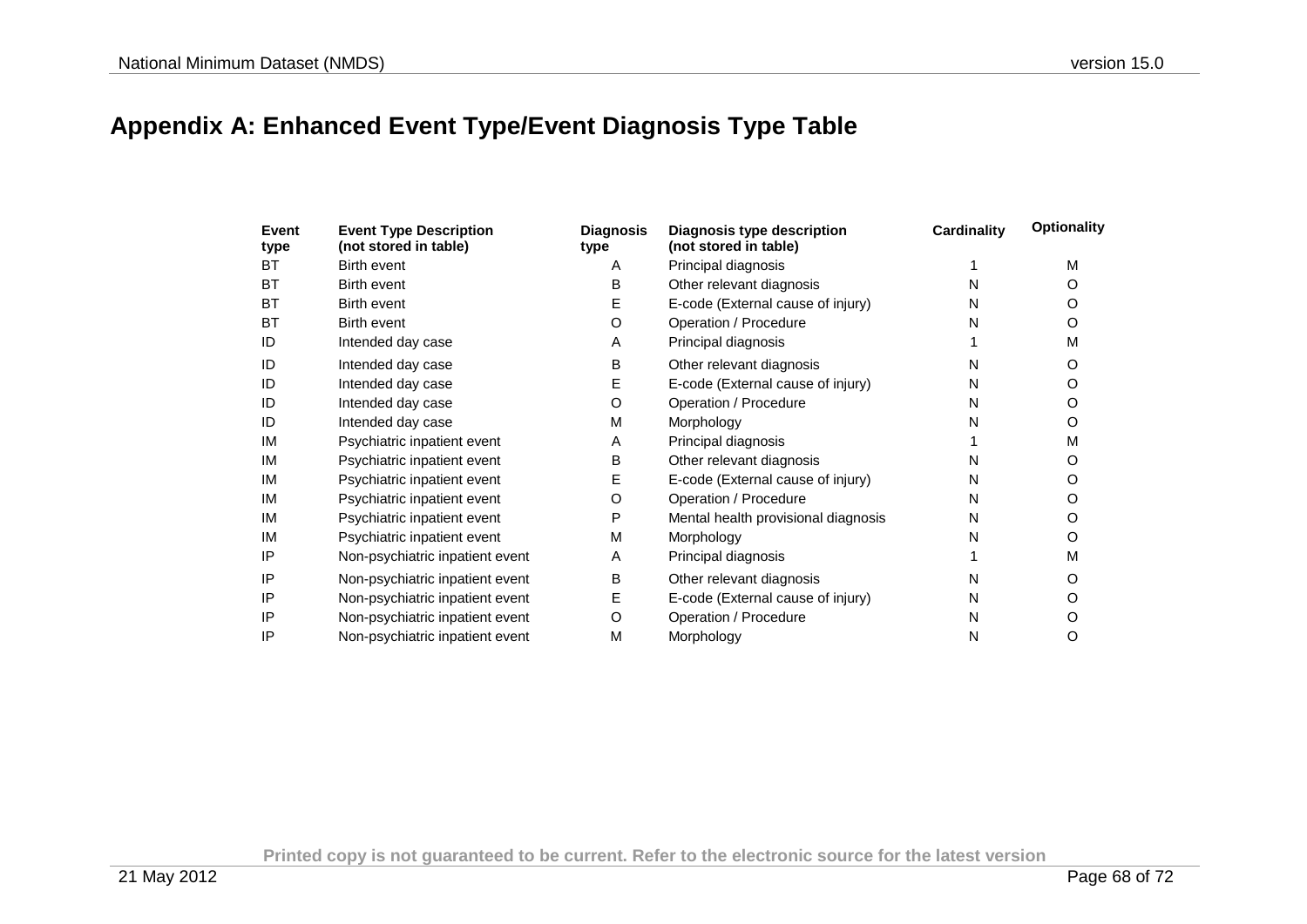# **Appendix B: Diagnosis and Clinical Code Combinations**

| <b>Clinical</b><br>Code<br><b>System</b> | <b>Clinical System Description</b><br>(not stored in table) | <b>Clinical</b><br>Code<br><b>Type</b> | <b>Clinical Code Type Description</b><br>(not stored in table) | <b>Diagnosis</b><br><b>Type</b> | <b>Diagnosis Type Description</b><br>(not stored in table) | <b>From</b><br>Range | To<br>Range |
|------------------------------------------|-------------------------------------------------------------|----------------------------------------|----------------------------------------------------------------|---------------------------------|------------------------------------------------------------|----------------------|-------------|
| 02                                       | ICD9CM                                                      |                                        | Diagnosis                                                      | A                               | Principal diagnosis                                        | 00100                | 79999       |
| 02                                       | ICD9CM                                                      | A                                      | Diagnosis                                                      | в                               | Other relevant diagnosis                                   | 00100                | 79999       |
| 02                                       | ICD9CM                                                      | в                                      | Injury                                                         | A                               | Principal diagnosis                                        | 80000                | 99999       |
| 02                                       | ICD9CM                                                      | в                                      | Injury                                                         | B                               | Other relevant diagnosis                                   | 80000                | 99999       |
| 02                                       | ICD9CM                                                      | Е                                      | External cause of injury                                       | Е                               | Ecode (External cause of injury)                           | 80000                | 99999       |
| 02                                       | ICD9CM                                                      | M                                      | Morphology (pathology)                                         | M                               | Pathological nature of growth                              | 8000                 | 99999       |
| 02                                       | ICD9CM                                                      | O                                      | Operation/Procedure                                            | O                               | Operation / Procedure                                      | 01000                | 99999       |
| 02                                       | ICD9CM                                                      | V                                      | V code (supplementary classification) A                        |                                 | Principal diagnosis                                        | V <sub>1000</sub>    | V8299       |
| 02                                       | ICD9CM                                                      | V                                      | V code (supplementary classification) B                        |                                 | Other relevant diagnosis                                   | V1000                | V8299       |
| 06                                       | ICD9-CMA                                                    | Α                                      | Diagnosis                                                      | A                               | Principal diagnosis                                        | 00100                | 79999       |
| 06                                       | ICD9-CMA                                                    | Α                                      | Diagnosis                                                      | B                               | Other relevant diagnosis                                   | 00100                | 79999       |
| 06                                       | ICD9-CMA                                                    | в                                      | Injury                                                         |                                 | Principal diagnosis                                        | 80000                | 99999       |
| 06                                       | ICD9-CMA                                                    | в                                      | Injury                                                         | B                               | Other relevant diagnosis                                   | 80000                | 99999       |
| 06                                       | ICD9-CMA                                                    | E                                      | External cause of injury                                       |                                 | Ecode (External cause of injury)                           | 80000                | 99999       |
| 06                                       | ICD9-CMA                                                    | M                                      | Morphology (pathology)                                         | м                               | Pathological nature of growth                              | 80000                | 99999       |
| 06                                       | ICD9-CMA                                                    | O                                      | Operation/Procedure                                            | O                               | Operation/Procedure                                        | 01000                | 99999       |
| 06                                       | ICD9-CMA                                                    | V                                      | V code (supplementary classification) A                        |                                 | Principal diagnosis                                        | V1000                | V8299       |
| 06                                       | ICD9-CMA                                                    | V                                      | V code (supplementary classification) B                        |                                 | Other relevant diagnosis                                   | V1000                | V8299       |
| 10                                       | ICD-10-AM First Edition                                     | Α                                      | Diagnosis                                                      | Α                               | Principal diagnosis                                        | A000                 | R99         |
| 10                                       | ICD-10-AM First Edition                                     | Α                                      | Diagnosis                                                      | B                               | Other relevant diagnosis                                   | A000                 | R99         |
| 10                                       | ICD-10- AM First Edition                                    | В                                      | Injury                                                         | A                               | Principal diagnosis                                        | S0000                | T99         |
| 10                                       | ICD-10- AM First Edition                                    | В                                      | Injury                                                         | B                               | Other relevant diagnosis                                   | S0000                | T99         |
| 10                                       | ICD-10- AM First Edition                                    | M                                      | Morphology (pathology)                                         | M                               | Pathological nature of growth                              | 8000                 | 99999       |
| 10                                       | ICD-10- AM First Edition                                    | O                                      | Operation/Procedure                                            | O                               | Operation / Procedure                                      | 1080100              | 9999999     |
| 10                                       | ICD-10- AM First Edition                                    | V                                      | V code (supplementary classification) A                        |                                 | Principal diagnosis                                        | Z000                 | Z999        |
| 10                                       | ICD-10- AM First Edition                                    | V                                      | V code (supplementary classification) B                        |                                 | Other relevant diagnosis                                   | Z000                 | Z999        |
| 11                                       | ICD-10-AM second edition                                    | Α                                      | Diagnosis                                                      | Α                               | Principal diagnosis                                        | A000                 | R99         |
| 11                                       | ICD-10-AM second edition                                    | A                                      | Diagnosis                                                      | B                               | Other relevant diagnosis                                   | A000                 | <b>R99</b>  |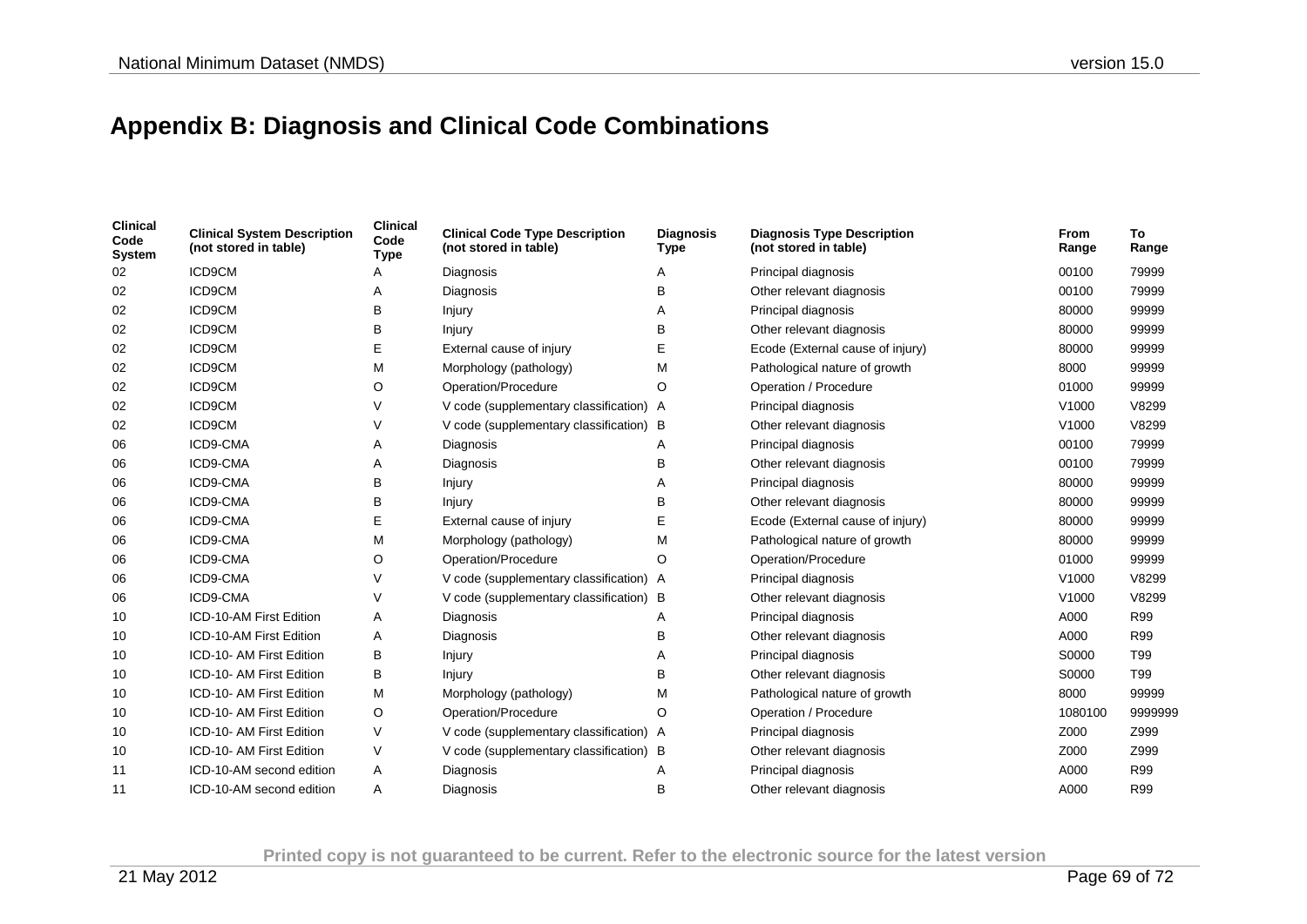| <b>Clinical</b><br>Code<br><b>System</b> | <b>Clinical System Description</b><br>(not stored in table) | <b>Clinical</b><br>Code<br>Type | <b>Clinical Code Type Description</b><br>(not stored in table) | <b>Diagnosis</b><br>Type | <b>Diagnosis Type Description</b><br>(not stored in table) | <b>From</b><br>Range | To<br>Range |
|------------------------------------------|-------------------------------------------------------------|---------------------------------|----------------------------------------------------------------|--------------------------|------------------------------------------------------------|----------------------|-------------|
| 11                                       | ICD-10-AM second edition                                    | В                               | Injury                                                         | Α                        | Principal diagnosis                                        | S0000                | T99         |
| 11                                       | ICD-10-AM second edition                                    | в                               | Injury                                                         | В                        | Other relevant diagnosis                                   | S0000                | T99         |
| 11                                       | ICD-10-AM second edition                                    | Е                               | External cause of injury                                       | E                        | Ecode (External cause of injury)                           | S0000                | Y98         |
| 11                                       | ICD-10-AM second edition                                    | м                               | Morphology (pathology)                                         | М                        | Pathological nature of growth                              | 8000                 | 99999       |
| 11                                       | ICD-10-AM second edition                                    | O                               | Operation/Procedure                                            | O                        | Operation / Procedure                                      | 1080100              | 9999999     |
| 11                                       | ICD-10-AM second edition                                    | V                               | V code (supplementary classification) A                        |                          | Principal diagnosis                                        | Z000                 | Z999        |
| 11                                       | ICD-10-AM second edition                                    | V                               | V code (supplementary classification) B                        |                          | Other relevant diagnosis                                   | Z000                 | Z999        |
| 12                                       | ICD-10-AM third edition                                     | A                               | Diagnosis                                                      | Α                        | Principal diagnosis                                        | A000                 | R99         |
| 12                                       | ICD-10-AM third edition                                     | Α                               | Diagnosis                                                      | в                        | Other relevant diagnosis                                   | A000                 | R99         |
| 12                                       | ICD-10-AM third edition                                     | В                               | Injury                                                         | Α                        | Principal diagnosis                                        | S0000                | T99         |
| 12                                       | ICD-10-AM third edition                                     | В                               | Injury                                                         | в                        | Other relevant diagnosis                                   | S0000                | T99         |
| 12                                       | ICD-10-AM third edition                                     | Е                               | External cause of injury                                       | Е                        | Ecode (External cause of injury)                           | U5000                | Y98         |
| 12                                       | ICD-10-AM third edition                                     | M                               | Morphology (pathology)                                         | М                        | Pathological nature of growth                              | 8000                 | 99999       |
| 12                                       | ICD-10-AM third edition                                     | O                               | Operation/Procedure                                            | O                        | Operation / Procedure                                      | 1100000              | 9798600     |
| 12                                       | ICD-10-AM third edition                                     | V                               | V code (supplementary classification) A                        |                          | Principal diagnosis                                        | Z000                 | Z999        |
| 12                                       | ICD-10-AM third edition                                     | V                               | V code (supplementary classification) B                        |                          | Other relevant diagnosis                                   | Z000                 | Z999        |
| 13                                       | ICD-10-AM sixth edition                                     | A                               | Diagnosis                                                      | Α                        | Principal diagnosis                                        | A000                 | U049        |
| 13                                       | ICD-10-AM sixth edition                                     | Α                               | Diagnosis                                                      | в                        | Other relevant diagnosis                                   | A000                 | U049        |
| 13                                       | ICD-10-AM sixth edition                                     | B                               | Injury                                                         | Α                        | Principal diagnosis                                        | S0000                | T983        |
| 13                                       | ICD-10-AM sixth edition                                     | В                               | Injury                                                         | в                        | Other relevant diagnosis                                   | S0000                | T983        |
| 13                                       | ICD-10-AM sixth edition                                     | Е                               | External cause of injury                                       | Е                        | Ecode (External cause of injury)                           | U5000                | Y98         |
| 13                                       | ICD-10-AM sixth edition                                     | M                               | Morphology (pathology)                                         | М                        | Pathological nature of growth                              | 8000                 | 99999       |
| 13                                       | ICD-10-AM sixth edition                                     | O                               | Operation/Procedure                                            | O                        | Operation / Procedure                                      | 1100000              | 9798600     |
| 13                                       | ICD-10-AM sixth edition                                     | V                               | V code (supplementary classification) A                        |                          | Principal diagnosis                                        | Z000                 | Z999        |
| 13                                       | ICD-10-AM sixth edition                                     | V                               | V code (supplementary classification) B                        |                          | Other relevant diagnosis                                   | Z000                 | Z999        |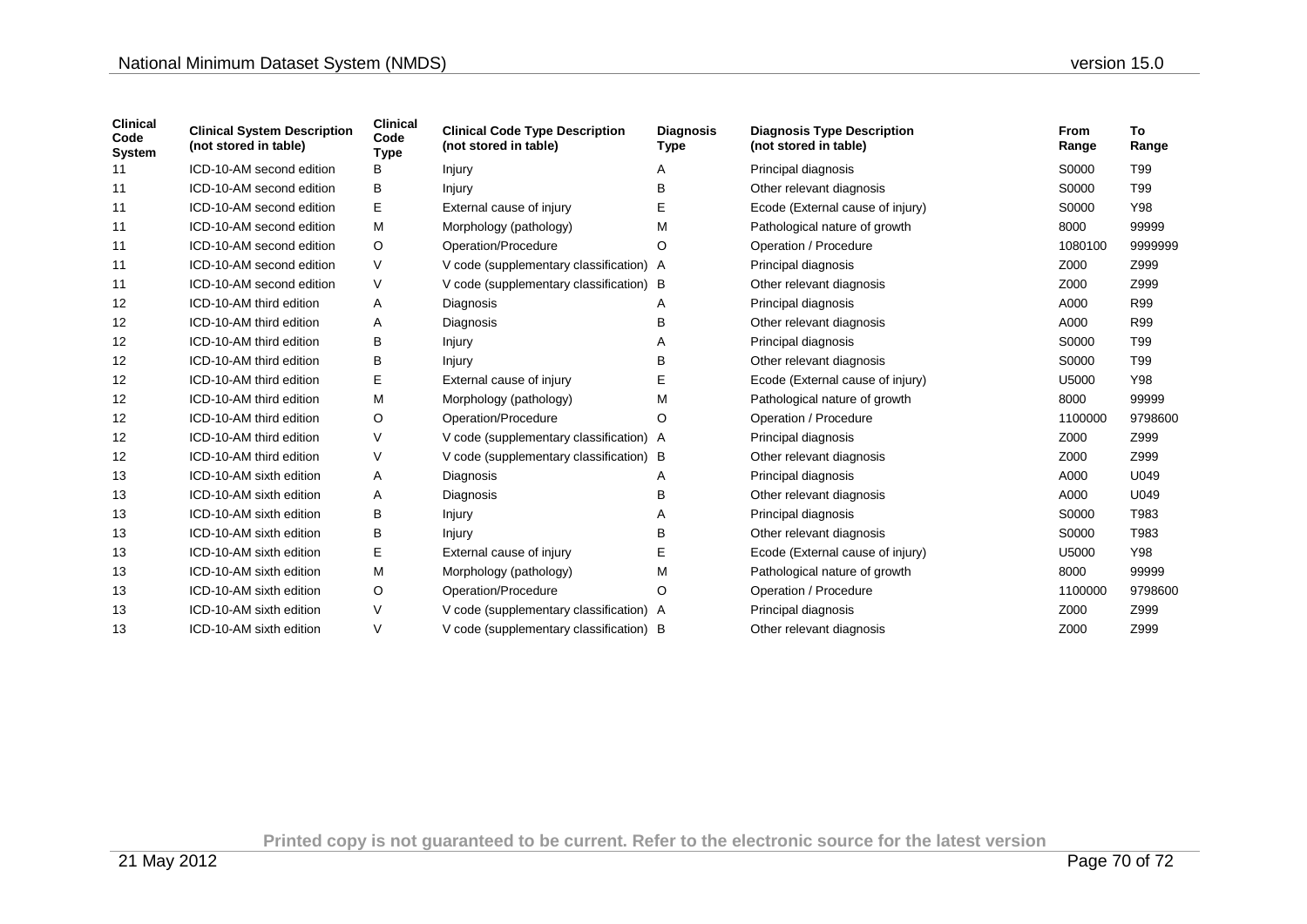# **Appendix C: Sample Error Report (.sqr file)**

| Errors            | BATCH NUMBER: 1 - TRW00051.ndm            |      |
|-------------------|-------------------------------------------|------|
| 21-May-2012 10:55 | PUBLIC/PRIVATE HOSPITAL LOAD ERROR REPORT | Pace |

Health Agency Facility Code: 3260

| Message function=A1              | PMS unique identifier=2345678   |                   | Line=2                                |
|----------------------------------|---------------------------------|-------------------|---------------------------------------|
| HCU ID=ABC1234                   | Local event ID=9                |                   | Health specialty code=S15             |
| $Sex = F$                        | Event type=IP                   |                   | Principal service purchaser=35        |
| Birth date=08/12/1949            | Start datetime=09/11/2012 09:00 |                   | Provider agency code=1022             |
| Ethnicity= $31;$                 | End datetime=29/11/2012 16:34   |                   | Hours on mechanical ventilation=00009 |
| Resident=Y                       | Admission source=R              |                   | Occupation code=                      |
| Domicile code=1234               | Admission type=AC               | Birth weight=     | Occupation free text=                 |
| Country code=                    | Admission weight=               | Gestation period= |                                       |
| Suppress flag=N                  | Event end type=DR               | Birth status=     |                                       |
| ACC status flaq=N                | Event leave days=               | Age of mother=    | Psychiatric leave end date=           |
| AI claim number=                 |                                 | Birth location=   | Psychiatric leave end type=           |
| Hours on cpap=                   |                                 |                   |                                       |
| Mothers NHI=                     | Total ICU Hours=00023           | Transfer From=    | Transfer To=                          |
| Client system identifier=1234567 |                                 | Total niv hours=  | Funding agency code=1022              |

|                | Diagnosis      |                 | Clinical      |         |                                                                                                  | Date of    | Date of    | Condition  |
|----------------|----------------|-----------------|---------------|---------|--------------------------------------------------------------------------------------------------|------------|------------|------------|
|                | Num Type       |                 | Sys Type Code |         | Description                                                                                      | Oper/Proc  | Ext Injury | Onset Flaq |
|                | A              | $13 \quad B$    |               | T828    | Haemolysis due to aortic valve                                                                   |            |            |            |
|                |                |                 |               |         | *** Load Error: [NMS3051W] The principal diagnosis should have a condition onset flag value of 2 |            |            |            |
| 2              | B              | $13 \quad A$    |               | D594    | Nonautoimmune haemolytic anaemias                                                                |            |            |            |
|                |                |                 |               |         | *** Load Error: [NZS1002E] condition onset flag is a mandatory field                             |            |            |            |
| 3              | B              | 13 A            |               | I351    | Aortic (valve) insufficiency                                                                     |            |            |            |
| $\overline{4}$ | E              | 13 E            |               | Y831    | Surgical operation with implant of artif                                                         |            | 13/09/2012 |            |
| 5              | E              | 13 E            |               | Y9222   | Health service area                                                                              |            |            |            |
| 6              | B              | 13 A            |               | R040    | Epistaxis                                                                                        |            |            |            |
|                | $\mathbf B$    | 13 A            |               | J189    | Pneumonia, unspecified                                                                           |            |            |            |
| 8              | B              | 13 A            |               | I48     | Atrial fibrillation and flutter                                                                  |            |            |            |
| 9              | B              | $13 \quad A$    |               | I500    | Congestive heart failure                                                                         |            |            |            |
| 10             | B              | 13 V            |               | Z952    | Presence of prosthetic heart valve                                                               |            |            |            |
| 11             | $\overline{B}$ | 13 V            |               | Z921    | Personal history of long term (current)                                                          |            |            |            |
| 12             | $\circ$        | 13 <sup>o</sup> |               | 3848800 | Replacement of aortic valve with mechani                                                         | 09/11/2012 |            |            |
| 13             | $\circ$        | 13 <sub>o</sub> |               | 3860000 | Cardiopulmonary bypass, central cannula                                                          | 09/11/2012 |            |            |
| 14             | $\circ$        | 13 <sup>o</sup> |               | 5513000 | 2 dimensional real time transoesophageal                                                         | 09/11/2012 |            |            |
| 15             | $\circ$        | 13              | $\circ$       | 9251439 | General anaesthesia, ASA 39                                                                      | 09/11/2012 |            |            |